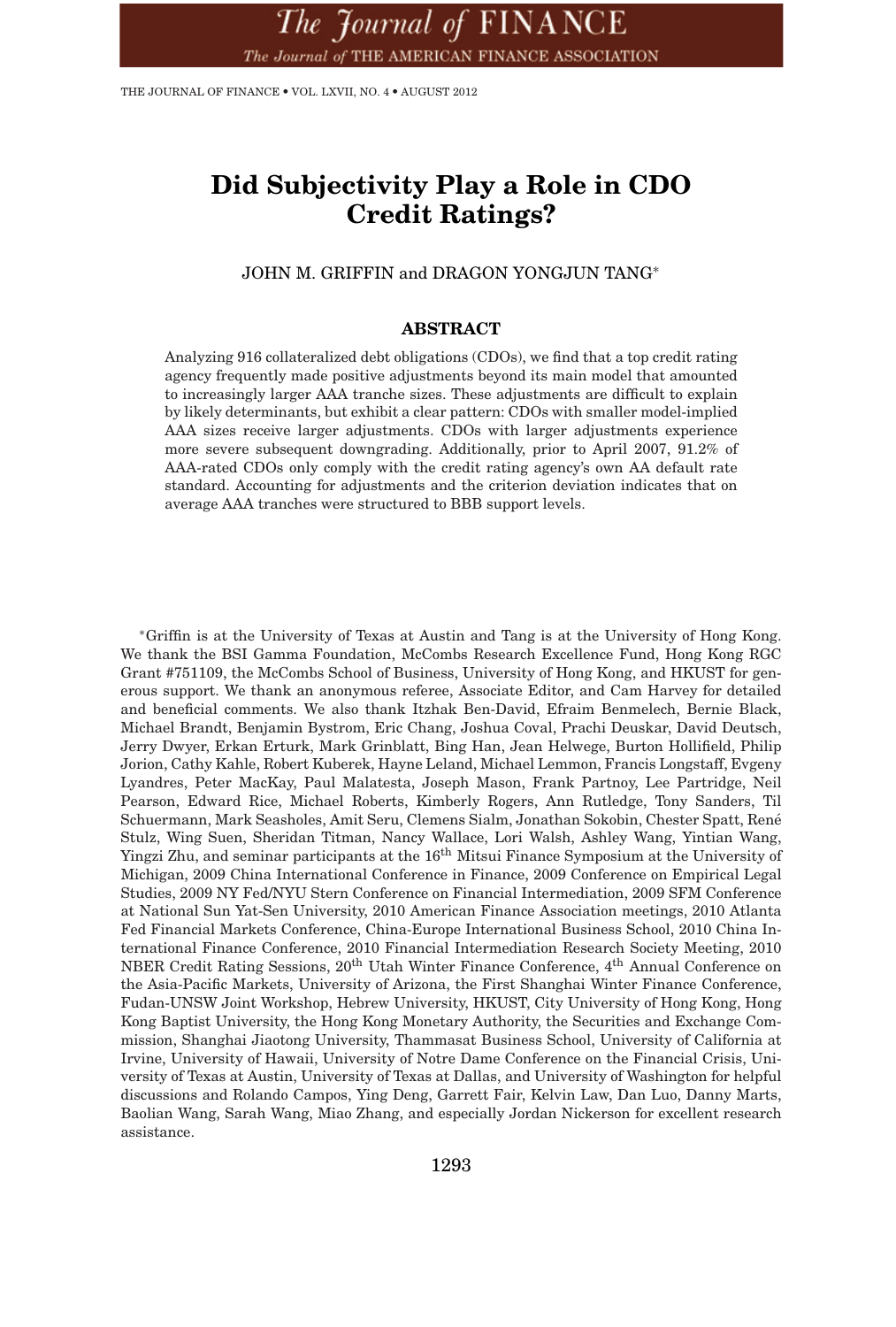IN DISCUSSIONS REGARDING THE causes of the recent financial crisis, the role of collateralized debt obligations (CDOs) is of central interest. Securitized instruments, like CDOs, are thought to be not only a driving force behind the housing market boom, but also largely responsible for the damage to the banking sector.<sup>[1](#page-1-0)</sup> Most CDO notes issued prior to mid-2007 were AAA rated. However, in mid-2007 CDOs began to experience large losses followed by massive downgrading of formerly AAA-rated tranches in 2008 and 2009. How could historically trusted credit ratings suddenly become so unreliable?

This paper is the first to examine "adjustments" to a credit rating agency (CRA) model. These adjustments are not our estimates, but are implied directly from the key output of a leading CRA's main quantitative model. We study the magnitude, determinants, and consequences of adjustments. Additionally, we analyze the consistency over time of the default probability standards, a key model input, which are essentially the tranche-specific assumed risk level of the CDO.

Rating agencies have been scrutinized and criticized by the media, regulators, members of Congress, investors, and even the CEOs of the CDO underwriting firms on their role in the recent credit crisis. A central question being asked is whether CRAs knowingly gave inflated CDO ratings, or if they truthfully provided their best credit risk assessment based on available information at the time. [Stulz \(2008\)](#page-35-0) argues that knowing whether a risk was misassessed and the nature of the mistake is crucial for risk management practice. It thus seems apparent that understanding the CDO rating process is an integral part of learning economic lessons from the crisis. While there is no shortage of opinions and commentary, there has been relatively little empirical examination of the structured finance credit rating process around the time of the crisis.

CDOs hold debt securities such as bonds, loans, and mortgages as collateral to issue prioritized tranche notes (see [Longstaff and Rajan \(2008\)](#page-34-0) and [Coval,](#page-34-1) [Jurek, and Stafford \(2009b\)](#page-34-1) for detailed descriptions). Several interesting problems with CDO valuation have been raised. First, [Coval, Jurek, and Stafford](#page-34-2) [\(2009a\)](#page-34-2) show that the most senior tranches of CDOs should demand a much higher risk premium than the observed values. Second, it is conceivable that an "economic catastrophe" simply occurred, though compelling evidence from Longstaff and Rajan  $(2008)$  indicates that this is improbable.<sup>2</sup> Third, CDO

<span id="page-1-1"></span><span id="page-1-0"></span><sup>1</sup> [Brunnermeier \(2009\)](#page-34-3) highlights the important role of CDOs and accompanying amplification mechanisms in the crisis. Along this vein, Partnoy (2009a, 2010) argues that reliance on credit ratings and credit rating agencies (CRAs) were the root cause of the crisis. [Longstaff \(2010\)](#page-34-4) demonstrates contagion effects in 2007 from the asset-backed CDO market to the Treasury bond and stock markets. [Longstaff and Myers \(2009\)](#page-34-5) show that CDO equity and bank stock equity are mostly driven by a common factor. [Deng, Gabriel, and Sanders \(2009\)](#page-34-6) link the CDO market to lower spreads of subprime mortgage-backed securities (MBS) and [Shivdasani and Wang \(2011\)](#page-35-1) find that collateralized loan obligations (CLOs) provided the dominant leveraged buyout financing.

<span id="page-1-3"></span><span id="page-1-2"></span><sup>2</sup> Deven Sharma, President of Standard & Poor's  $(S\&P)$ , explains the deterioration as a rare unanticipated event [Testimony of Deven Sharma before U.S. House of Representatives, October 22, 2008]. [Longstaff and Rajan \(2008\)](#page-34-0) find that between 2003 and 2005 the CDX index was priced such that CDO losses of 35% could occur once every 763 years. Hence, for the rare event hypothesis to completely explain the recent crisis one might need to hold that the once in every 763 years event has just occurred.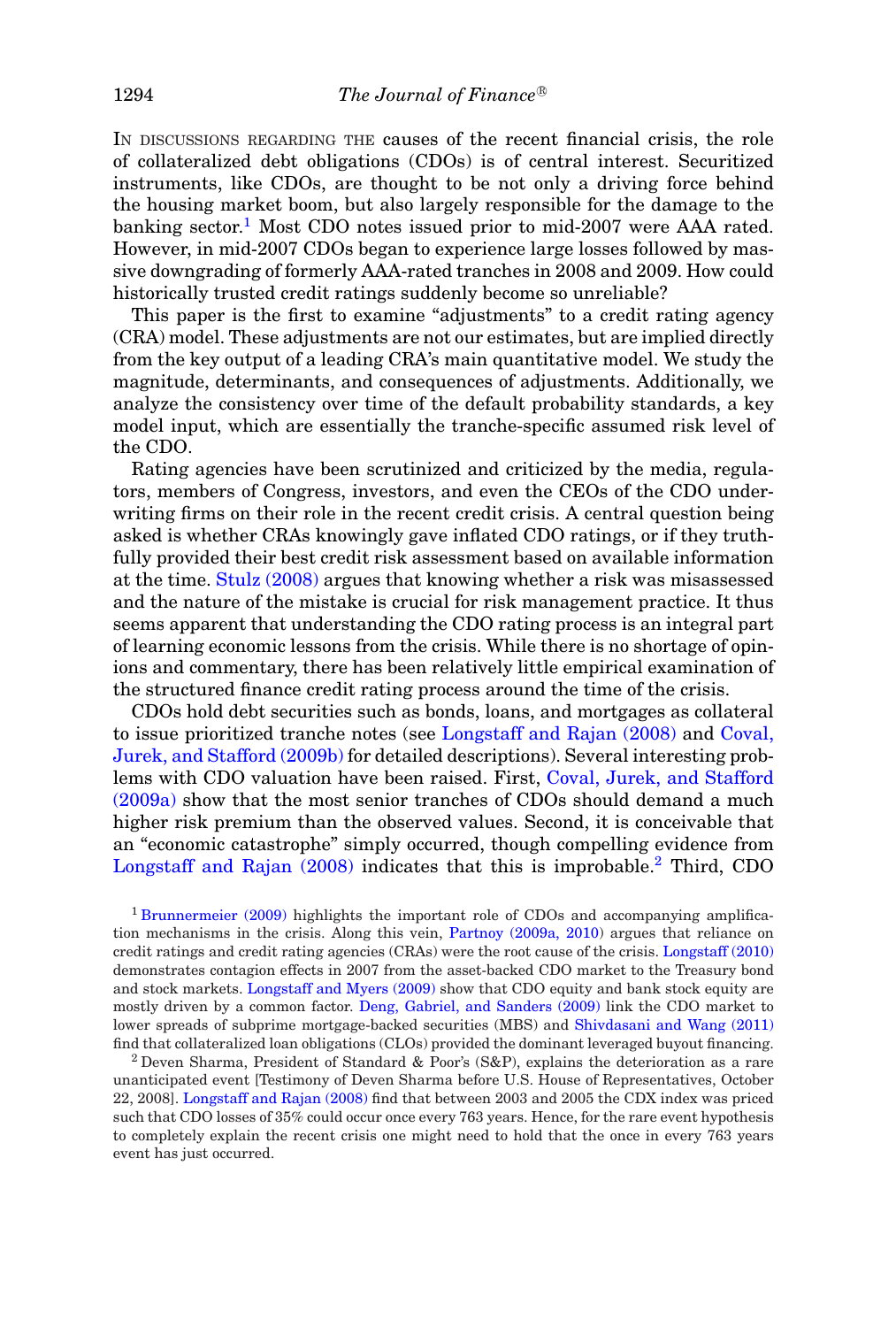market participants may have held unrealistic or even biased [\(Griffin and](#page-34-7) [Tang \(2011\)\)](#page-34-7) assumptions regarding key model inputs such as default correlations. [Coval, Jurek, and Stafford \(2009b\)](#page-34-1) demonstrate that CDO valuation models hinged on a high degree of confidence in the parameter inputs. Fourth, lax standards [\(Keys et al. \(2010\)](#page-34-8) and [Mian and Sufi \(2009\)\)](#page-35-2), fraud [\(Ben-David](#page-34-9) [\(2009\)\)](#page-34-9), or increasing reliance on hard information [\(Rajan, Seru, and Vig \(2010\)\)](#page-35-3) in the mortgage origination process could have inflated the collateral quality of mortgage-related CDOs [\(Barnett-Hart \(2009\)\)](#page-33-0).

After an investigation of the major CRAs, a U.S. Securities and Exchange Commission [\(SEC \(2008\)\)](#page-35-4) report discussed potential conflicts of interest but drew no firm conclusions. The views of the major CRAs can largely be summed up by Standard and Poor's (S&P) President in his testimony before Congress: "there is no evidence of any misconduct by our analysts or that the fundamental integrity of our ratings process has been compromised. Indeed, the SEC itself concluded that it found no evidence during its examination that S&P had compromised its standards to please issuers."<sup>[3](#page-2-0)</sup> Despite accusations, public evidence of mishandling is limited.

To analyze rating practices, we compile a unique database of 916 CDOs, originally issued between January 1997 and December 2007, with a total note face value of \$612.8 billion. The data contain detailed information including key inputs and outputs used in the rating process from one of the top three major CRAs. Interestingly, the proportion of the CDOs eligible for AAA status under the CRA credit risk model exhibits a correlation of only 0.49 with the actual proportion rated AAA—the reason the link is not tighter is due to the prevalence of adjustments. We define an AAA "adjustment" as the difference between the proportion of a CDO-rated AAA in practice and the proportion implied by the CRA main quantitative model output. We find that 84.6% of adjustments are positive and that, on average, adjustments amount to an additional 6.2% of AAA in 2003–2004, and increasing to 18.2% by 2009.

We examine whether manager experience and credit enhancements such as insurance, liquidity provisions, overcollateralization, reliance on other commonly used models, or excess spread can explain the AAA adjustment. We find that they do not. However, over half of the cross-sectional variation in adjustments can simply be explained by, and is negatively related to, the AAA proportions assigned by the CRA model. For example, for CDOs in the smallest quintile of AAA implied by the CRA model, the model yields 42.6% AAA, but the adjustment adds another 26.8% for a total issuance amount of 69.4% AAA. From a Bayesian perspective, we find that adjustments are consistent with CDOs being rated with a prior of 82.0% AAA. Adjustments can help explain why AAA CDO tranches are large and similar in size despite varying CDO structures.

We ask whether adjustments are beneficial for future performance by examining their relation to future downgrading. Ordered logit and probit regressions indicate that the amount of adjustment at the time of CDO issuance

<span id="page-2-1"></span><span id="page-2-0"></span><sup>3</sup> Direct quotes of Deven Sharma, President of S&P, from testimony before the U.S. House of Representatives on October 22, 2008.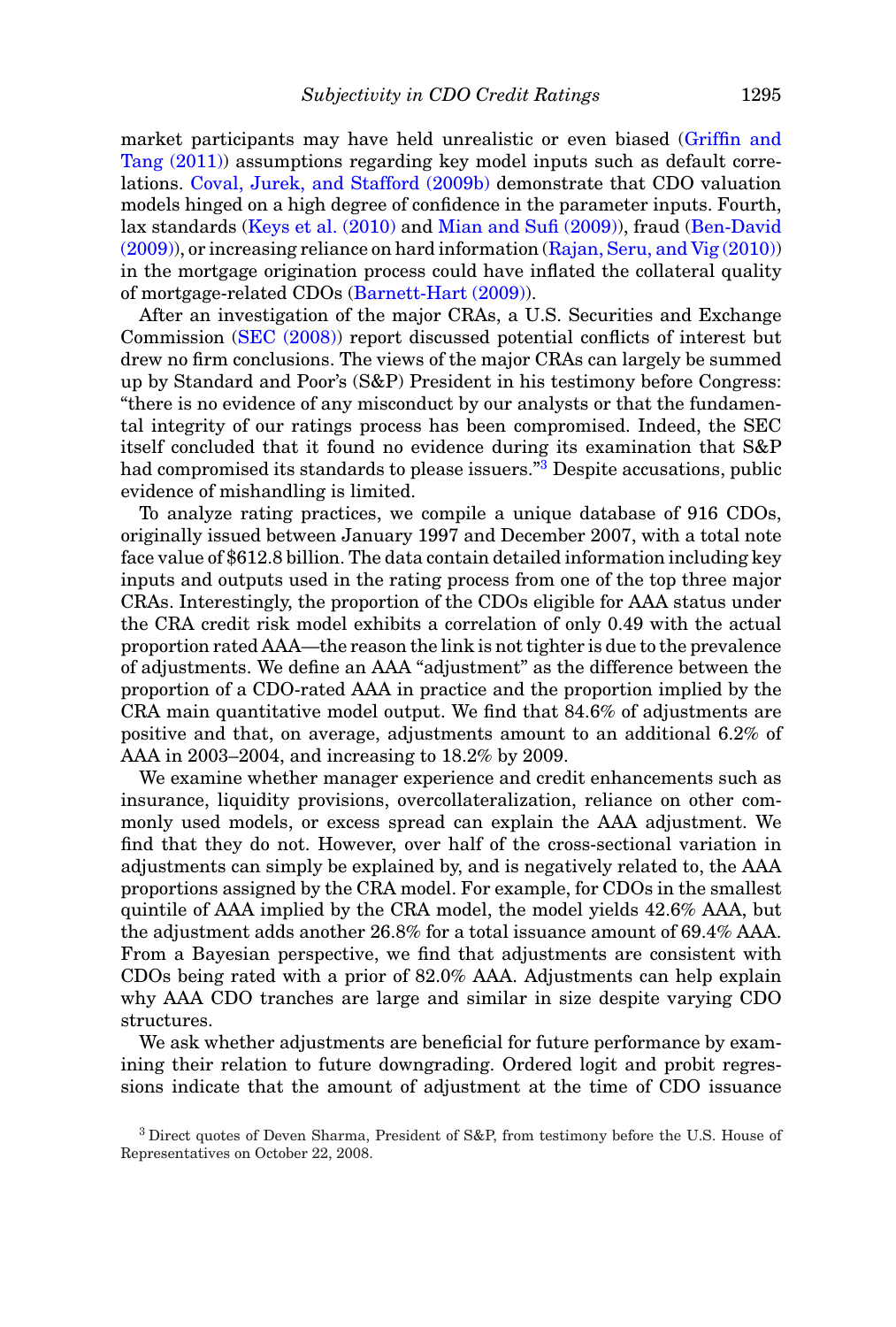is positively related to future downgrades. A hazard model also shows that adjustments to the rating agency model appear to have been harmful for future CDO performance.

Are adjustments to the AAA tranche size the only problem with CDO credit ratings? We next examine one of the key model inputs, namely, whether AAA ratings have the stipulated level of default risk. We document an empirical irregularity with respect to the default probability criterion: only 1.3% of AAA CDOs closed between January 1997 and March 2007 met the rating agency's reported AAA default probability standard; the rest fell short. In 92.4% of the cases, the AAA-rated tranches only met the AA default standard. This practice changed sharply around April 1, 2007, when most CDOs began to comply exactly with the stated default criterion. For CDOs issued prior to April 1, 2007, their follow-up surveillance reports (after April 2007) continued to adhere to the old criterion—effectively indicating that the CRA was using two different CDO rating standards simultaneously.

Finally, we assess the dollar value of adjustments and the criterion deviation to the AAA tranche using two different methods. If CDOs had been structured to meet smaller AAA thresholds according to the CRA's model, each CDO would have been \$14.7 million more costly to structure. However, if viewing the AAA tranches as they were structured, AAA tranches were rated to what the CRA model classified as approximately BBB support levels. Hence, if junior AAA (and some senior AAA) tranches were rated BBB, investors could have demanded \$42.2 million more payoffs per CDO. For the sample of 916 CDOs, this cumulates to \$38.7 billion in cost to investors. Most of the valuation impact is driven by adjustments. Although these value differences are considerable, they are likely a large understatement, as we scrutinize only one aspect of the credit rating process.

Our study adds to several strands of literature. [Longstaff and Rajan \(2008\)](#page-34-0) present the first empirical evidence on CDO valuation. [An, Deng, and Sanders](#page-33-1) [\(2008\)](#page-33-1) find that commercial mortgage-backed securities (CMBS) ratings are hard to fully explain and [Stanton and Wallace \(2011\)](#page-35-5) find that CMBS subordination levels gradually decreased through 2007. [Ashcraft, Goldsmith-Pinkham,](#page-33-2) [and Vickery \(2009\)](#page-33-2) show that mortgage-backed security (MBS) ratings underperform their simple model. [Benmelech and Dlugosz \(2009b\)](#page-34-10) and [He, Qian,](#page-34-11) [and Strahan \(2011\)](#page-34-11) find evidence of potential CDO and MBS rating shopping and market power. Our empirical focus complements recent theoretical models of credit ratings<sup>[4](#page-3-0)</sup> and is related to the more general debate regarding rating standards.<sup>5</sup>

<span id="page-3-1"></span><span id="page-3-0"></span><sup>4</sup> This recent but growing body of work includes: [Bolton, Freixas, and Shapiro \(2009\),](#page-34-12) [Damiano,](#page-34-13) [Li, and Suen \(2008\),](#page-34-13) [Farhi, Lerner, and Tirole \(2011\),](#page-34-14) [Mathis, McAndrews, and Rochet \(2009\),](#page-35-6) [Opp,](#page-35-7) [Opp, and Harris \(2010\),](#page-35-7) [Skreta and Veldkamp \(2009\),](#page-35-8) [Sangiorgi and Spatt \(2010\),](#page-35-9) and [Bar-Isaac](#page-33-3) [and Shapiro \(2011\).](#page-33-3)

<span id="page-3-3"></span><span id="page-3-2"></span><sup>5</sup> With respect to bond ratings, [Cheng and Neamtiu \(2009\)](#page-34-15) find that rating agencies have been improving in their accuracy, timeliness, and volatility after the enactment of the Sarbanes-Oxley Act and, in contrast to [Blume, Lim, and MacKinlay \(1998\),](#page-34-16) [Jorion, Shi, and Zhang \(2009\),](#page-34-17) find no evidence of tightening standards after controlling for accounting quality. [Bongaerts, Cremers, and](#page-34-18) [Goetzmann \(2012\)](#page-34-18) find that multiple CRAs provide certification, and [Becker and Milbourn \(2011\)](#page-33-4)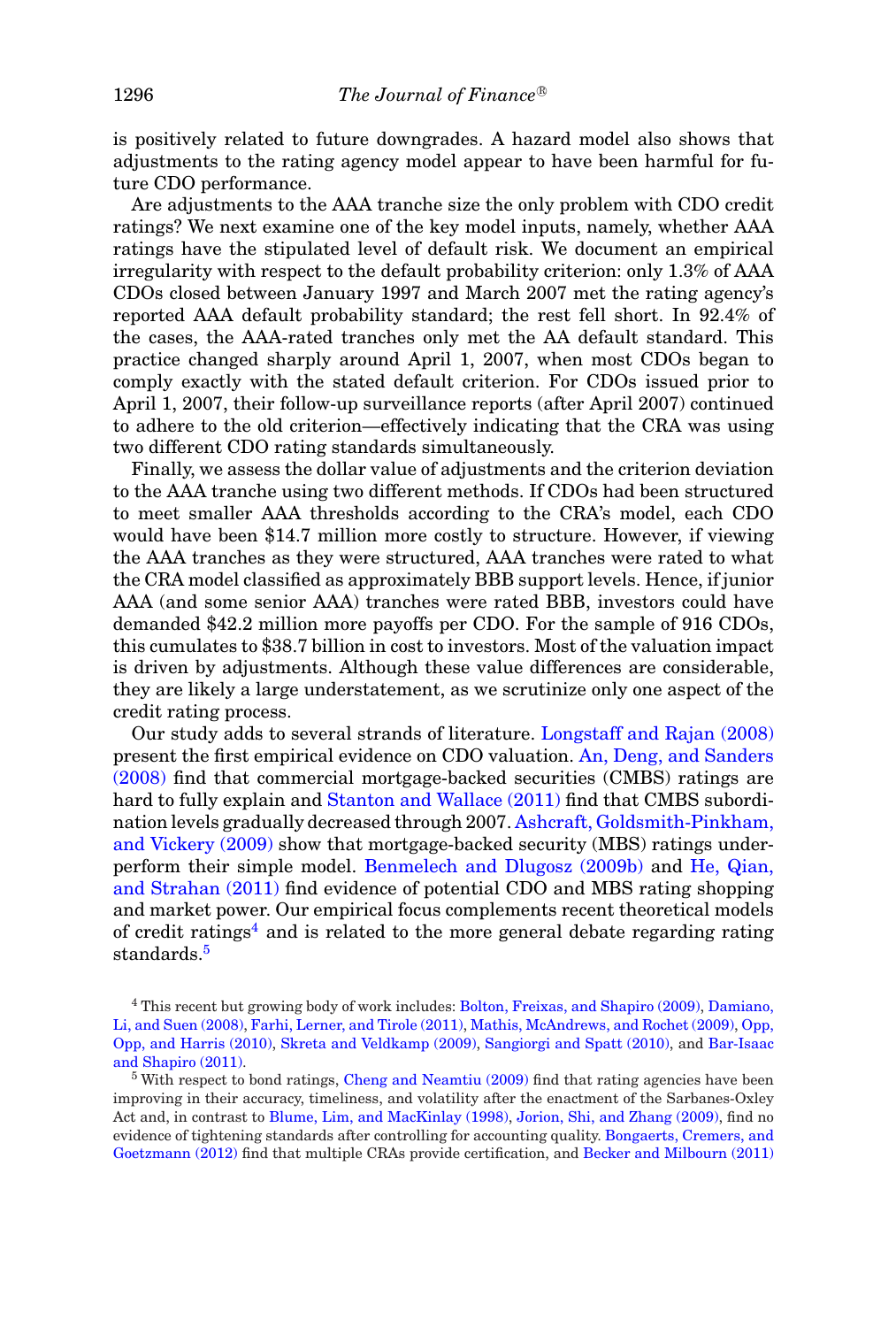The rest of this paper is organized as follows. Section I provides industry background on CDO credit ratings. Section II describes the data, and Section III documents adjustments. Section IV analyzes the connection between adjustment and downgrading. A deviation from the publicized default criterion is discovered and discussed in Section V, and Section VI calculates the economic importance of these effects. Section VII concludes.

### **I. Key Aspects of the CDO Modeling and Rating Process**

This section explains key aspects of the CDO modeling and rating process to facilitate understanding of our empirical analysis. Our discussion is based on publicly released official documents from rating agencies as well as numerous conversations with CDO industry practitioners, including current or former structured finance analysts with major CRAs and related parties privy to interactions with CRAs.

### *A. Issuance and Rating Process*

CDOs operate like highly leveraged investment companies with multilayer debt structures of different seniorities and a nominal "equity" tranche.<sup>[6](#page-4-0)</sup> Underwriters are often in charge of both structuring the deal and arranging the notes placement. Unlike conventional security issuances, the entire deal structure is subject to modification before issuance, and CDO structurers have free access to rating agency software, so probable rating model outcomes are often known a priori. Ratings are a focal point of primary offerings for CDO notes. It is almost always critical for issuers to secure target ratings before the notes issuance, and CDO prospectuses typically specify minimum ratings from particular rating agencies as preconditions to the issuance. Hence, ratings may play both evaluation and certification roles.

Usually, the structuring team of the underwriter submits the CDO term sheet to the business manager of one or multiple rating agencies. The collateral asset pool is typically incomplete, and the rating analyst will conduct credit risk analysis based on projected collateral characteristics. The CRA and underwriter may engage in discussion and iteration over assumptions made in the valuation process. If the underwriter and CRA cannot agree, then the underwriter can pay a small contract-breaking fee and potentially use ratings from another rating agency.

Once the rating committee is ready to release preliminary ratings, a presale report is usually published on the deal and distributed to potential investors[.7](#page-4-2)

argue that competition has hurt rating quality. [John, Ravid, and Reisel \(2010\)](#page-34-19) find suboptimal notching practices, and [Kraft \(2011\)](#page-34-20) finds some evidence that rating agencies may cater to the interests of bond issuers.

<span id="page-4-1"></span><span id="page-4-0"></span><sup>6</sup> [Longstaff and Rajan \(2008\),](#page-34-0) [Benmelech and Dlugosz \(2009a\),](#page-34-21) [Sanders \(2009\),](#page-35-10) and [Coval,](#page-34-1) [Jurek, and Stafford \(2009b\)](#page-34-1) present overviews of CDO structure and mechanics. [Mason and](#page-35-11) [Rosner \(2007\)](#page-35-11) discuss conflicts of interest. In their handbooks, Rutledge and Raynes (2003, 2010) comprehensively explain CDOs.

<span id="page-4-3"></span><span id="page-4-2"></span><sup>7</sup> The CRA may release a new-issue report shortly after the closing date when the collateral assets are fully ramped.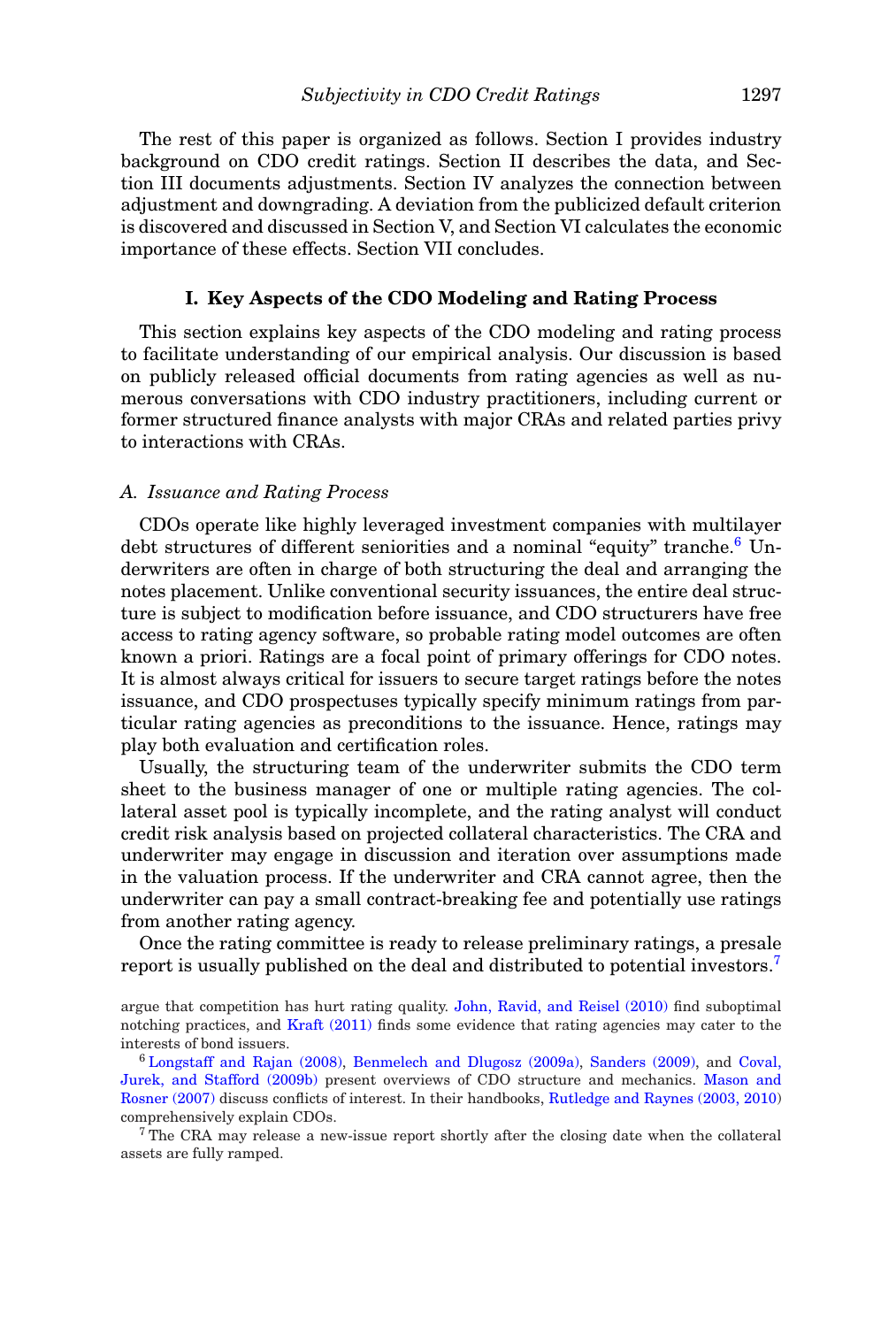After closing, the CDO manager uses the proceeds raised from investors to "ramp up" the collateral pool. The trustee oversees the operation of the CDO and keeps relevant parties informed. The surveillance analyst assigned by the rating agency monitors the performance of the CDO using data from the trustee and the manager.

### *B. Credit Rating Methodology*

Rating agencies assign credit ratings according to probabilities of default or expected loss rates. To judge the probability of default for each tranche, one needs to compare future cash inflows generated by collateral assets to the liability payments. Simulations such as the Gaussian Copula method (described in the Internet Appendix)<sup>[8](#page-5-0)</sup> are used to derive default rates associated with the collateral pool under different scenarios. These rates are known as scenario default rates (SDRs) by S&P terminology or default scenario collateral loss rates by Moody's.<sup>[9](#page-5-2)</sup> We follow S&P's terminology hereafter. The calculation of SDR is analogous to finding Value-at-Risk (VaR) at a given confidence level. For a scenario with occurrence probability *D*, one can back out the SDR such that  $Pr (default rate \geq SDR) = D$  using the default probability distribution of the given asset pool. For example, the AAA scenario is the rarest scenario with an extremely low *D*. CDO rating software (such as Fitch's VECTOR, Moody's CDO ROM, and S&P's CDO Evaluator) specifically incorporates these maturityspecific "default criteria" (*D*) as inputs. The Internet Appendix contains the AAA CDO default criterion assumptions for maturities from 1 to 10 years from Fitch, Moody's, and S&P. The AAA default criterion is fixed for a given maturity, but SDRs vary across CDOs.

Apart from the credit risk modeling over the collateral pool, each tranche must undergo a separate cash flow analysis for cash CDOs but not synthetics. Many scenarios with various market conditions such as default timing patterns, interest rates, and recovery rates are considered. Under each scenario, a number (say 10,000) of portfolio loss rates are simulated. The highest collateral pool loss rate associated with a zero loss rate for the tranche is the break-even default rate (BDR) for the tranche under this scenario. If 64 scenarios are considered, then the minimum of the 64 BDRs is the maximum loss rate the tranche can withstand under any scenario. In other words, the BDR is the highest loss rate resulting from the worst cash flow scenario under which the tranche will still receive timely interest payments and ultimate principal.

<span id="page-5-1"></span><span id="page-5-0"></span><sup>&</sup>lt;sup>8</sup> An Internet Appendix for this article is available online in the "Supplements and Datasets" section at http://www.afajof.org/supplements.asp.

<span id="page-5-3"></span><span id="page-5-2"></span><sup>9</sup> Our descriptions are based on CRA published documents, such as [Moody's \(1998\),](#page-35-12) [S&P \(2002\),](#page-35-13) and [Fitch \(2006\),](#page-34-22) in addition to discussions with industry insiders. Moody's uses the Binomial Expansion Technique and models expected loss rates, whereas S&P and Fitch use the Gaussian Copula simulation method and start with default probabilities. [Brennan, Hein, and Poon \(2009\)](#page-34-23) analyze rating arbitrage across different methods. Because of its simplicity and widespread use, we follow S&P's terminology.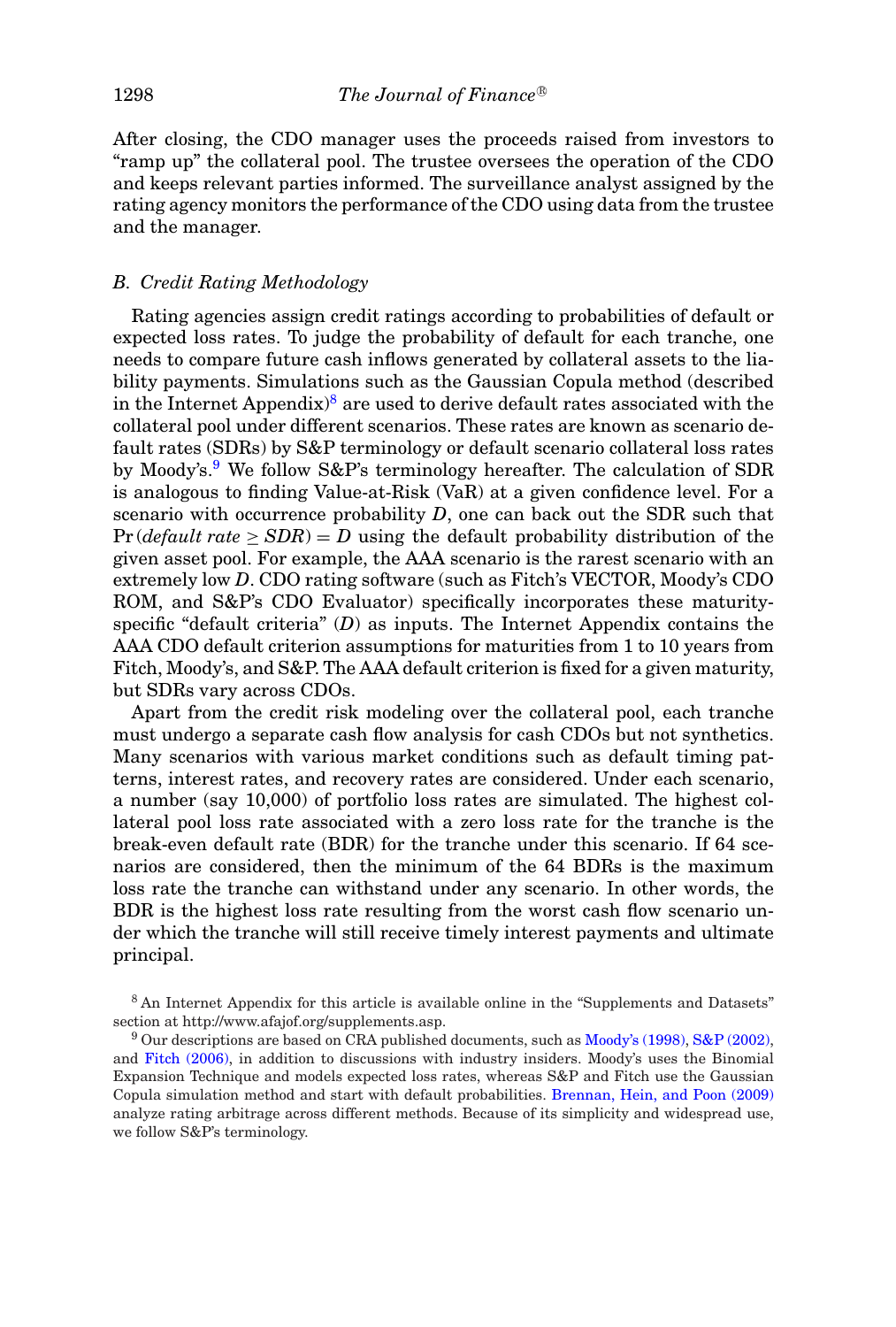The collateral pool credit risk analysis generating the SDRs is based on probabilities of default. Cash flow analysis incorporates the timing of defaults and recovery patterns to allocate expected losses across different tranches to determine the BDRs. A challenge with default probability-based CDO credit ratings is that default and recovery are separately considered. The most direct condition to grant a rating on a tranche is that the BDR from the cash flow analysis be greater than the corresponding SDR from the default risk analysis (BDR  $>$  SDR). For example, if a tranche can withstand a  $30.72\%$  (BDR<sup>AAA</sup>) loss according to the cash flow analysis but the collateral pool is not expected to lose more than 30.71% under the AAA scenario ( $SDR<sup>AAA</sup>$ ), then the tranche can obtain an AAA rating.

#### *C. Adjustments*

For a generic credit portfolio, the tranche amount admissible for an AAA rating according to the level of expected default rate specified by the CRA credit risk model is 1−SDRAAA. Hence, we define 1−SDRAAA for a given CDO as the AAA "CRA model fraction" as this is literally the most AAA that can be justified solely under the CRA's credit risk model. The CRA model fraction (1–SDR) and the actual tranche size often do not match. We refer to this difference as the adjustment (to the CRA credit risk model). For further clarification, we demonstrate the use of SDR, BDR, and adjustment of an actual CDO in the Internet Appendix.

Historically, CRAs indicate that the quality (or experience) of the collateral manager, legal documentation, structure of the cash flow waterfall, insurance, hedges, and liquidity considerations are important considerations.<sup>10</sup> For example, the structure of a CDO may include insurance from an outside insurer ("wrap") for certain (senior) tranches, making them less risky by transferring the credit risk to the insurer. The features of CDOs described earlier are not incorporated as inputs into the collateral asset risk model. These CDO features could be quantitatively incorporated into tranche-specific cash flow analysis and might lead to larger BDRs. However, for synthetic CDOs there is typically no cash flow analysis and hence the exact maximum tranche size should correspond to  $1$ –SDR.<sup>11</sup> For cash deals, it is also possible that, due to greater flexibility in modeling choices, the cash flow modeling is more susceptible to influence from the investment bank.<sup>12</sup> In such a case, it would be better

<span id="page-6-1"></span><span id="page-6-0"></span><sup>10</sup> See, [Moody's \(2003,](#page-35-14) pp. 11, 18), S&P (2002, pp. 15–16, 54–60), and Fitch (2006, pp. 1, 17–19). Fitch (2006, p. 1) states that "ratings are ultimately the result of a formal committee process and not simply model output." [Moody's \(2003,](#page-35-14) p. 18) states, "Clearly, the relationship between the quantitative and qualitative analyses for synthetic CDOs is especially crucial."

<span id="page-6-3"></span><span id="page-6-2"></span><sup>&</sup>lt;sup>11</sup> SDR is also the main credit risk output. This is also referred to as Scenario Loss Rate or SLR for synthetic CDOs.

<span id="page-6-5"></span><span id="page-6-4"></span> $12$  We thank former employees of two separate investment banks for making us aware of this issue. The CRA has little public documentation on the specifics of its cash flow modeling. This could lead to tailoring of a model by an investment bank or analysts at the CRA trying to please the issuer.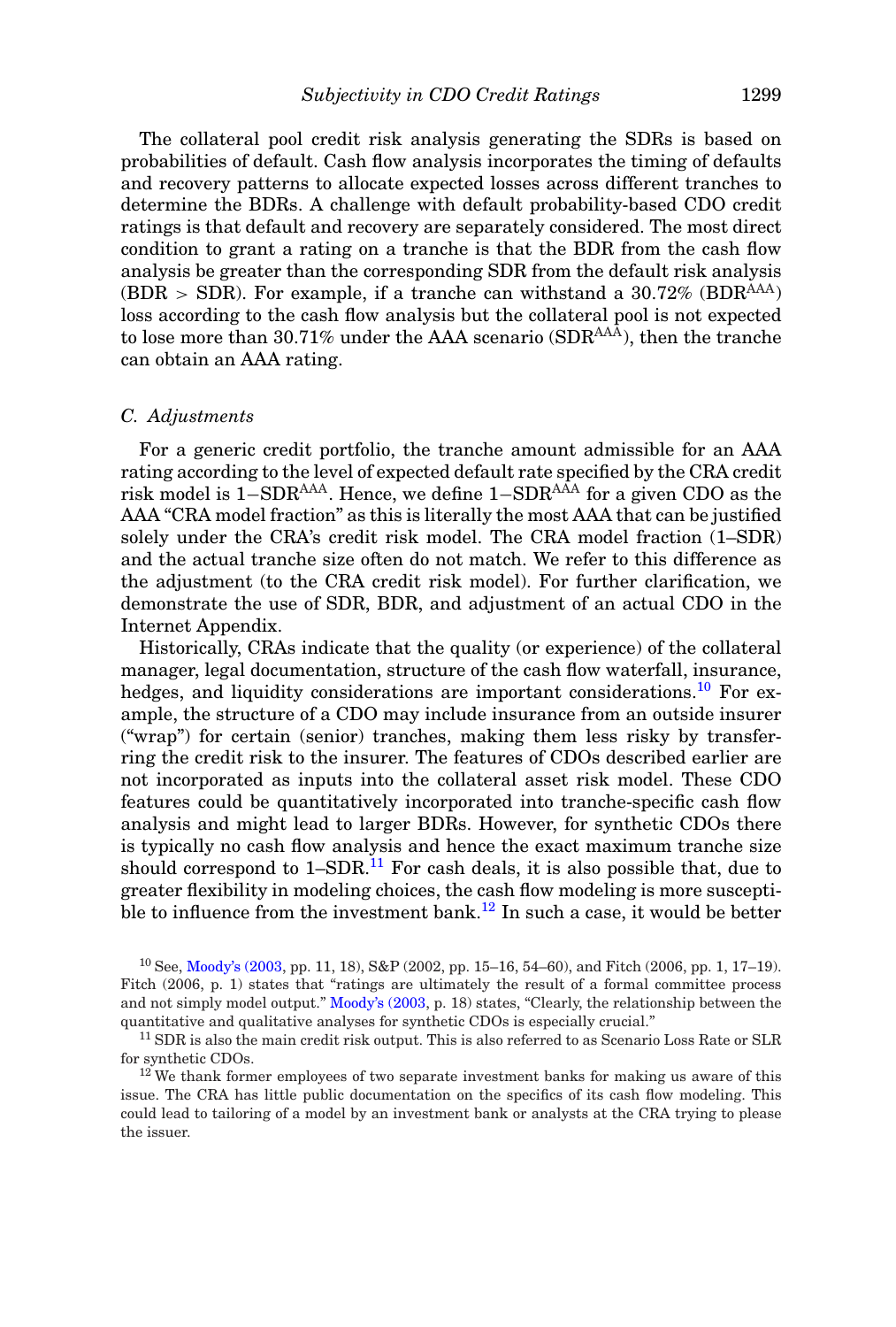for the empiricist to focus on the outputs (SDR) from the more standardized credit risk model rather than a potentially biased cash flow model. Alternatively, adjustments could be made qualitatively beyond any model or completely "out-of-model."

#### *D. Empirical Implications*

The above discussion of the CDO credit rating process points to several natural directions for empirical investigation. First, using data from a leading CRA, we examine if there are adjustments to the CRA's main risk model and, if present, the direction of the adjustments. Second, we examine if these adjustments are related to more quantitative structural elements such as insurance and liquidity provisions. Third, we also separately examine the pattern of adjustments for synthetic CDOs as no cash flow analysis is typically used here. Finally, we examine the consistency of the application of the default risk criterion (*D*).

### **II. Data and Descriptive Statistics**

Rating agencies compile data from trustee reports and host online CDO data services. These are often a main investment tool for CDO investors and managers without an in-house CDO research team. We obtain our data set directly from access to one of the three major CRAs. We begin with the set of all CDOs covered by the CRA, but restrict our sample to all CDOs with default risk estimates (SDR) data and main asset information available. This requirement results in a data set of 916 CDOs issued between January 1997 and December 2007. For our main analysis, we use data from the first available surveillance report that is typically released after the CDO collateral pool is fully ramped (as illustrated in the Internet Appendix). We find that 530 of our surveillance observations have collateral pool dates within the first 6 months after the closing date and a total of 663 within the first year.<sup>13</sup> We also use subsequent yearend and last available (as of September 2008) surveillance data in Section V.B. The total dollar principal value of all CDO notes represented by our sample is \$612.8 billion. The Securities Industry and Financial Markets Association (SIFMA) keeps track of global CDO issuance since 2000. Over the 2000 to 2007 period, our sample consists of 891 CDOs with a principal value of \$603.3 billion, which represents 34.9% of the \$1,727.5 billion Global CDO Issuance reported by SIFMA over the same period. The most unique element of our data is the detailed description of the CDO asset pool (collateral information), summary average value of the inputs, and key parameters going into the rating agency's model, including the default probability criterion reported for each CDO at each rating level. Additionally, the CRA data include the rating agency model primary outputs. We obtain ratings histories from Bloomberg and supplement with data from the CRA. From SDC Platinum, we verify coarser deal structure data (such as tranche size, deal type, payment frequency, etc.) and ratings. To

<span id="page-7-1"></span><span id="page-7-0"></span> $13$  We report results for these smaller samples in the Internet Appendix figure.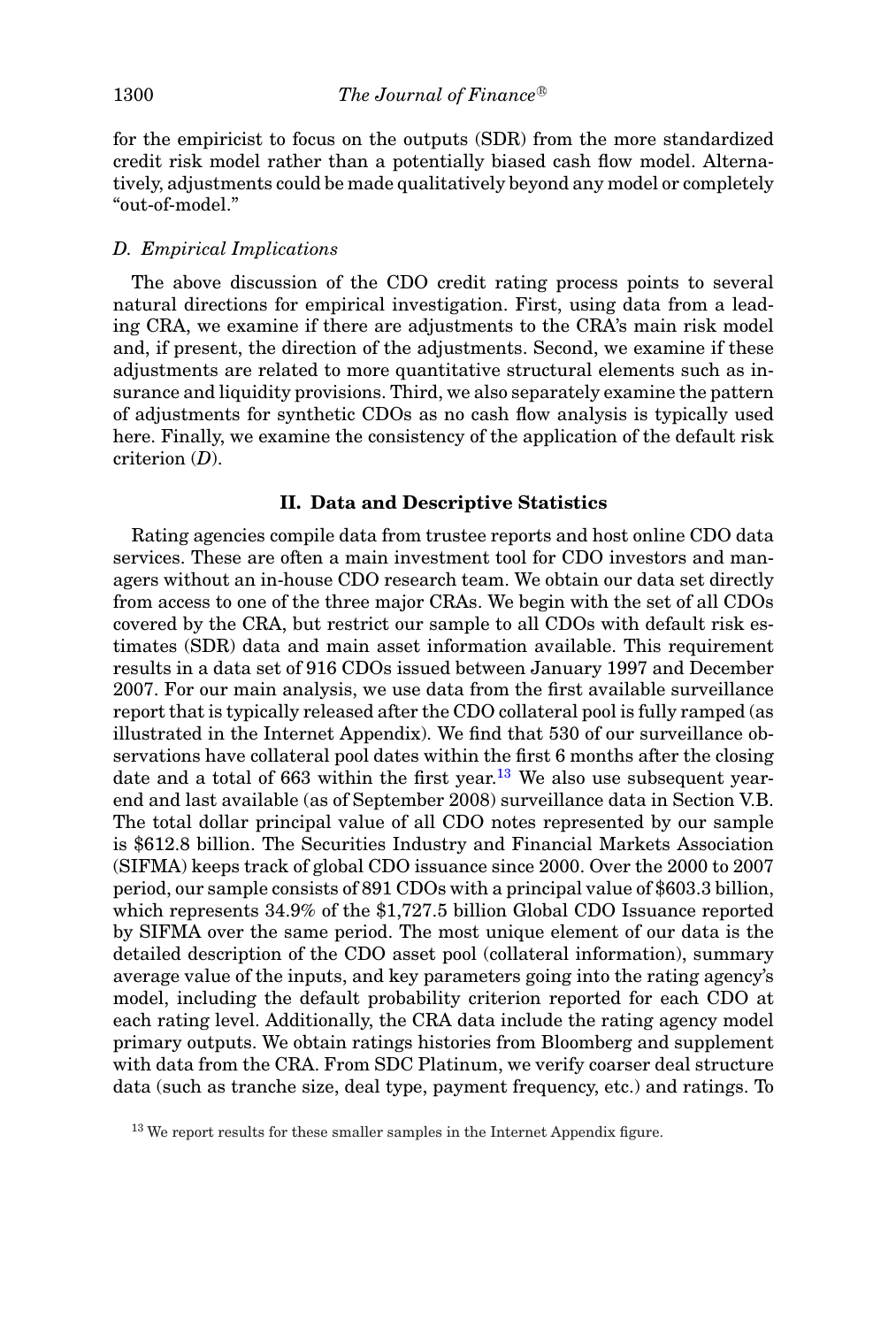<span id="page-8-0"></span>

**Panel A: CDO and Corporate Bond New-Issue Rating Distribution: 1997-2007**





**Figure 1. Credit rating distribution.** The top figure (Panel A) plots the new-issue dollar value rating distribution for CDOs and corporate debentures issued between January 1997 and December 2007. The vertical axis is the issuance fraction in dollar value with the corresponding credit rating. "NIG" refers to noninvestment grade (ratings below BBB–). The corporate debentures consist of 160,689 rated issues from global rated debt issues in the Fixed Income Securities Database (FISD). The CDO sample includes 5,466 rated tranches of 916 CDOs from CRA. The bottom graph (Panel B) illustrates the dollar value rating distribution as of June 30, 2010 for all CDOs and corporate bonds with initial AAA rating (issued between 1997 and 2007; the AAAs from Panel A). "D" refers to default. "NR" refers to not rated; either the security has already matured, or the rating agency withdrew the rating prematurely.

put the CDO data in the greater debenture universe, we also gather corporate debentures from the Fixed Income Securities Database.

Panel A of [Figure 1](#page-8-0) shows the global new-issue rating distribution of corporate debentures (160,689 rated issues) and CDOs from the CRA database (5,466 rated tranches from the sample of 916 CDOs) over the same January 1997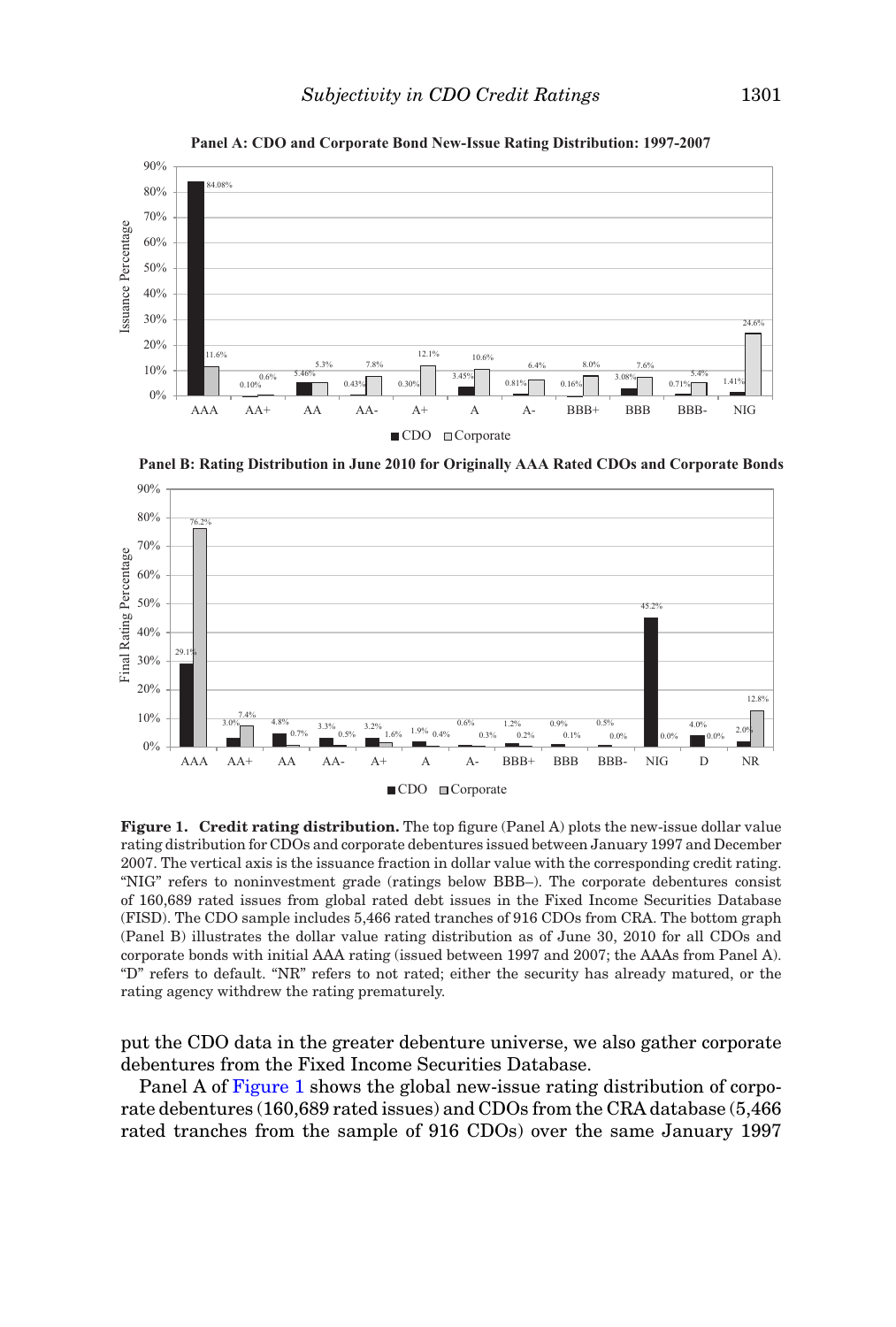to December 2007 period. For corporate debentures, the top rating of AAA counts for 11.6% of the total rating issuance value, non-AAA investment grade for 63.8% (13.7% AA, 29.1% A, and 21.0% BBB), and below investment grade for 24.6%. Nevertheless, over the same time period, the rating distribution for CDOs paints a starkly different picture: among all rated issuances, 84.1% are AAA, 14.5% are non-AAA investment grade (6.0% AA, 4.6% A, and 4.0% BBB), and 1.4% are below investment grade. $^{14}$ 

We next examine the subsequent performance of the AAA-rated debt (both corporate and CDO tranches) from Panel A as of June 30, 2010. In Panel B, we find that corporate bond AAA ratings are very stable with 76.2% of corporate debt issued between 1997 and 2007 maintaining their AAA status, and another 8.1% at AA or AA+. About one-eighth (12.8%) become nonrated because the debt matured/retired, or the rating agencies withdrew the rating. In contrast, only 29.1% of the CDOs' original AAA ratings were intact, whereas 45.2% were downgraded to junk grade and 4.0% to D. A natural question is: What caused AAA CDO capital to be downgraded so severely?

[Table I](#page-10-0) provides summary statistics of the profiles at closing time for our sample of 916 CDOs. We group CDOs by collateral asset type. Collateralized bond obligations (CBOs) are securitized with bonds. Collateralized loan obligations (CLOs) are securitized with loans. CDOs of asset-backed security (ABS) are securitized with asset-backed securities (mostly MBS).  $CDO<sup>2</sup>$  are securitized with existing CDO notes. (ABS CDOs and  $CDO<sup>2</sup>$ s are often referred to as structured finance CDOs.) [Table I](#page-10-0) shows that our sample is dominated by CLOs (393 of 916) and ABS CDOs (373 of 916). CBOs (96 of 916) and CDO<sup>2</sup>s (54 of 916) comprise a smaller portion.

The average collateral rating is BB+ in the overall sample. CBOs and CLOs are smaller than ABS CDOs and  $CDO<sup>2</sup>$  s in size. CLOs have the largest number of collateral assets, whereas  $CDO<sup>2</sup>$  shave the fewest number of collateral assets. Synthetic CDOs account for 14% of the sample, with most of these being ABS CDOs. Notwithstanding the variation in composition, the AAA portion of the CDOs is highly consistent across collateral types. The average CDO has 75.5% rated AAA (super-senior tranches are counted as AAA rated). This portion ranges from  $71.5\%$  for  $CDO<sup>2</sup>$ s,  $72.6\%$  for  $CLOs$ ,  $72.8\%$  for CBOs, and  $79.8\%$  for ABS CDOs.

### **III. Understanding Adjustments**

In this section, we examine the difference between the fraction of AAA according to the CRA model and the fraction rated AAA in practice. We document these adjustments by examining their magnitude, stylized features, and potential determinants.

<span id="page-9-1"></span><span id="page-9-0"></span><sup>&</sup>lt;sup>14</sup> Note that these numbers do not include the unrated equity portion.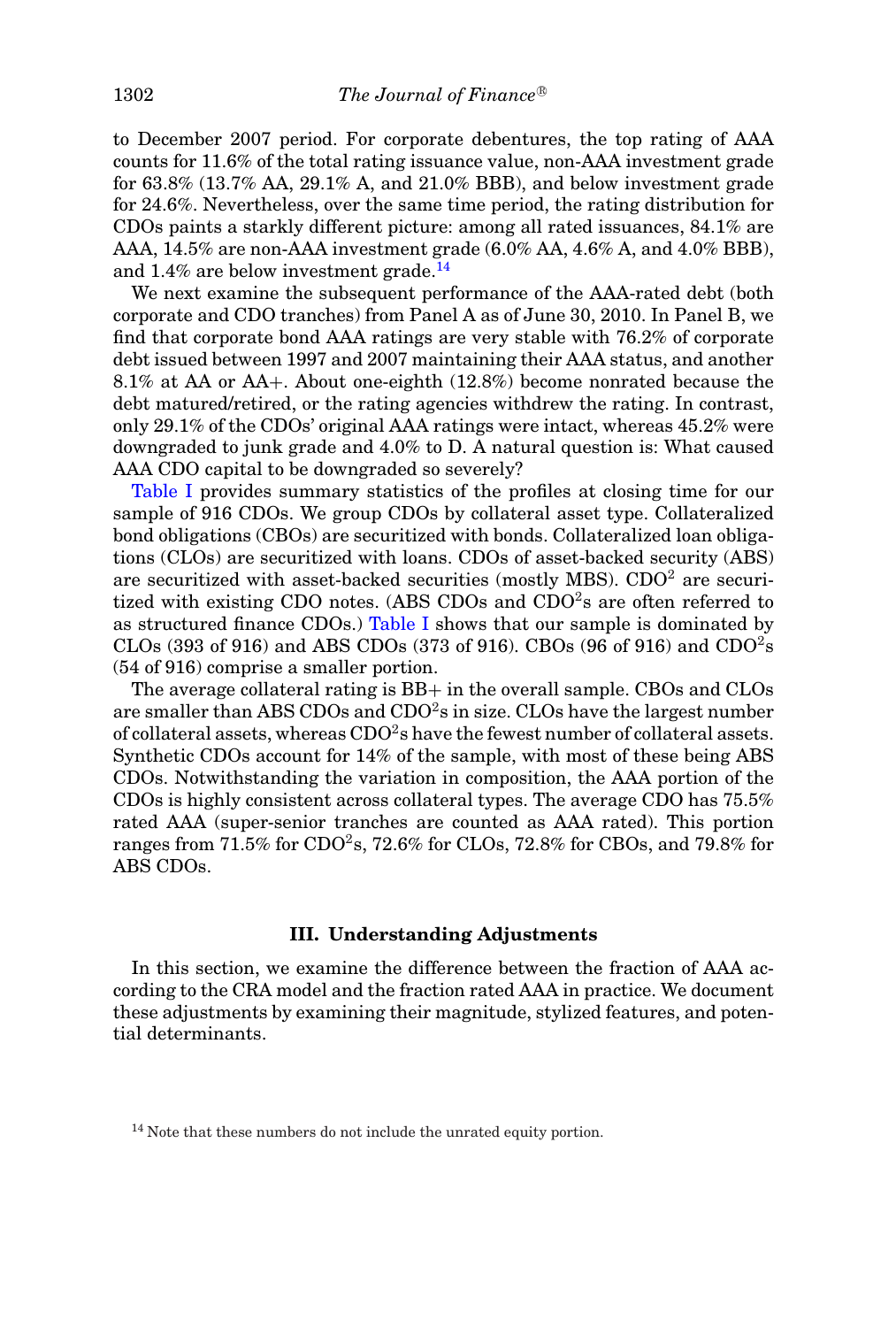### **Table I CDO Sample Description**

<span id="page-10-0"></span>This table reports the average value of the collateral asset characteristics and liability structure for CDOs in our sample. Data are from the first CRA surveillance reports after closing. CDOs are issued over the January 1997 to December 2007 period. The last reporting date is September 2008. Data are grouped by collateral asset type (CBO for collateralized bond obligations, CLO for collateralized loan obligations, ABS CDO for CDOs of asset-backed securities, and CDO<sup>2</sup> for CDOs of CDOs). *Col. Rating* is the collateral asset average credit rating (average is calculated after numerical conversion AAA = 1, AA+ = 2, AA = 3, *...* C = 21). *Col. Default Rate* is the average expected collateral asset default rate in percentage. *Col. Maturity* is the collateral asset weighted average maturity. *Col. Size* is the total principal value of collateral assets. *# Assets* is the average number of assets in the collateral pool. *# Obligors* is the average number of distinctive obligors for the collateral assets. *Synthetic Dummy* equals one if the CDO is structured synthetically (using credit default swap, CDS, contracts), and zero if the CDO is a cash deal. *Mgr Deal #* is the average number of CDOs that the collateral manager has managed including the current CDO. *Overcollateralization* is the ratio of total collateral asset principal value over total liability principal value. *Insurance Dummy* equals one if the AAA tranche of the CDO is insured, and zero otherwise. *Liquidity Dummy* equals one if the CDO has liquidity facility (such as a revolving credit line or reserve account), and zero otherwise. *AAA Fraction* is the fraction of the CDO liability rated AAA; it counts super-senior tranches as AAA rated.

|                          |       |            | CDO Type |         |                  |
|--------------------------|-------|------------|----------|---------|------------------|
| Variables                | All   | <b>CBO</b> | CLO      | ABS CDO | CDO <sup>2</sup> |
| # Obs.                   | 916   | 96         | 393      | 373     | 54               |
| Col. Rating              | $BB+$ | $BB-$      | $B+$     | $A-$    | <b>BBB</b>       |
| Col. Default Rate $(\%)$ | 2.69  | 3.83       | 4.32     | 0.86    | 1.47             |
| Col. Maturity (Years)    | 6.45  | 5.30       | 5.74     | 7.23    | 8.32             |
| Col. Size (\$millions)   | 634.3 | 394.4      | 479.3    | 865.9   | 589.4            |
| # Assets                 | 218.3 | 139.2      | 325.9    | 144.7   | 84.02            |
| # Obligors               | 130.0 | 104.3      | 158.1    | 115.3   | 72.1             |
| Synthetic Dummy          | 0.14  | 0.25       | 0.00     | 0.25    | 0.15             |
| Mgr Deal #               | 7.9   | 4.4        | 8.6      | 7.9     | 8.5              |
| Overcollateralization    | 1.004 | 0.886      | 0.948    | 1.046   | 1.335            |
| Insurance Dummy          | 0.061 | 0.188      | 0.043    | 0.048   | 0.056            |
| <b>Liquidity Dummy</b>   | 0.235 | 0.469      | 0.112    | 0.284   | 0.370            |
| <b>AAA</b> Fraction      | 0.755 | 0.728      | 0.726    | 0.798   | 0.715            |

#### *A. AAA Adjustments*

Panel A of Table II shows that, for the 916 CDOs, on average the CRA model yields 63.4% AAA according to the first surveillance report in the data set, but the actual fraction of the CDO issued AAA is 75.5%. Hence, the difference between the amount of AAA issued and that allowed by the CRA model (the adjustment) is 12.1% on average. The adjustment is smallest for ABS CDOs  $(8.1\%)$  and CBOs  $(10.4\%)$ , and largest for CDO<sup>2</sup>s  $(14.7\%)$  and CLOs  $(16.0\%)$ .

The adjustments are large in the early years of the sample, but there are also few observations here. Adjustments are at their lowest in 2003 to 2004, but increase each year until 2007, the last year we have new issues. In 2007, the average adjustment is 18.2%. The adjustments in 2007 are also higher in all the different types of CDOs as well.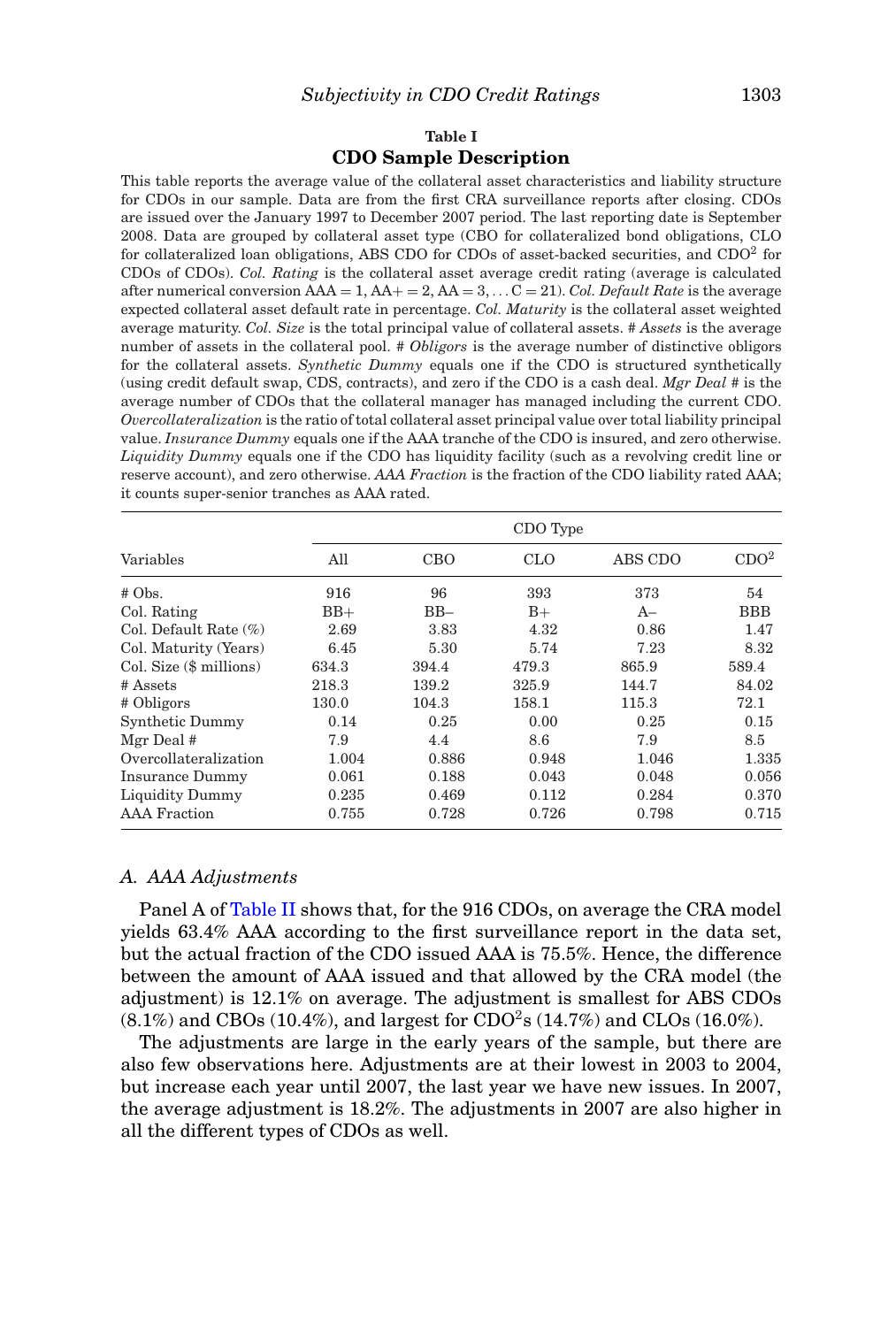### **Table II CDO AAA Fraction: Actual, Credit Rating Agency Model, and Adjustment**

This table reports the average value of the actual AAA fraction, the CRA model–predicted AAA fraction, and the adjustment (difference between actual and CRA model) for CDOs in our sample. Data are from first CRA CDO surveillance reports and the CDO rating databases. CDOs are issued over the January 1997 to December 2007 period. *Actual AAA* is the actual fraction of the CDO liability rated AAA, treating super-senior tranches as AAA. *CRA Model AAA* is the fraction of the CDO that can be rated AAA according to the rating agency model, defined as 1-SDRAAA. *CRA Adjustment* is the difference between the actual AAA fraction and CRA model AAA fraction. Panel A displays the sample average value. Data are grouped by collateral asset type (CBO for collateralized bond obligations, CLO for collateralized loan obligations, ABS CDO for CDOs of asset-backed securities, and CDO<sup>2</sup> for CDOs of CDOs) from the first CRA surveillance reports. Panel B displays the Pearson correlation matrix with *t*-statistics of the correlation coefficients in parentheses.

|                             |         | Panel A: Sample Average Value |            |         |                  |
|-----------------------------|---------|-------------------------------|------------|---------|------------------|
| Variables                   | All     | <b>CBO</b>                    | <b>CLO</b> | ABS CDO | CDO <sup>2</sup> |
| Obs.                        | 916     | 96                            | 393        | 373     | 54               |
| Actual AAA                  | 0.755   | 0.728                         | 0.726      | 0.798   | 0.715            |
| CRA Model AAA               | 0.634   | 0.625                         | 0.566      | 0.717   | 0.568            |
| <b>CRA</b> Adjustment       | 0.121   | 0.104                         | 0.160      | 0.081   | 0.147            |
| Positive/Total              | 770/916 | 75/96                         | 384/393    | 263/373 | 48/54            |
| CRA Adjustment $\leq 2002$  | 0.107   | 0.106                         | 0.127      | 0.066   | 0.127            |
| Positive/Total              | 102/131 | 52/65                         | 21/25      | 24/36   | 21/25            |
| CRA Adjustment 2003 to 2004 | 0.062   | 0.064                         | 0.129      | 0.003   | 0.129            |
| Positive/Total              | 118/155 | 3/4                           | 67/69      | 42/74   | 67/69            |
| CRA Adjustment 2005         | 0.097   | $-0.035$                      | 0.149      | 0.057   | 0.019            |
| Positive/Total              | 136/156 | 1/2                           | 73/73      | 55/73   | 7/8              |
| CRA Adjustment 2006         | 0.128   | 0.091                         | 0.154      | 0.101   | 0.128            |
| Positive/Total              | 223/261 | 8/11                          | 126/127    | 79/110  | 10/13            |
| CRA Adjustment 2007         | 0.182   | 0.133                         | 0.206      | 0.153   | 0.219            |
| Positive/Total              | 194/213 | 11/14                         | 98/99      | 65/80   | 20/20            |
|                             |         | Panel B: Pearson Correlations |            |         |                  |
| Variables                   |         | Actual AAA                    |            |         | CRA Model AAA    |
| CRA Model AAA               |         | 0.49(14.09)                   |            |         |                  |
| CRA Adjustment              |         | 0.27(5.34)                    |            |         | $-0.71(-16.34)$  |

To examine the effect of the adjustment on the overall AAA graphically, we plot the distribution of the size of the AAA tranche before and after the adjustment. [Figure 2](#page-12-0) shows that, according to the CRA risk model, most of the AAA tranche sizes would have been between 55% and 65% of the CDO. For the actual AAA tranche sizes, which include the adjustment, we see that the left tail is thinner—the adjustment has the effect of drastically reducing the amount of AAA-rated tranches to less than 65%. Indeed, the actual AAA amount issued per CDO groups tightly between 70% and 80%. The test for differences in the distribution of the AAA fraction across the two groups is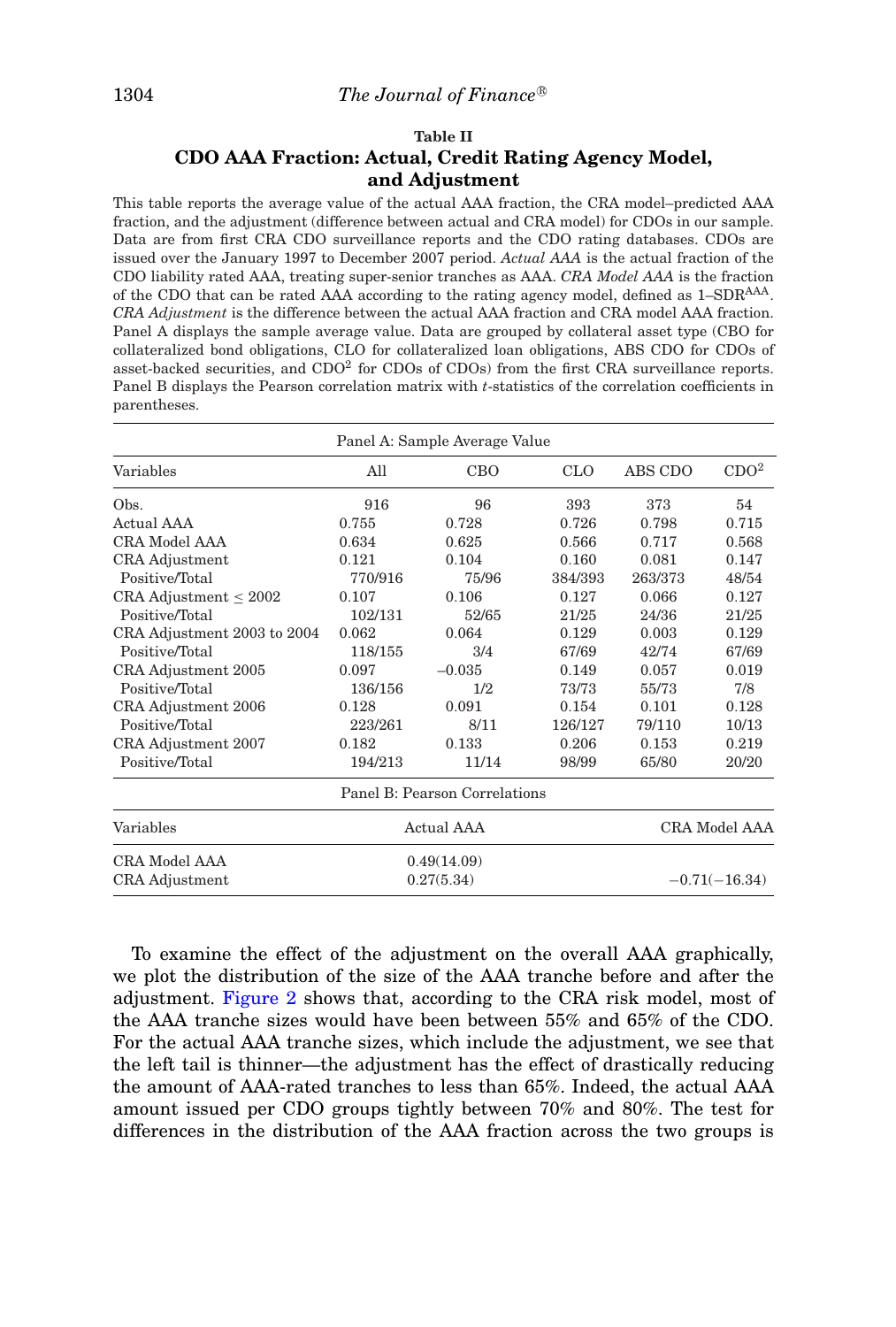<span id="page-12-0"></span>

**Figure 2. Distribution of AAA fraction from credit rating agency model and actual AAA fraction in the capital structure of the CDO.** This figure reports the histograms of the AAA fraction from the output of the CRA model (gray bars) and the fraction of the CDO actually rated AAA (black bars). The sample includes 916 CDOs issued between January 1997 and December 2007. The test for differences in the distribution of AAA fraction across two groups is conducted by calculating the corrected Kolmogorov–Smirnov *D*-statistic, with *p*-values of the test less than 0.0001. The simple mean difference test between model AAA and actual AAA has a *t*-statistic of 25.93.

conducted by calculating the corrected Kolmogorov–Smirnov *D*-statistic, with the *p*-values of the test set to  $p < 0.0001$ . The distribution after adjustment is more concentrated (the standard deviation of the actual AAA size is 0.114, compared to 0.156 for model AAA standard deviation), suggesting that the AAA fraction across CDOs, post-adjustment, is more similar.

Panel B of Table II reports the cross-sectional correlation between the CRA model and the actual amount of AAA given. The correlation is only 0.49. Since the actual amount of AAA given and that from the CRA model differ only by the adjustment, this indicates that the underlying model can only explain 25% of the final proportion of rated AAA. However, the adjustment is more strongly negatively correlated (correlation coefficient –0.71) with the amount of AAA given by the CRA model.

#### *B. Explaining Adjustments*

To understand the potential driver of this adjustment, in [Table III](#page-13-0) we regress the AAA adjustment on variables that CRAs stress to be important, but that are likely not incorporated in the credit risk model (as discussed in Section I.C). Our first variable is collateral manager experience as reported by a commonly discussed proxy—the number of past deals performed by the collateral manager. The variable enters with some statistical significance but a trivial adjusted *R*2.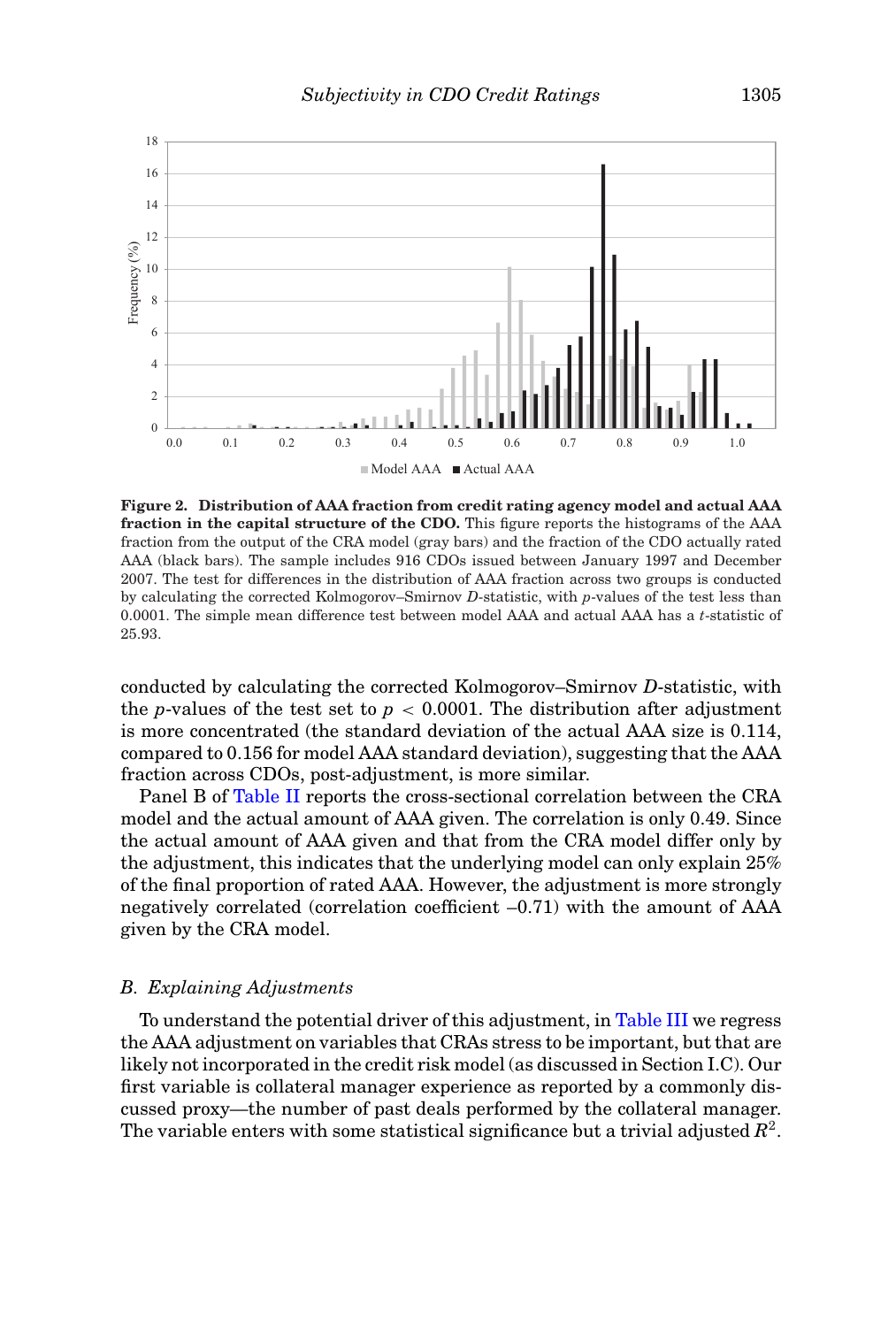### **Table III**

### **CRA AAA Fraction Adjustment and CDO Characteristics**

<span id="page-13-0"></span>This table shows the results of OLS regressions. The dependent variable is the CRA AAA fraction adjustment. The adjustment is defined as the difference between the actual AAA fraction and the CRA model–predicted AAA fraction explained in Table II. The independent variables are described in Table I except the following: *Vasicek AAA* is the AAA fraction of the CDO predicted by the Vasicek model, *Simulation AAA* is the AAA fraction predicted by a Monte Carlo simulation, *Multiple CRA* is a dummy variable with one for multiple rating on the CDO, and zero otherwise, *Excess Spread* is the ratio of the average collateral coupon rate over the average CDO note coupon rate, and *BDR* − *SDR* is the difference between the break-even default rate (BDR) and scenario default rate (SDR) in the presale or new-issue reports. Data are from CRA CDO presale, new-issue, and surveillance reports, as well as CDO rating databases. CDOs are issued over the January 1997 to December 2007 period. White (1980) heteroskedasticity-adjusted *t*-statistics are in parentheses.

|                        | (1)     | (2)        | (3)      | (4)                                                                         | (5)      | (6)       | (7)       | (8)                 | (9)              |
|------------------------|---------|------------|----------|-----------------------------------------------------------------------------|----------|-----------|-----------|---------------------|------------------|
| Intercept              | 0.107   | 0.182      | 0.529    | 0.559                                                                       | 0.574    | 0.531     | 0.498     | 0.654               | 0.414            |
|                        | (13.23) | (16.14)    | (38.03)  | (38.46)                                                                     | (41.93)  | (24.90)   | (22.81)   | $(17.68)$ $(10.61)$ |                  |
| $Log(Mgr\ Deal\#)$     | 0.010   | 0.012      |          | 0.007                                                                       |          | 0.005     | 0.003     | 0.001               | 0.005            |
|                        | (2.21)  | (2.82)     |          | (2.44)                                                                      |          | (1.60)    | (0.87)    | (0.34)              | (1.23)           |
| Overcollateralization  |         | $-0.079$   |          | $-0.061$                                                                    | $-0.061$ | $-0.063$  | $-0.060$  |                     | $-0.097 -0.030$  |
|                        |         | $(-10.07)$ |          | $(-11.00)$ $(-11.03)$ $(-11.20)$ $(-10.89)$ $(-13.21)$ $(-5.48)$            |          |           |           |                     |                  |
| <b>Insurance Dummy</b> |         | 0.034      |          | 0.040                                                                       |          | 0.045     | 0.049     | 0.055               | 0.035            |
|                        |         | (1.83)     |          | (3.10)                                                                      |          | (3.47)    | (3.79)    | (3.99)              | (1.69)           |
| <b>Liquidity Dummy</b> |         | $-0.005$   |          | 0.006                                                                       |          | 0.008     | 0.014     |                     | $0.013 - 0.002$  |
|                        |         | $(-0.43)$  |          | (0.75)                                                                      |          | (1.06)    | (1.84)    |                     | $(1.77) (-0.21)$ |
| CRA AAA                |         |            | $-0.642$ | $-0.618$                                                                    | $-0.618$ | $-0.737$  | $-0.721$  |                     | $-0.778 - 0.596$ |
|                        |         |            |          | $(-30.18)$ $(-30.83)$ $(-30.74)$ $(-19.57)$ $(-19.31)$ $(-19.58)$ $(-9.91)$ |          |           |           |                     |                  |
| Vasicek AAA            |         |            |          |                                                                             |          | 0.030     | $-0.022$  | $-0.017$            | 0.054            |
|                        |         |            |          |                                                                             |          | (1.46)    | $(-1.01)$ | $(-0.73)$           | (1.48)           |
| Simulation AAA         |         |            |          |                                                                             |          | 0.112     | 0.139     | 0.042               | 0.032            |
|                        |         |            |          |                                                                             |          | (2.55)    | (3.17)    | (0.91)              | (0.53)           |
| <b>CLO</b>             |         |            |          |                                                                             |          | 0.035     | 0.025     | 0.029               | 0.073            |
|                        |         |            |          |                                                                             |          | (2.81)    | (1.97)    | (1.95)              | (2.31)           |
| ABS CDO                |         |            |          |                                                                             |          | 0.031     | 0.054     | 0.085               | 0.032            |
|                        |         |            |          |                                                                             |          | (1.81)    | (3.09)    | (4.28)              | (0.83)           |
| $\rm CDO^2$            |         |            |          |                                                                             |          | 0.017     | 0.033     | 0.012               | 0.005            |
|                        |         |            |          |                                                                             |          | (0.79)    | (1.55)    | (0.53)              | (0.13)           |
| Synthetic Dummy        |         |            |          |                                                                             |          | $-0.009$  | $-0.025$  |                     | $-0.035 -0.028$  |
|                        |         |            |          |                                                                             |          | $(-0.81)$ | $(-2.20)$ | $(-2.95)$ $(-1.09)$ |                  |
| Closing Year 2005      |         |            |          |                                                                             |          |           | 0.020     | 0.011               | 0.027            |
|                        |         |            |          |                                                                             |          |           | (2.04)    | (1.13)              | (2.51)           |
| Closing Year 2006      |         |            |          |                                                                             |          |           | 0.029     | 0.011               | 0.045            |
|                        |         |            |          |                                                                             |          |           | (3.15)    | (1.25)              | (4.28)           |
| Closing Year 2007      |         |            |          |                                                                             |          |           | 0.059     | 0.035               | 0.069            |
|                        |         |            |          |                                                                             |          |           | (5.56)    | (3.28)              | (4.97)           |
| Multiple CRAs          |         |            |          |                                                                             |          |           |           | $-0.001$            | 0.021            |
|                        |         |            |          |                                                                             |          |           |           | $(-0.08)$           | (1.70)           |
| <b>Excess Spread</b>   |         |            |          |                                                                             |          |           |           | $-0.013$            |                  |
|                        |         |            |          |                                                                             |          |           |           | $(-2.51)$           |                  |
| $BDR - SDR$            |         |            |          |                                                                             |          |           |           |                     | $-0.004$         |
|                        |         |            |          |                                                                             |          |           |           |                     | $(-3.63)$        |
| $\boldsymbol{N}$       | 903     | 903        | 903      | 903                                                                         | 903      | 903       | 903       | 669                 | 408              |
| Adjusted $R^2$         | 0.005   | 0.112      | 0.503    | 0.569                                                                       | 0.562    | 0.584     | 0.598     | 0.696               | 0.638            |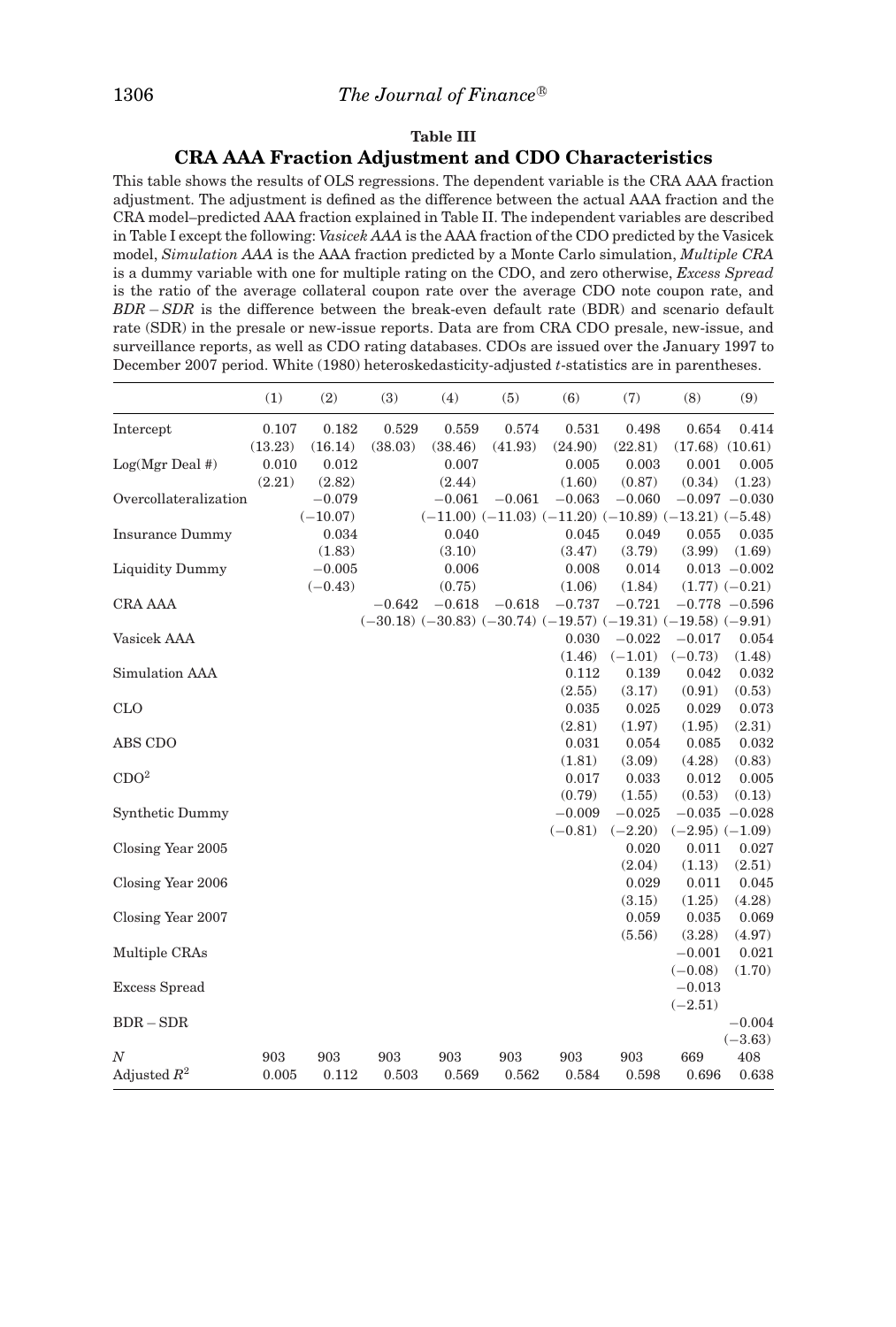Manager experience becomes insignificant in the presence of other controls (specifications 6 through 9). Other important CDO credit enhancements are overcollateralization, insurance, and liquidity (such as third-party revolving line of credit and reserve account). Specification 2 shows that of the three, overcollateralization has the most importance for explaining adjustments. However, it enters with a negative sign, suggesting that overcollateralizing CDOs is associated with less, not more, AAA ratings, contrary to the effect hypothesized. In later specifications with more controls, the insurance variable enters with a positive sign, indicating that CDOs with insurance receive a 4.9% larger AAA tranche.

In specification 3, we include the fraction of AAA from the CRA model; here, the variable enters with a strong negative coefficient and the adjusted  $R^2$  of the model jumps to 0.503. In specification 4, we include the potential determinants of deal ratings, and we find that these increase the adjusted  $R^2$  only to 0.569. Since overcollateralization enters with the opposite sign, we estimate specification 5 with the CRA AAA and overcollateralization and find an adjusted *R*<sup>2</sup> of 0.562. Hence, the incremental explanatory power of past deals performed by the manager, insurance, and liquidity can only explain a trivial 0.007 of the cross-sectional variation in the adjustment.

It is possible that adjustments were made by comparing the CRA model with an alternative Gaussian Copula simulation model or a traditional alternative such as the [Vasicek \(1987\)](#page-35-15) model. We obtain AAA estimates from both (as discussed in the Internet Appendix) and find that neither helps to explain the adjustment. Consistent with the simple summary statistics, adjustments are larger in 2005 (0.020), 2006 (0.029), and especially 2007 (0.059).

Perhaps CRAs give larger adjustments to CDOs with larger excess spreads (one of the most important credit enhancements is excess spread). For a subsample of 669 CDOs with excess spread information, we find that, contrary to expectations, CDOs with higher excess spreads actually have slightly less positive adjustments (specification 8).

We must note that, like most analyses, our specifications cannot rule out an unknown omitted variable that is highly correlated with the amount of AAA from the CRA model. However, to the extent that there are missing variables that are quantitative in nature, they could be captured in the secondary cash flow analysis. As discussed in Section I.B, the BDR is the main output from the cash flow analysis. In specification 9, we find that the relation between *BDR* − *SDR* and the adjustment is slightly negative. The adjustment is not explained by a key parameter from the cash flow simulations.

In [Figure 3,](#page-15-0) we examine a simple scatter plot of the fraction of AAA according to the CRA model relative to the adjustment. The graph shows an almost linear relation, where CDOs with a low amount of AAA given by the CRA model receive large AAA adjustments. Conversely, CDOs where the model yields a high amount of AAA exhibit little or no adjustment. Notably, this pattern is similar for synthetic CDOs, which typically do not have cash flow analysis this suggests that the CRA is likely making adjustments for reasons other than the reliance on cash flow analytics.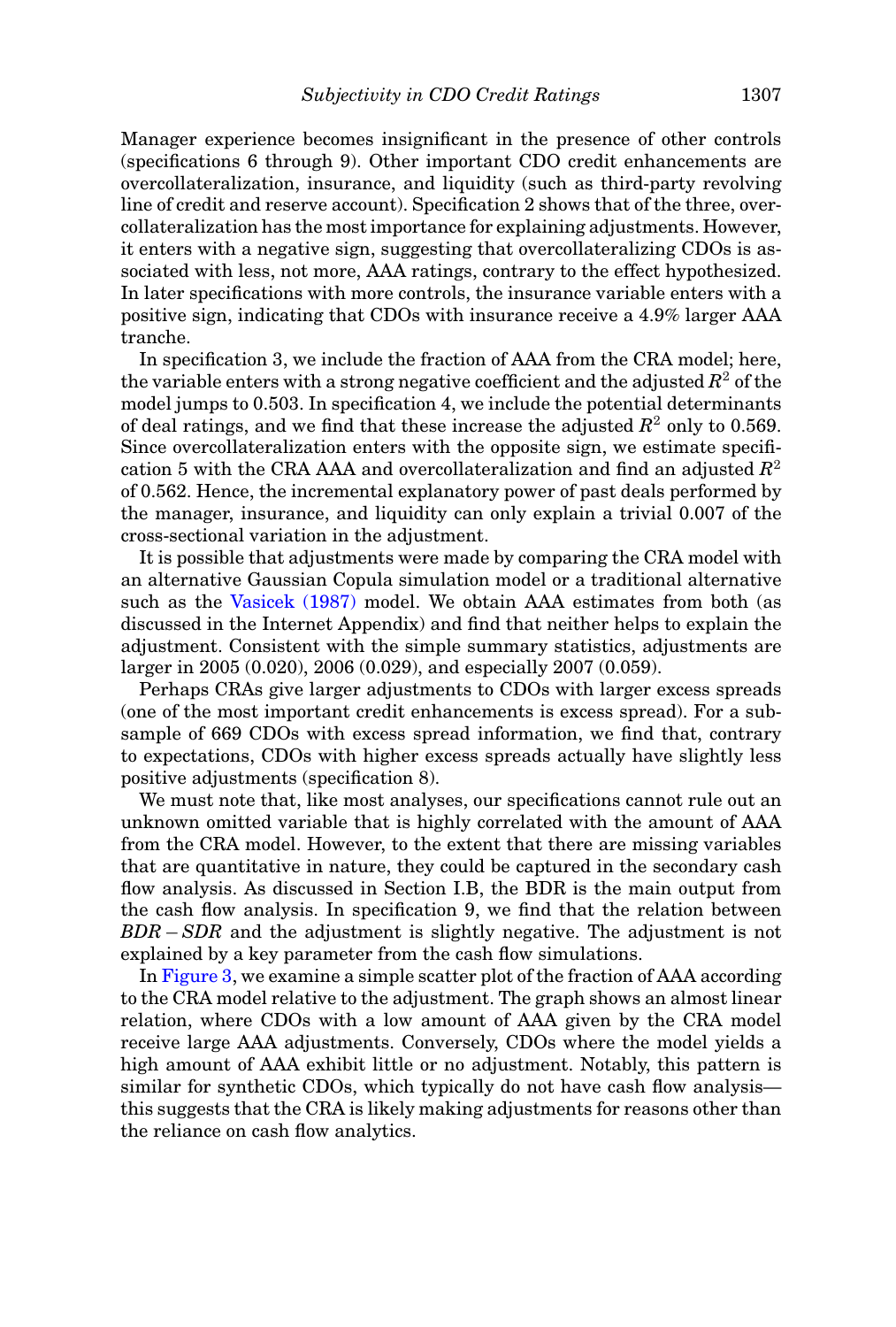<span id="page-15-0"></span>

**Figure 3. Credit rating agency model–predicted AAA fraction (***x***-axis) and initial adjustment (***y***-axis).** This figure graphs the AAA fraction from the CRA model (defined as 1–SDR<sup>AAA</sup>) in the first surveillance reports and the adjustment (difference between actual CDO fraction–rated AAA and credit rating agency model AAA fraction). SDR<sup>AAA</sup> is the scenario default rate for the AAA scenario directly from the rating agency model output. The sample includes 916 CDOs issued between January 1997 and December 2007.

In [Figure 4,](#page-16-0) we further examine this relation by sorting each type of CDO into five groups based on the amount of AAA specified by the CRA model. For CDOs in the quintile in which the model yields the lowest amount of AAA, they receive a 26.8% adjustment on average, and the AAA tranche size is 69.4%. In the top quintile of the CRA model, the model yields an 85.3% AAA and there is a negative  $0.4\%$  adjustment. CDO<sup>2</sup>s in the lowest quintile would have only received 29.2% AAA without the additional 47.0% adjustment enabling total AAA-rated tranches of 76.1% of the CDO. In most of the CDO-type groups, there is an almost monotonic decrease in the amount of AAA issued as the CRA model AAA becomes larger.

This can be consistent with a Bayesian approach.<sup>[15](#page-15-1)</sup> The CRA model average AAA size is 0.634 with a standard deviation of 0.156 (the "data"), and the actual deal average AAA size is 0.755 with a standard deviation of 0.114 (the "posterior"). If we assume truncated normal distributions (between zero and one), then we can back out the prior distribution and find that it has a mean AAA of 0.820 and a standard deviation of 0.121. Since the quality of each deal is determined by the collateral asset pool, it is unclear why it would be optimal for a CRA to allocate a strong weight toward a prior deal structure. Investment

<span id="page-15-2"></span><span id="page-15-1"></span><sup>&</sup>lt;sup>15</sup> We thank the referee for this insight.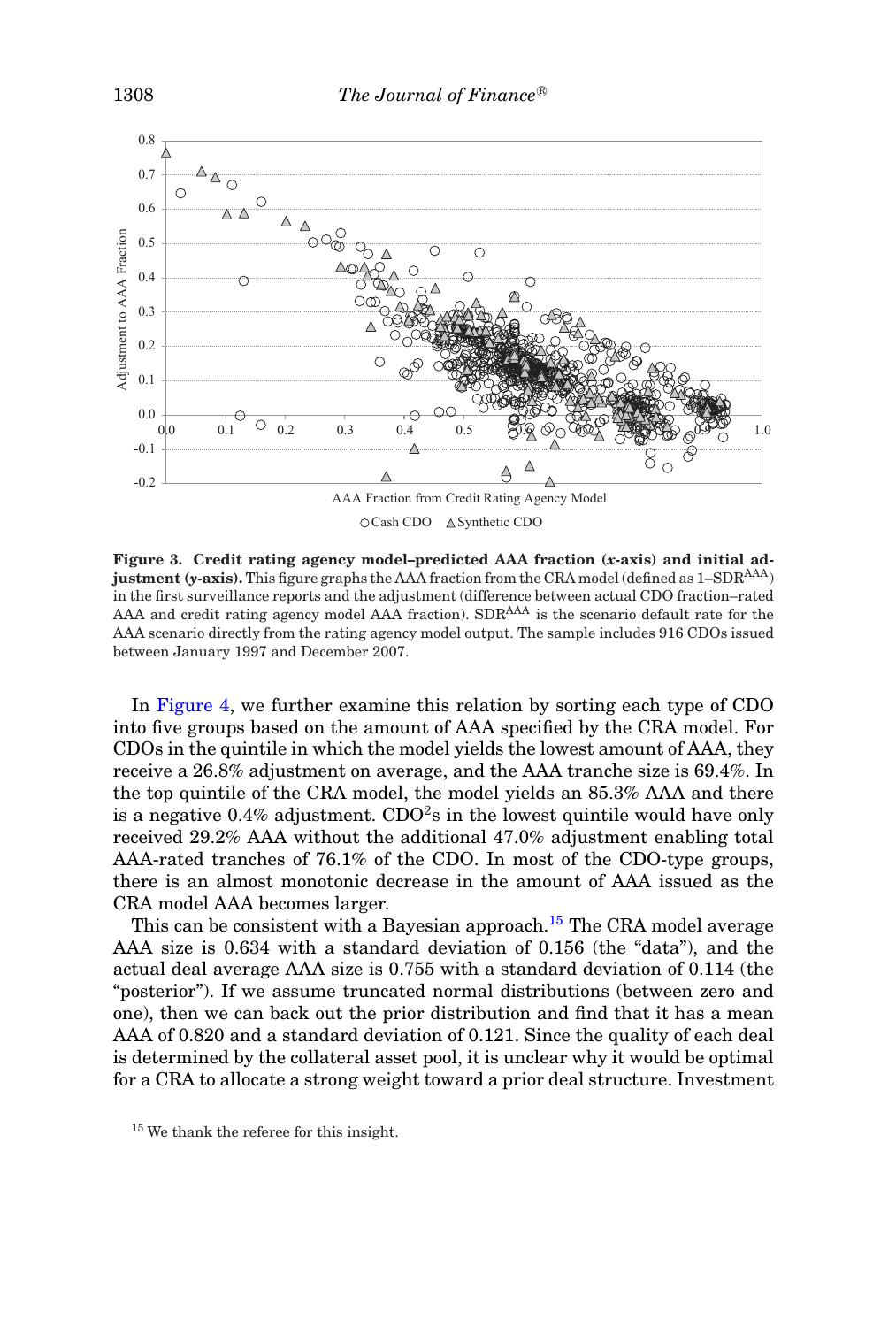<span id="page-16-0"></span>

**Figure 4. Credit rating agency model–predicted AAA fraction and initial adjustment by collateral asset type.** This figure graphs the AAA fraction from the CRA model (defined as 1–SDRAAA) in the first surveillance reports and the adjustment (difference between actual CDO fraction–rated AAA and CRA model AAA fraction). The bottom bars are from the CRA model's AAA fractions, and the top bars are adjustments. The total length of the bars is the actual AAA fraction. Data are divided into different collateral asset types (CBO, CLO, ABS CDO, CDO2). Within each CDO type, the data are further separated into five groups according to CRA model AAA fraction, from low (group 1) to high (group 5). Empty bars represent negative adjustments. The sample includes 916 CDOs issued between January 1997 and December 2007.

banks may target a high fraction of AAA to make the deal economic. It is possible that the prior reflects the underwriter's target structure.

In summary, we are unable to explain adjustments with variables that rating agencies report to be important considerations. The most systematic feature we find, both economically and statistically, is that CDOs with low model-predicted amounts of AAA receive large adjustments.

### **IV. Adjustments and Downgrades**

In this section, we examine the efficacy of the CRA adjustments to increase CDO rating accuracy. Rating changes can be caused by unpredictable market developments or inaccurate initial rating assessments. If adjustments are made for beneficial reasons, then we expect CDOs with larger upward adjustments at the time of the rating to receive fewer (or at least no more) downgrades.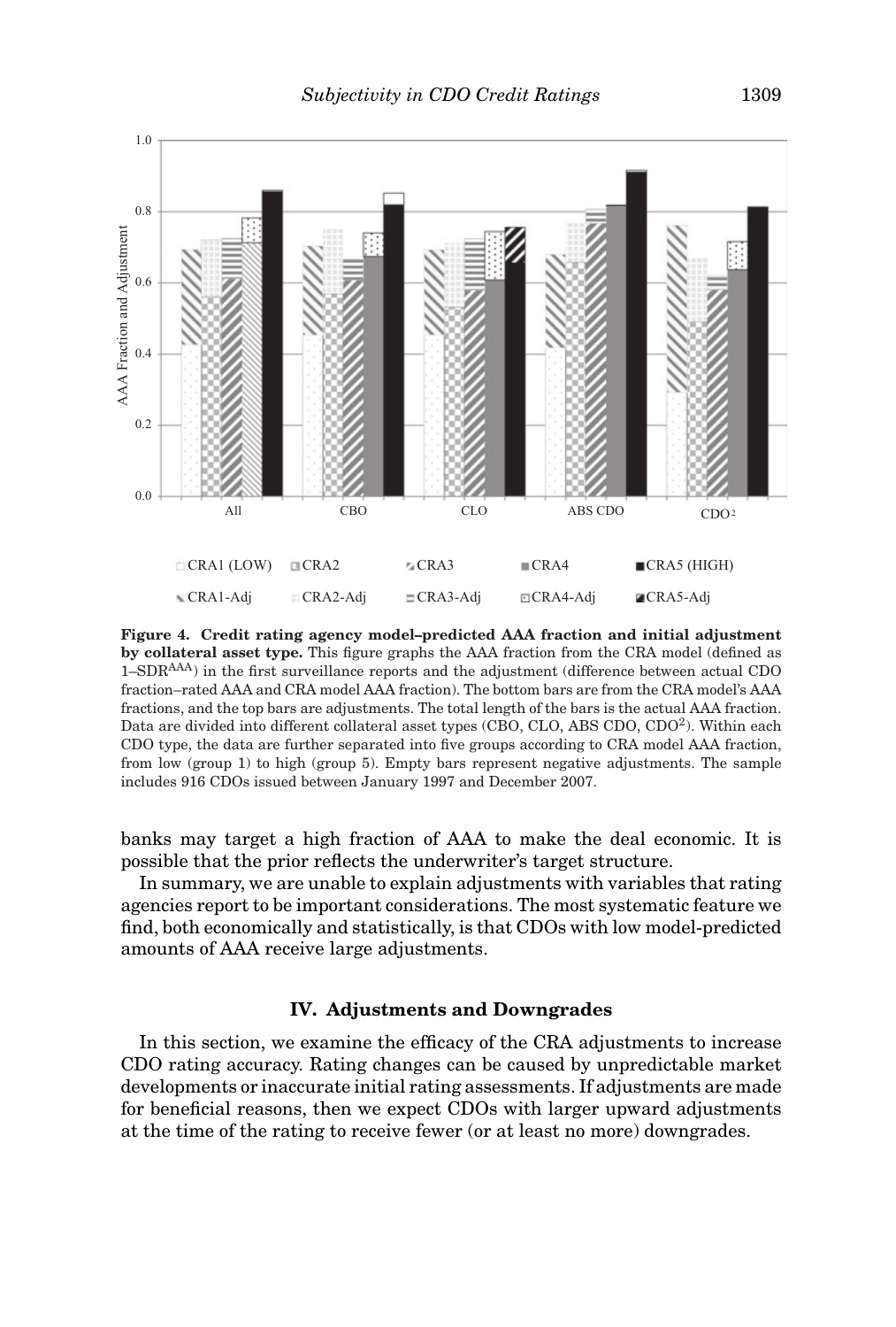We first focus on downgrades up to December 31, 2008, since the ratings methodology changes in 2009 allowed for an increased role for qualitative considerations. Large negative adjustments are exceptionable and perhaps better reflected as having no adjustment; we therefore truncate negative adjustment values at zero.<sup>16</sup> Because massive downgrading was common on some dates related to detailed collateral characteristics such as certain types of subprime residential mortgage-backed securities (RMBS), we include time dummy variables (shocks) for the five dates with the most massive downgrading as a proxy for these potentially omitted collateral characteristics. We also include the broad collateral type variables in all specifications.

[Table IV](#page-18-0) uses an ordered logit model to predict downgrades. Specification 1 shows that AAA tranches with larger adjustments are more likely to be downgraded. In specifications 3 through 6[,](#page-19-0) we include year dummy variables for the 2004 to 2007 ABS vintages that are thought to have contained increasingly more risky subprime mortgage collateral. Vintage dummy variables are also included for  $CDO<sup>2</sup>s$  since they often contain ABS CDOs. It is indeed the case that CDOs issued in 2006 and particularly 2007 are more likely to be downgraded. Nevertheless, even after collateral-vintage controls, the adjustment remains highly significant. We also include additional features of the CDO such as overcollateralization, insurance, and liquidity in specification 4, but find that these features have little effect on the adjustment and are of less economic importance than the adjustment. Finally, in the last specification we remove the dummy variable for the five downgrading shocks and find that the economic magnitude and statistical significance of the adjustment strengthens.

We stress these results against a host of robustness analyses. Even though rating agencies changed methodologies in 2009, one may argue that results can become more accurate over time, if ratings are forced to gradually recognize CDO quality. We use 2010 downgrading data and find that the economic importance of the adjustment strengthens considerably (see the Internet Appendix). In fact, the odds ratio strengthens to 24.1, which includes all the controls. We also estimate the adjustment coefficient separately on positive and negative adjustments, additionally controlling for excess spread and for a smaller sample with the first surveillance data within 6 months or 1 year of the CDO closing. The results are all similar to [Table IV](#page-18-0) except for some marginal insignificance in the smaller 6-month subsample and some insignificance in the specification without shocks. We estimate our original ordered logit regressions by type and find that AAA adjustments are related to future downgrades in the CBO/CLO sample as well as in ABS CDOs. Ordered probit and plain OLS also yield strong statistical significance.

Because of potential advantages of hazard models, such as the ability to control for the length of period at risk, we follow [Shumway \(2001\)](#page-35-16) and [Bharath](#page-34-24)

<span id="page-17-1"></span><span id="page-17-0"></span><sup>16</sup> Large negative adjustments occur because there is a planned super-senior AAA tranche that is not offered to investors at closing time, and because there was a top tranche not rated by our rating agency but rated by another leading rating agency. Examples include Lacerta ABS CDO 2006-1 and Coda CDO 2007-1, where negative adjustments become zero after accounting for these issues.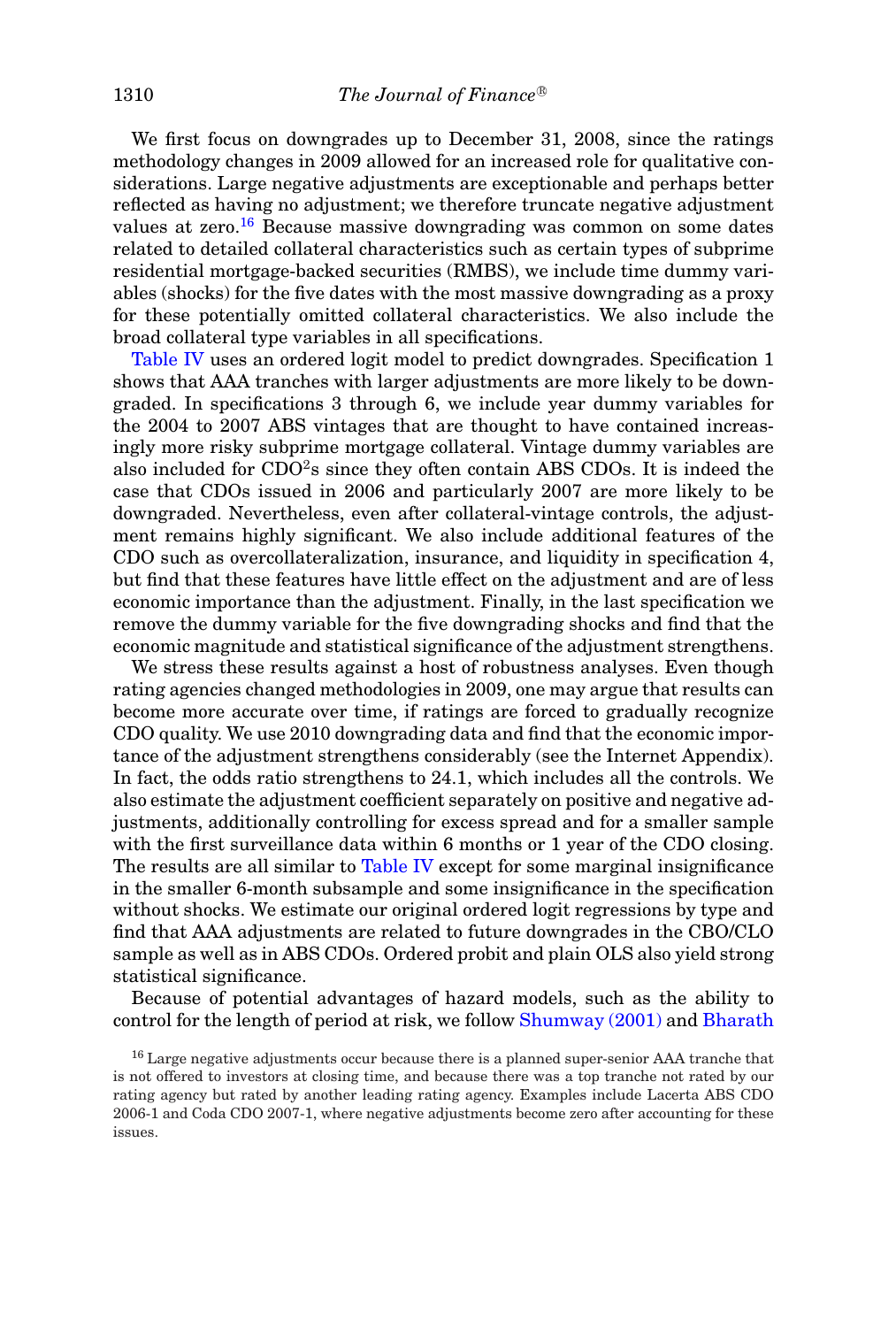### <span id="page-18-0"></span>**Table IV AAA Fraction Adjustment and Subsequent Downgrading as of December 31, 2008**

This table shows ordered logit regression results. The dependent variable is the number of notches downgraded from initial AAA rating. *AAA Adjustment*, the first independent variable, is defined as the difference between the actual AAA fraction with super-senior tranches and the CRA model–predicted AAA fraction as described in Table II, truncated on the left side at zero. This variable is collected from the first surveillance report data after issuance. *Multiple CRA* is a dummy variable with one for multiple ratings on the CDO, and zero otherwise. *ABS 2004–2007* and *CDO*<sup>2</sup> are interactions between CDO type and closing year. *Shocks* represents the five dates when the most CDOs are downgraded. For example, the first three occur when CDOs backed by various types of RMBS collateral are placed on credit watch or downgraded. Other independent variables are described in Table I. Data are from the first CRA CDO surveillance reports and the CDO rating databases. CDOs are issued over the January 1997 to December 2007 period. Odds ratios are reported with White (1980) heteroskedasticity-adjusted *z*-statistics in parentheses.

|                        | (1)     | (2)     | (3)    | (4)    | (5)    | (6)     |
|------------------------|---------|---------|--------|--------|--------|---------|
| <b>AAA</b> Adjustment  | 68.19   | 32.14   | 15.60  | 17.38  | 18.21  | 9.46    |
|                        | (5.30)  | (4.18)  | (3.35) | (3.46) | (3.49) | (3.08)  |
| ABS CDO                | 80.69   | 74.76   | 27.41  | 26.12  | 25.70  | 28.88   |
|                        | (14.50) | (14.51) | (9.25) | (9.16) | (9.12) | (8.97)  |
| CDO <sup>2</sup>       | 76.19   | 73.32   | 3.45   | 1.91   | 1.85   | 1.80    |
|                        | (10.08) | (9.72)  | (1.01) | (0.78) | (0.74) | (0.75)  |
| <b>Synthetic Dummy</b> |         | 3.21    | 1.47   | 1.16   | 1.17   | 1.42    |
|                        |         | (4.45)  | (1.22) | (0.46) | (0.47) | (1.19)  |
| <b>ABS 2004</b>        |         |         | 1.21   | 1.07   | 1.10   | 1.14    |
|                        |         |         | (0.52) | (0.19) | (0.26) | (0.32)  |
| <b>ABS 2005</b>        |         |         | 4.11   | 4.70   | 4.77   | 5.32    |
|                        |         |         | (4.58) | (4.95) | (5.02) | (4.92)  |
| <b>ABS 2006</b>        |         |         | 12.16  | 12.51  | 12.44  | 23.43   |
|                        |         |         | (6.59) | (6.69) | (6.68) | (8.64)  |
| <b>ABS 2007</b>        |         |         | 29.96  | 35.75  | 36.22  | 62.68   |
|                        |         |         | (7.96) | (8.15) | (8.21) | (9.97)  |
| CDO <sup>2</sup> 2004  |         |         | 7.35   | 4.28   | 4.29   | 5.70    |
|                        |         |         | (1.29) | (1.03) | (1.03) | (1.38)  |
| $CDO2$ 2005            |         |         | 22.01  | 36.64  | 37.00  | 40.83   |
|                        |         |         | (2.21) | (3.27) | (3.27) | (3.48)  |
| $CDO2$ 2006            |         |         | 41.47  | 77.43  | 77.70  | 108.56  |
|                        |         |         | (2.68) | (4.26) | (4.25) | (4.54)  |
| $CDO2$ 2007            |         |         | 327.73 | 619.05 | 655.52 | 1130.70 |
|                        |         |         | (4.08) | (5.92) | (5.93) | (7.01)  |
| Overcollateralization  |         |         |        | 1.22   | 1.21   | 1.25    |
|                        |         |         |        | (1.81) | (1.78) | (2.29)  |
| <b>Insurance Dummy</b> |         |         |        | 1.22   | 1.25   | 1.55    |
|                        |         |         |        | (0.51) | (0.55) | (0.99)  |
| <b>Liquidity Dummy</b> |         |         |        | 2.00   | 2.01   | 1.78    |
|                        |         |         |        | (3.19) | (3.18) | (2.71)  |
| Multiple CRAs          |         |         |        |        | 1.57   | 1.30    |
|                        |         |         |        |        | (0.97) | (0.56)  |
| Shocks                 | Y       | Y       | Y      | Y      | Y      | N       |
| $\overline{N}$         | 916     | 916     | 916    | 916    | 916    | 916     |
| Pseudo $R^2$           | 0.313   | 0.322   | 0.368  | 0.373  | 0.374  | 0.359   |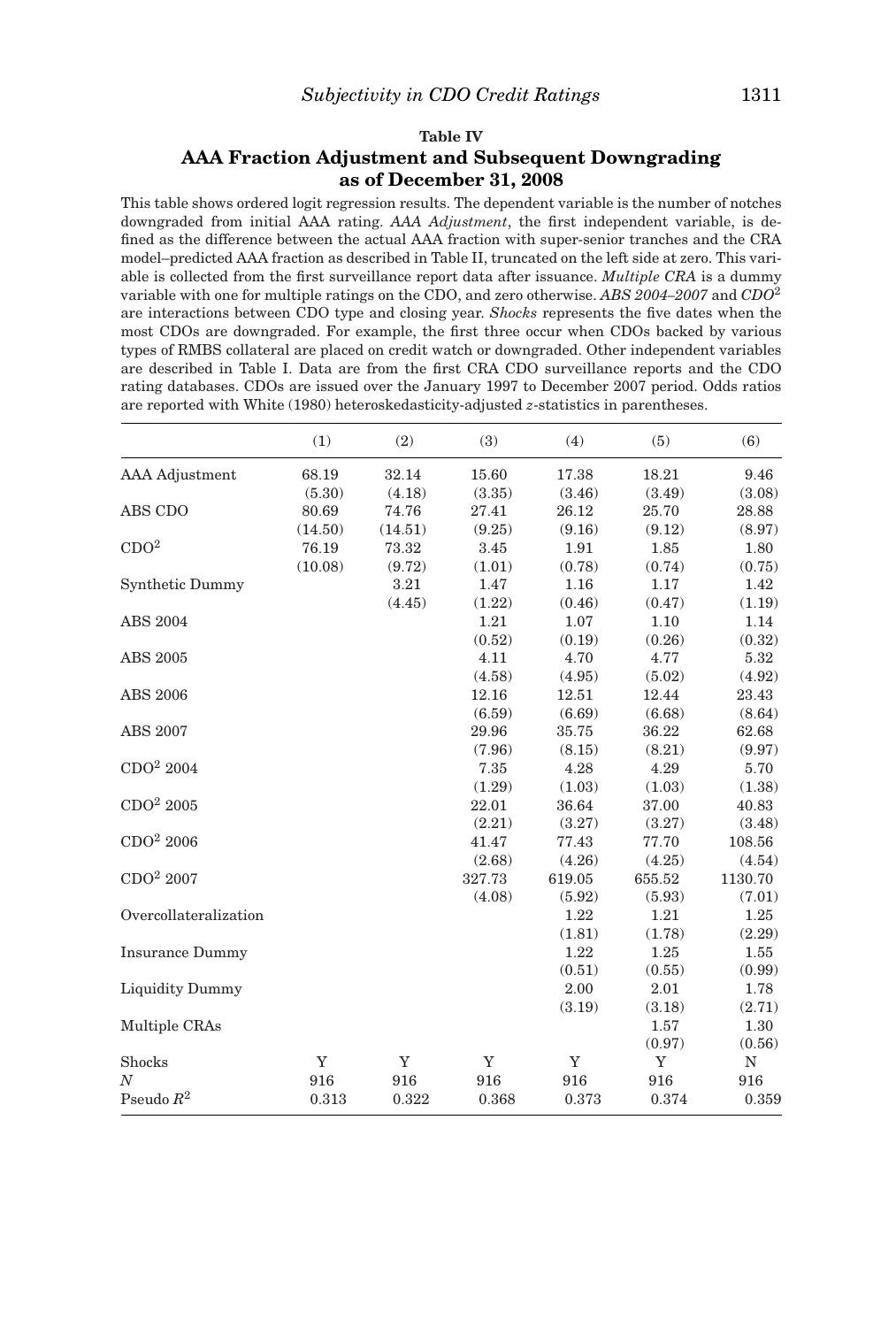#### **Table V**

#### **Hazard Model of AAA Downgrading as of June 30, 2010**

<span id="page-19-0"></span>This table shows estimation results for the downgrading hazard model. The dependent variable is time to a downgrade of CC or below for initially AAA-rated CDOs. *AAA Adjustment*, the first independent variable, is defined as the difference between the actual AAA fraction with supersenior tranches and the CRA model-predicted AAA fraction as described in Table II, truncated on the left side at zero. *Multiple CRA* is a dummy variable with one for multiple ratings on the CDO, and zero otherwise. Other independent variables are described in Table IV. Data are from the first CRA CDO surveillance reports and the CDO rating databases. CDOs are issued over January 1997 to December 2007 period. Hazard ratios are reported with White (1980) heterosketasticity-adjusted *t*-statistics in parentheses.

|                        | (1)    | (2)    | (3)       | (4)       | (5)       | (6)       |
|------------------------|--------|--------|-----------|-----------|-----------|-----------|
| <b>AAA</b> Adjustment  | 6.13   | 2.93   | 2.62      | 2.83      | 2.82      | 3.86      |
|                        | (4.29) | (2.43) | (2.38)    | (2.45)    | (2.44)    | (3.22)    |
| ABS CDO                | 5.33   | 5.48   | 1.22      | 1.23      | 1.22      | 3.07      |
|                        | (5.98) | (6.54) | (0.58)    | (0.55)    | (0.53)    | (3.27)    |
| CDO <sup>2</sup>       | 8.32   | 9.29   | 0.63      | 0.50      | 0.49      | 0.82      |
|                        | (6.63) | (7.33) | $(-0.46)$ | $(-0.67)$ | $(-0.68)$ | $(-0.19)$ |
| <b>Synthetic Dummy</b> |        | 3.00   | 1.22      | 1.11      | 1.11      | 1.20      |
|                        |        | (6.58) | (1.05)    | (0.57)    | (0.56)    | (0.94)    |
| <b>ABS 2004</b>        |        |        | 4.03      | 3.83      | 3.85      | 4.28      |
|                        |        |        | (4.65)    | (4.42)    | (4.43)    | (4.38)    |
| <b>ABS 2005</b>        |        |        | 12.52     | 13.49     | 13.52     | 15.12     |
|                        |        |        | (8.71)    | (8.75)    | (8.77)    | (8.50)    |
| <b>ABS 2006</b>        |        |        | 45.68     | 46.54     | 46.52     | 68.93     |
|                        |        |        | (11.56)   | (11.49)   | (11.49)   | (12.38)   |
| <b>ABS 2007</b>        |        |        | 211.89    | 230.82    | 233.11    | 322.94    |
|                        |        |        | (13.59)   | (13.89)   | (13.91)   | (14.52)   |
| CDO <sup>2</sup> 2004  |        |        | 8.54      | 6.48      | 6.50      | 9.71      |
|                        |        |        | (2.01)    | (1.75)    | (1.76)    | (2.12)    |
| $CDO2$ 2005            |        |        | 42.99     | 52.01     | 51.94     | 79.20     |
|                        |        |        | (3.77)    | (3.78)    | (3.78)    | (4.23)    |
| $CDO2$ 2006            |        |        | 84.48     | 118.99    | 118.72    | 158.44    |
|                        |        |        | (4.24)    | (4.42)    | (4.42)    | (4.63)    |
| $CDO2$ 2007            |        |        | 427.31    | 578.98    | 581.08    | 744.70    |
|                        |        |        | (5.76)    | (5.76)    | (5.76)    | (5.90)    |
| Overcollateralization  |        |        |           | 1.13      | 1.13      | 1.16      |
|                        |        |        |           | (2.12)    | (2.11)    | (2.66)    |
| <b>Insurance Dummy</b> |        |        |           | 1.06      | 1.06      | 1.32      |
|                        |        |        |           | (0.15)    | (0.16)    | (0.76)    |
| <b>Liquidity Dummy</b> |        |        |           | 1.42      | 1.41      | 1.36      |
|                        |        |        |           | (2.60)    | (2.56)    | (2.28)    |
| Multiple CRAs          |        |        |           |           | 1.16      | 1.22      |
|                        |        |        |           |           | (0.44)    | (0.51)    |
| Shocks                 | Y      | Y      | Y         | Y         | Y         | N         |
| $\boldsymbol{N}$       | 916    | 916    | 916       | 916       | 916       | 916       |

and Shumway (2008) and use a proportional hazard model to examine the relation between adjustments and the likelihood of an AAA security downgrade to CC or below. In [Table V,](#page-19-0) we find that, even after controlling for CDO type and vintage/type effects (in specification 3) and other controls (in specifications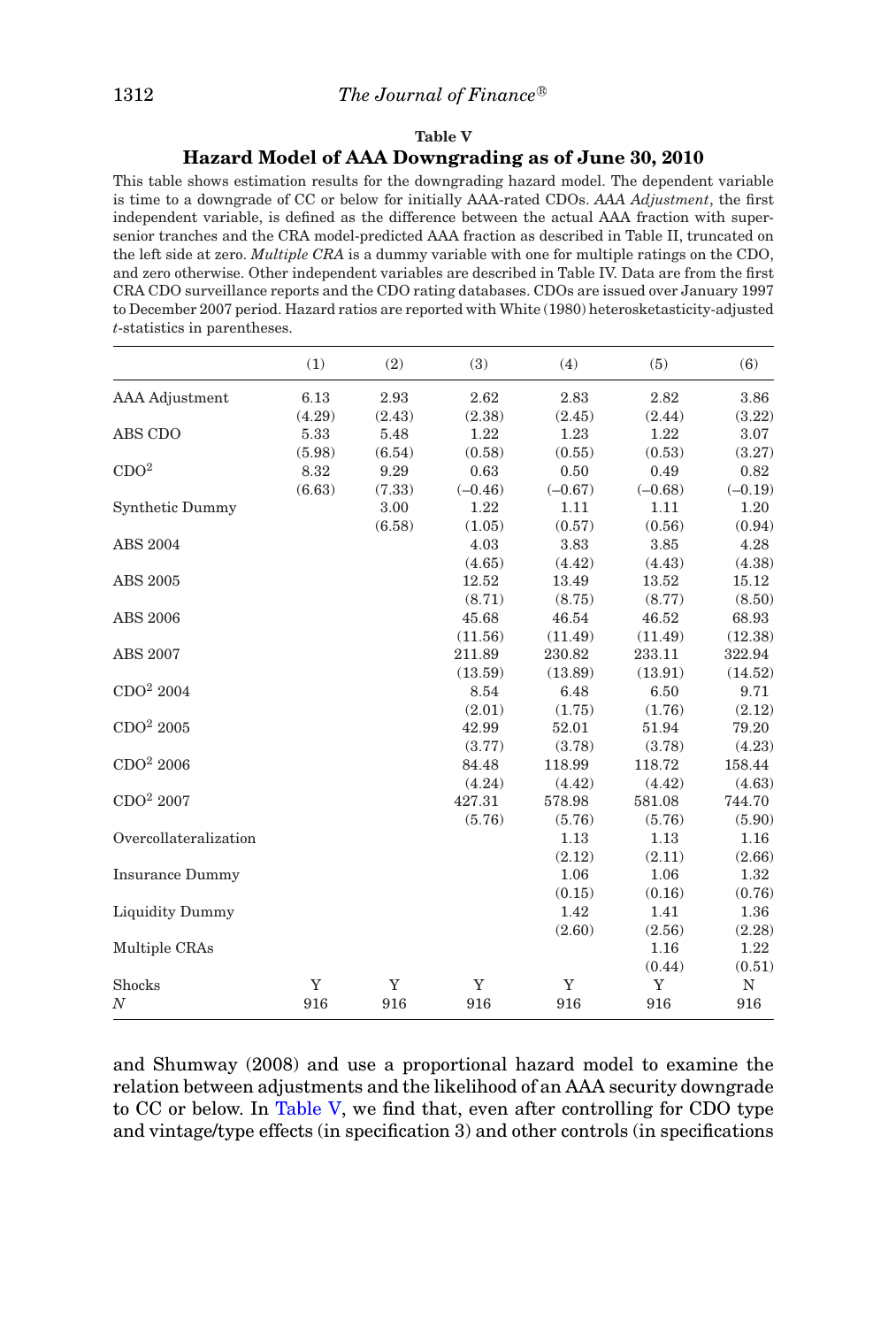4 through 6), CDOs that received larger adjustments bear more risk of being downgraded to CC or below. One problem with the hazard model is that it implicitly assumes a constant hazard rate, whereas the hazard rate for a live CDO right before the financial crisis differs from one that is paid-in-full prior to the crisis. Including dummy variables for each quarter from 2007 to 2010 allows the baseline hazard rate to vary over time and yet the results are similar (see the Internet Appendix).

What would have been the effect on default if the CRA did not make the adjustment? We are able to collect asset default data as of March 2009 for a subset of 791 CDOs. We find that 234 CDOs had collateral impairment ratios (the fraction of defaulted assets in the collateral pool) higher than the AAA subordination, indicating that these AAA tranches would likely default. Had the CRA structured the CDOs at the model subordination ratio, 52 (or 22.2%) of those 234 CDOs would not have had impairment ratios exceeding model subordination. Since losses often accrue with a lag, our analysis here is limited by the fact that we are unable to collect default asset data after March 2009.

### **V. Criterion Deviation**

Our analysis thus far does not analyze the validity of CRA assumptions, which are the inputs of its model. In this section, we focus on the most straightforward model input: the default probability criterion, or CDOs' presumed credit risk.

### *A. Rating Default Probability Criterion*

Recall from Section I.B that the default probability criterion is the maximum default probability allowed under a particular rating and maturity as shown in the Internet Appendix. In our database, we have the actual default probability criterion reported for each CDO at each rating level. To examine the default probability criterion, we construct a "criterion deviation," defined as the actual criterion minus the publicized criterion (as shown in the Internet Appendix) with the same maturity. A zero deviation is rating at the edge, and a positive deviation represents a default threshold that is not as strict as the publicized criterion. If the CRA meets its publicized standards, it should never be the case that the actual default criterion is higher than that publicized.

Panel A of [Figure 5](#page-21-0) plots the time series of the criterion deviation for the AAA rating with CDO closing dates from January 1997 to December 2007. Although we map those deviations to rating magnitudes below, we do not report the values to keep the identity of the CRA anonymous. Only three CDOs appear to meet the criteria prior to 2007 and the rest of the deviations are positive, meaning that the riskiness of the AAA tranche is higher than the publicized criterion. Beginning in roughly April 2007, the deviations largely disappear.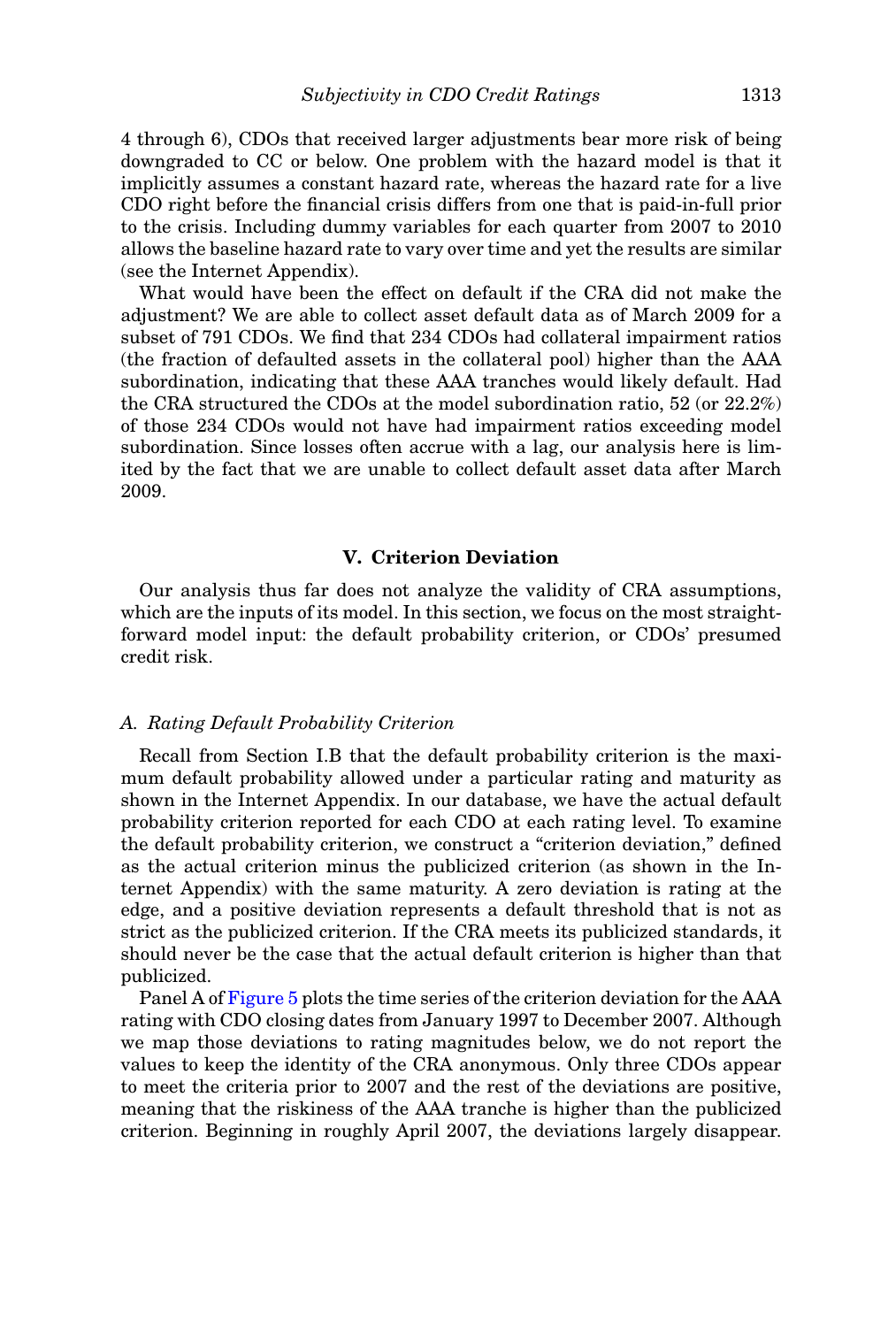

<span id="page-21-0"></span>

Closing Date

**Panel B: Zoom in on 2007** CBO CLO  $\Diamond$  ABS  $\triangle$  CDO<sup>2</sup> Deviation from Publicized Criterion Deviation from Publicized Criterion Ō  $\circ$ ®o Ò ം  $\Box$  $\Diamond \Diamond$ Δ ಶಿಂ 8 Δ  $\Diamond$ ⊋⊖ ∕2∋€2 Jan-07 0 Nov-07 Mar-07 Sep-07 Apr-07 Jun-07 Aug-

Closing Date

**Figure 5. Difference between actual and publicized default rate criterion for CDO AAA credit rating in first reports.** This figure graphs the deviation in actual default rate criterion from the publicized default rate criterion for CDO AAA credit ratings over time. The deviation is defined as the difference between the actual criterion in the first CRA surveillance reports and the publicized criterion with the same maturity (actual−publicized). The magnitude of the deviation (*y*-axis) is not shown to keep the anonymity of the data source. The black horizontal line refers to zero deviation, and the black vertical line refers to April 1, 2007.

Panel B of [Figure 5](#page-21-0) zooms in on 2007 and shows that there are relatively few deviations after April 1, 2007.<sup>[17](#page-21-1)</sup>

<span id="page-21-2"></span><span id="page-21-1"></span> $17$  Differences in the length of time between when the deal was preliminarily rated and when the first surveillance report data appear can vary considerably and could potentially explain why a few CDOs issued after April 2007 continue to look similar to CDO reports prior to April.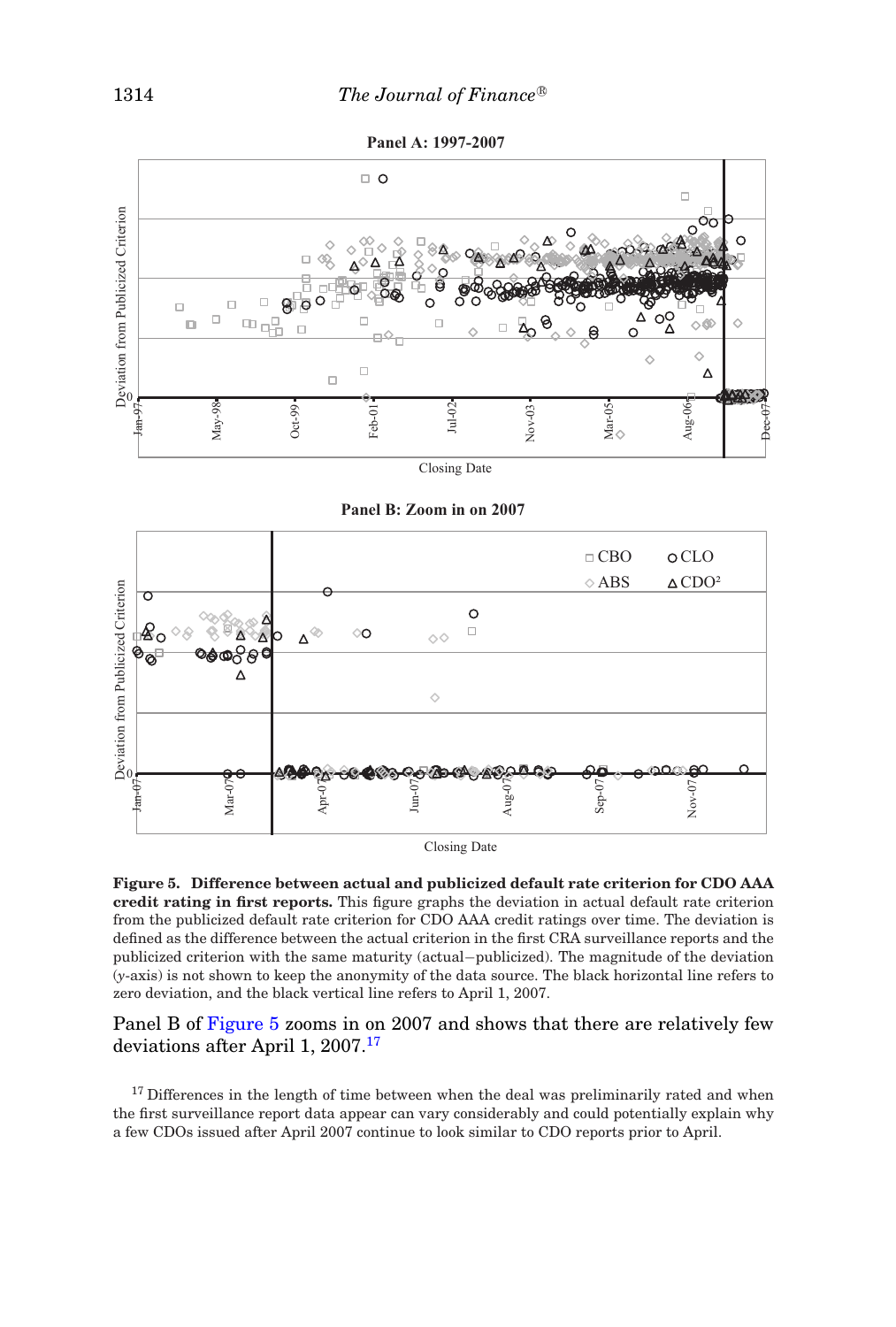<span id="page-22-0"></span>

**Figure 6. Actual and publicized default rate criterion for CDO AAA credit rating in first reports.** This figure graphs the actual default rate criterion for the CDO AAA credit rating (*y*axis) against collateral asset average maturity (*x*-axis) using data from the first CRA surveillance reports, along with the credit rating agency's publicized default rate criteria for AAA, AA+, and AA in rating software and manuals. The magnitude of the default rate criterion (*y*-axis) is not shown to keep the anonymity of the data source. The sample includes 916 CDOs issued between January 1997 and December 2007. CDOs issued before and after April 1, 2007 are plotted separately.

It is important to note that the criterion deviation in [Figure 5](#page-21-0) is an approximation, since it is not adjusted by differences in maturity. In [Figure 6,](#page-22-0) we plot all actual AAA default probability criteria against maturity and see that the publicized criteria are smoothly distributed on a convex curve as expected. CDOs issued prior to April 2007 are shown as a light gray triangle. Before April 1, 2007, most of the actual default criteria lie on another distinctive curve, seemingly related to the shape of the publicized criteria but to the left, meaning that the default criteria are higher than the publicized criteria. CDOs with initial surveillance reports after April 1, 2007 are in dark squares and mostly overlap with publicized criteria. We also plot dashed and dotted lines for the publicized criteria of the AA+ rating and the AA rating. Most CDOs with AAA ratings only meet the AA rating criterion (between AA and AA+ publicized criterion lines).

We notice one additional, less prominent but clear, irregularity: 27 CDOs seem to form a straight line, independent of the maturity. Upon further investigation we notice that, for those CDOs, not only are their default probability criteria constant and identical, but their SDRs are exactly identical for each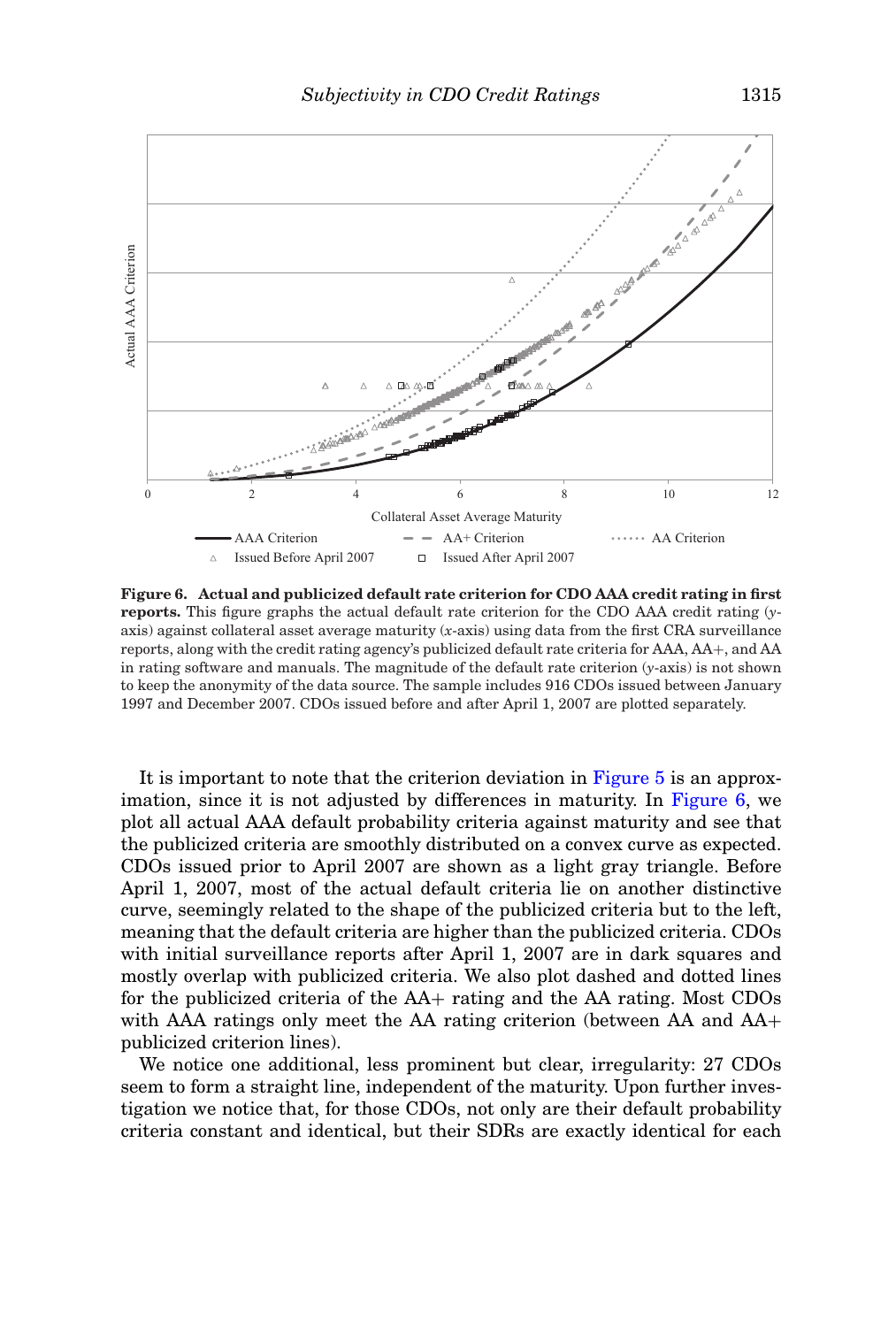of the 19 rating scales from AAA to CCC–. This is only possible if the CDOs have the exact same portfolio loss distribution, which would seem improbable given that the CDO features differ considerably as discussed in the Internet Appendix.

Thus far, we have focused on a comparison of actual AAA default probabilities relative to publicized AAA default standards. We now compare the standards across all rating levels. To fully characterize this "criterion deviation" finding, we re-assign credit ratings for each tranche corresponding to the actual default criterion used for CDOs in our sample. The results for all CDOs are summarized in [Table VI](#page-24-0) before and after April 1, 2007 in Panels A and B, respectively. For CDOs issued before April 1, 2007, Panel A shows that 1.3% of AAAs comply with the publicized AAA criterion, 4.8% comply with the publicized AA+ criterion, and 92.5% comply with the publicized AA criterion. The results are similar for  $AA+$  to  $A-$ . A dramatic change occurs when  $96.5\%$ of the BBB actual default probabilities match publicized default probabilities for CDOs issued before April 1, 2007. Panel B shows that, for CDOs issued after April 1, 2007, the compliance rates (actual default probability meeting publicized default probability criterion) are above 90% for all ratings.

To gauge the economic importance of the default criterion deviation in a comparable scale, we ask how much more AAA the lower criterion allows. We find that using the publicized AAA default standard amounts to an increase in SDR (and hence less allowable AAA) of 2.7% according to our simulation model. Notice first that, while 2.7% seems small, this reduction in SDR could be critical in practice when the only condition for granting a rating is that the BDR must be greater than the SDR. Furthermore, the magnitude of the deviation might be important for a CDO that was structured with a BDR within striking distance of the SDR, the so-called "rating at the edge" practice. The lower tranches are also notoriously hard to place. Thus, examining 2.7% as a fraction of the total CDO is in some sense misleading. For our sample, on average 90.7% of the issuance is above BBB and 9.3% is rated BBB or below or unrated. Shifting 2.7% of the CDO from below BBB to investment grade means that, instead of having 12.1% of the CDO to place, there is only 9.3% of noninvestment grade debt—that is 22% less hard-to-place debt.<sup>[18](#page-23-0)</sup>

#### *B. Potential Explanations*

One possibility for the criterion shift in April 1, 2007 is that the criterion used by the rating agency was indeed different, but we only observe the most recent publicized criterion. We first track the CRA's default probability criterion updates. The CRA's documentation, including public news releases, research reports, and presentation slides at conferences and training sessions, confirms the consistency of the record of the publicized CDO rating criterion as shown in the Internet Appendix over time. Alternatively, the rating agency might have

<span id="page-23-1"></span><span id="page-23-0"></span><sup>18</sup> This might mean one fewer buyer. We thank an anonymous industry expert for bringing this issue to our attention.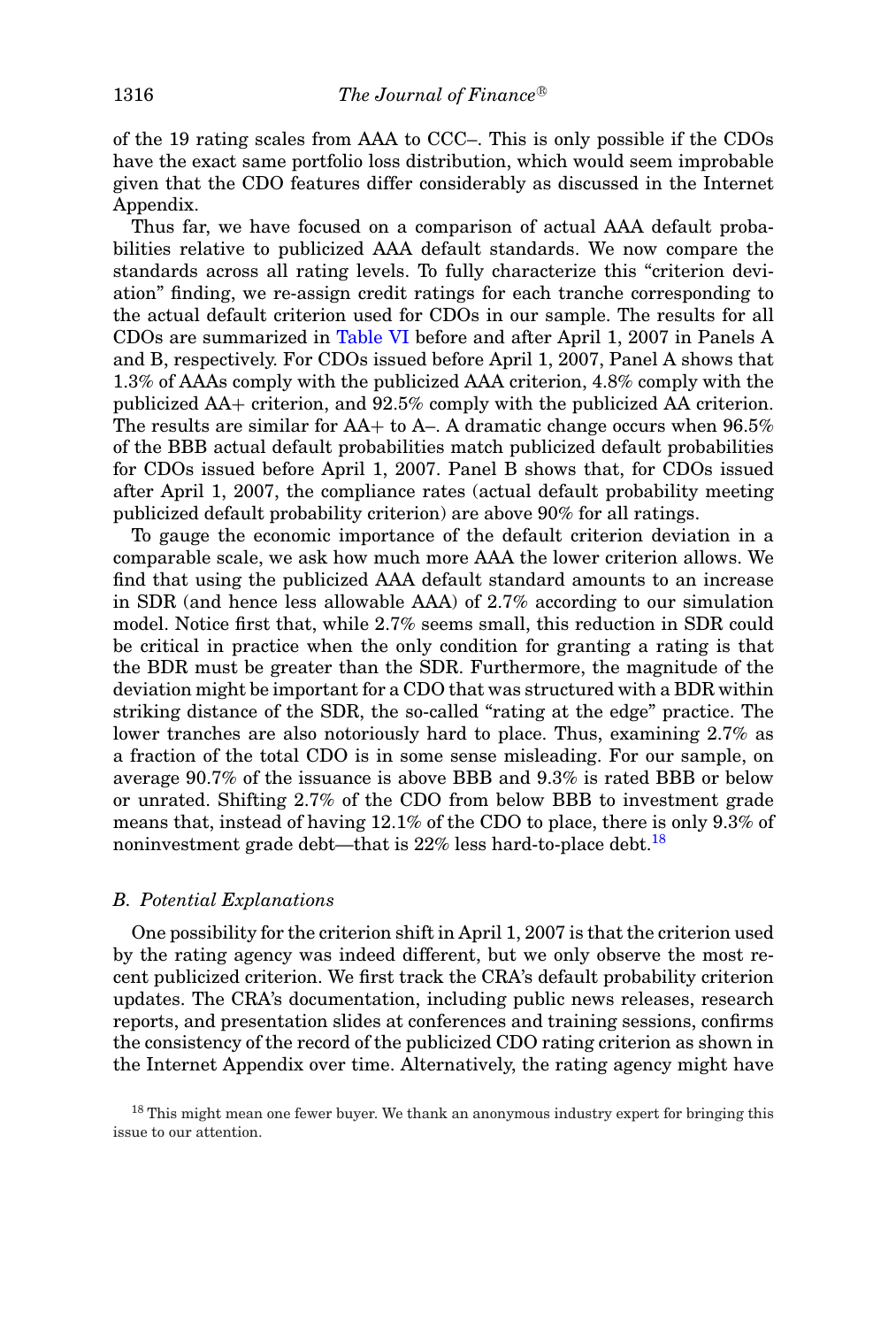| Actual-Publicized CDO Rating Criterion Mapping Matrix                                                                                                         |
|---------------------------------------------------------------------------------------------------------------------------------------------------------------|
| This table reports the frequency distribution of rating default rate criterion deviations. In the row "AAA," we compare the AAA rating default rate           |
| criterion actually reported in rating agency surveillance reports to the publicized default rate criterion with the same maturity in publicly distributed     |
| CDO rating software and manuals. If the actual criterion qualifies the publicized criterion, then we assign "0" notches deviated. If the actual criterion     |
| does not qualify for AAA rating according to publicized criterion, but qualifies for the "AA+" ("AA", "AA+" $A^*A^*$ and below) criterion, then we assign     |
| "-1" ("-2," "-3," "-4 or less") notches deviated. We calculate the percentage for each category of notch deviations, so all numbers in each row add up to     |
| for all ratings from "AAA" to "CCC-." A default probability can qualify for a certain rating if the actual default probability<br>one. This procedure is done |
| is less than 1.05 times the publicized default probability of such a rating. The default probabilities are rounded to four decimal points. CDOs are           |
| issued over the periods from January 1997 to March 2007 (Panel A) and from April 2007 to December 2007 (Panel B).                                             |
|                                                                                                                                                               |

<span id="page-24-0"></span>Panel A: CDOs Issued before April 1, 2007

Panel A: CDOs Issued before April 1, 2007

**Table VI**

Table  ${\rm VI}$ 

|         |   |         | Number of Notches Deviated |                                                                                                                                                                                                                                                                                                     |    |            |
|---------|---|---------|----------------------------|-----------------------------------------------------------------------------------------------------------------------------------------------------------------------------------------------------------------------------------------------------------------------------------------------------|----|------------|
| or more | 2 | $\circ$ | $\overline{1}$             | $\sim$                                                                                                                                                                                                                                                                                              | ှာ | -4 or less |
|         |   |         |                            |                                                                                                                                                                                                                                                                                                     |    |            |
|         |   |         |                            |                                                                                                                                                                                                                                                                                                     |    |            |
|         |   |         |                            |                                                                                                                                                                                                                                                                                                     |    |            |
|         |   |         |                            | $\begin{array}{l} 0.925 \\ 0.015 \\ 0.013 \\ 0.0147 \\ 0.000 \\ 0.000 \\ 0.000 \\ 0.000 \\ 0.000 \\ 0.000 \\ 0.000 \\ 0.000 \\ 0.000 \\ 0.000 \\ 0.000 \\ 0.000 \\ 0.000 \\ 0.000 \\ 0.000 \\ 0.000 \\ 0.000 \\ 0.000 \\ 0.000 \\ 0.000 \\ 0.000 \\ 0.000 \\ 0.000 \\ 0.000 \\ 0.000 \\ 0.000 \\ 0$ |    |            |
|         |   |         |                            |                                                                                                                                                                                                                                                                                                     |    |            |
|         |   |         |                            |                                                                                                                                                                                                                                                                                                     |    |            |
|         |   |         |                            |                                                                                                                                                                                                                                                                                                     |    |            |
|         |   |         |                            |                                                                                                                                                                                                                                                                                                     |    |            |
|         |   |         |                            |                                                                                                                                                                                                                                                                                                     |    |            |
|         |   |         |                            |                                                                                                                                                                                                                                                                                                     |    |            |
|         |   |         |                            |                                                                                                                                                                                                                                                                                                     |    |            |
|         |   |         |                            |                                                                                                                                                                                                                                                                                                     |    |            |
|         |   |         |                            |                                                                                                                                                                                                                                                                                                     |    |            |
|         |   |         |                            |                                                                                                                                                                                                                                                                                                     |    |            |
|         |   |         |                            |                                                                                                                                                                                                                                                                                                     |    |            |
|         |   |         |                            |                                                                                                                                                                                                                                                                                                     |    |            |
|         |   |         |                            |                                                                                                                                                                                                                                                                                                     |    |            |
|         |   |         |                            |                                                                                                                                                                                                                                                                                                     |    |            |
|         |   |         |                            |                                                                                                                                                                                                                                                                                                     |    |            |

# *Subjectivity in CDO Credit Ratings* 1317

(*continued*)

 $\left( continued\right)$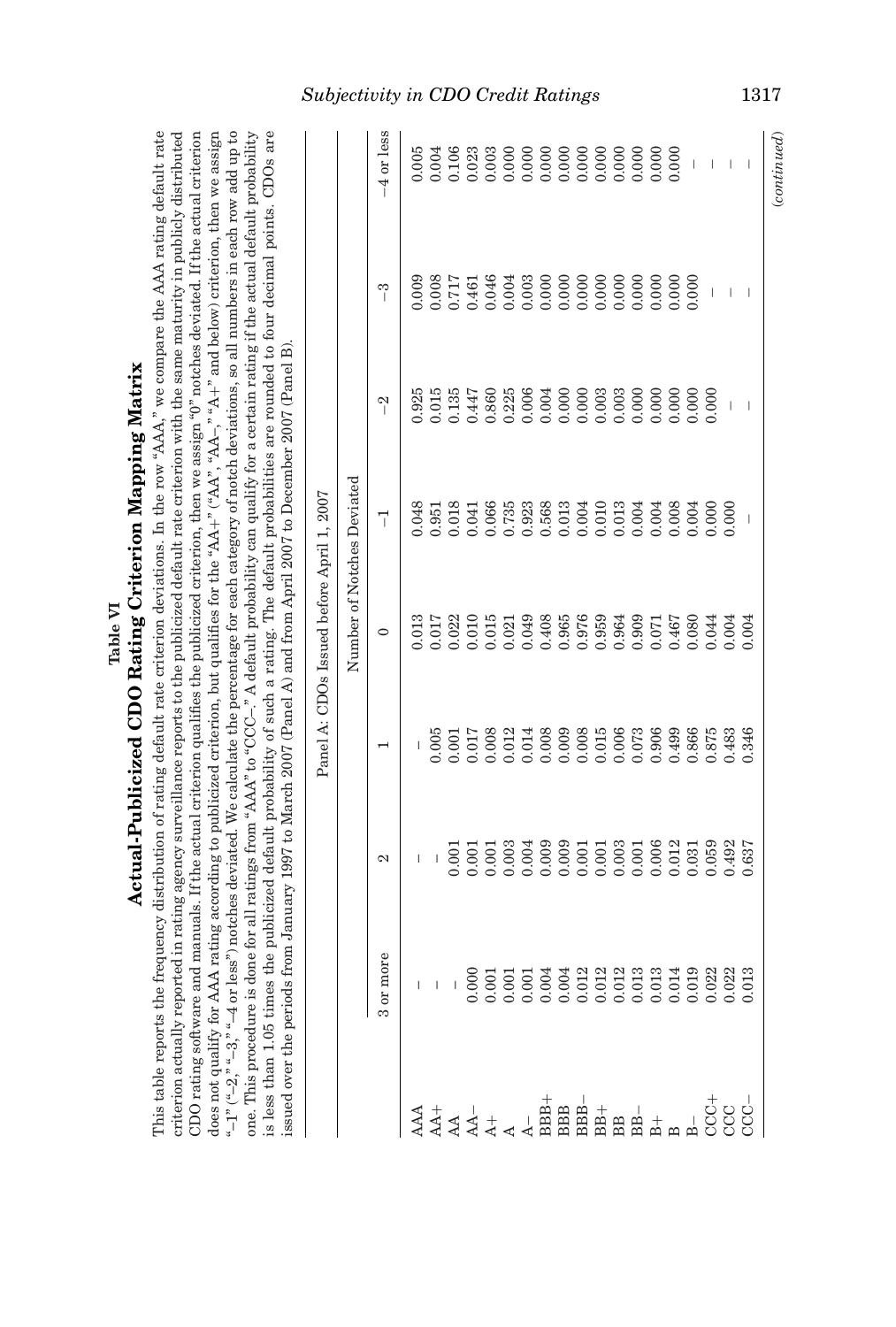|                                                                                                                                                                                                                                                                                                                                                                                                                                 |   | Panel B: CDOs Issued after April 1, 2007 |                           |                |     |              |
|---------------------------------------------------------------------------------------------------------------------------------------------------------------------------------------------------------------------------------------------------------------------------------------------------------------------------------------------------------------------------------------------------------------------------------|---|------------------------------------------|---------------------------|----------------|-----|--------------|
|                                                                                                                                                                                                                                                                                                                                                                                                                                 |   |                                          | Number of Notches Changed |                |     |              |
|                                                                                                                                                                                                                                                                                                                                                                                                                                 | 2 | $\circ$                                  | $\overline{1}$            | $\overline{c}$ | ကို | $-4$ or less |
| $\begin{array}{c cccccc} \texttt{m} & \texttt{m} & \texttt{m} & \texttt{m} & \texttt{m} & \texttt{m} & \texttt{m} & \texttt{m} & \texttt{m} & \texttt{m} & \texttt{m} & \texttt{m} & \texttt{m} & \texttt{m} & \texttt{m} & \texttt{m} & \texttt{m} & \texttt{m} & \texttt{m} & \texttt{m} & \texttt{m} & \texttt{m} & \texttt{m} & \texttt{m} & \texttt{m} & \texttt{m} & \texttt{m} & \texttt{m} & \texttt{m} & \texttt{m} &$ | I |                                          |                           |                |     |              |
|                                                                                                                                                                                                                                                                                                                                                                                                                                 |   |                                          |                           |                |     |              |
|                                                                                                                                                                                                                                                                                                                                                                                                                                 |   |                                          |                           |                |     |              |
|                                                                                                                                                                                                                                                                                                                                                                                                                                 |   |                                          |                           |                |     |              |
|                                                                                                                                                                                                                                                                                                                                                                                                                                 |   |                                          |                           |                |     |              |
|                                                                                                                                                                                                                                                                                                                                                                                                                                 |   |                                          |                           |                |     |              |
|                                                                                                                                                                                                                                                                                                                                                                                                                                 |   |                                          |                           |                |     |              |
|                                                                                                                                                                                                                                                                                                                                                                                                                                 |   |                                          |                           |                |     |              |
|                                                                                                                                                                                                                                                                                                                                                                                                                                 |   |                                          |                           |                |     |              |
|                                                                                                                                                                                                                                                                                                                                                                                                                                 |   |                                          |                           |                |     |              |
|                                                                                                                                                                                                                                                                                                                                                                                                                                 |   |                                          |                           |                |     |              |
|                                                                                                                                                                                                                                                                                                                                                                                                                                 |   |                                          |                           |                |     |              |
|                                                                                                                                                                                                                                                                                                                                                                                                                                 |   |                                          |                           |                |     |              |
|                                                                                                                                                                                                                                                                                                                                                                                                                                 |   |                                          |                           |                |     |              |
|                                                                                                                                                                                                                                                                                                                                                                                                                                 |   |                                          |                           |                |     |              |
|                                                                                                                                                                                                                                                                                                                                                                                                                                 |   |                                          |                           |                |     |              |
|                                                                                                                                                                                                                                                                                                                                                                                                                                 |   |                                          |                           | $-0.000$       |     |              |
|                                                                                                                                                                                                                                                                                                                                                                                                                                 |   |                                          |                           |                |     |              |
|                                                                                                                                                                                                                                                                                                                                                                                                                                 |   | 0.913                                    |                           |                |     |              |

<span id="page-25-0"></span>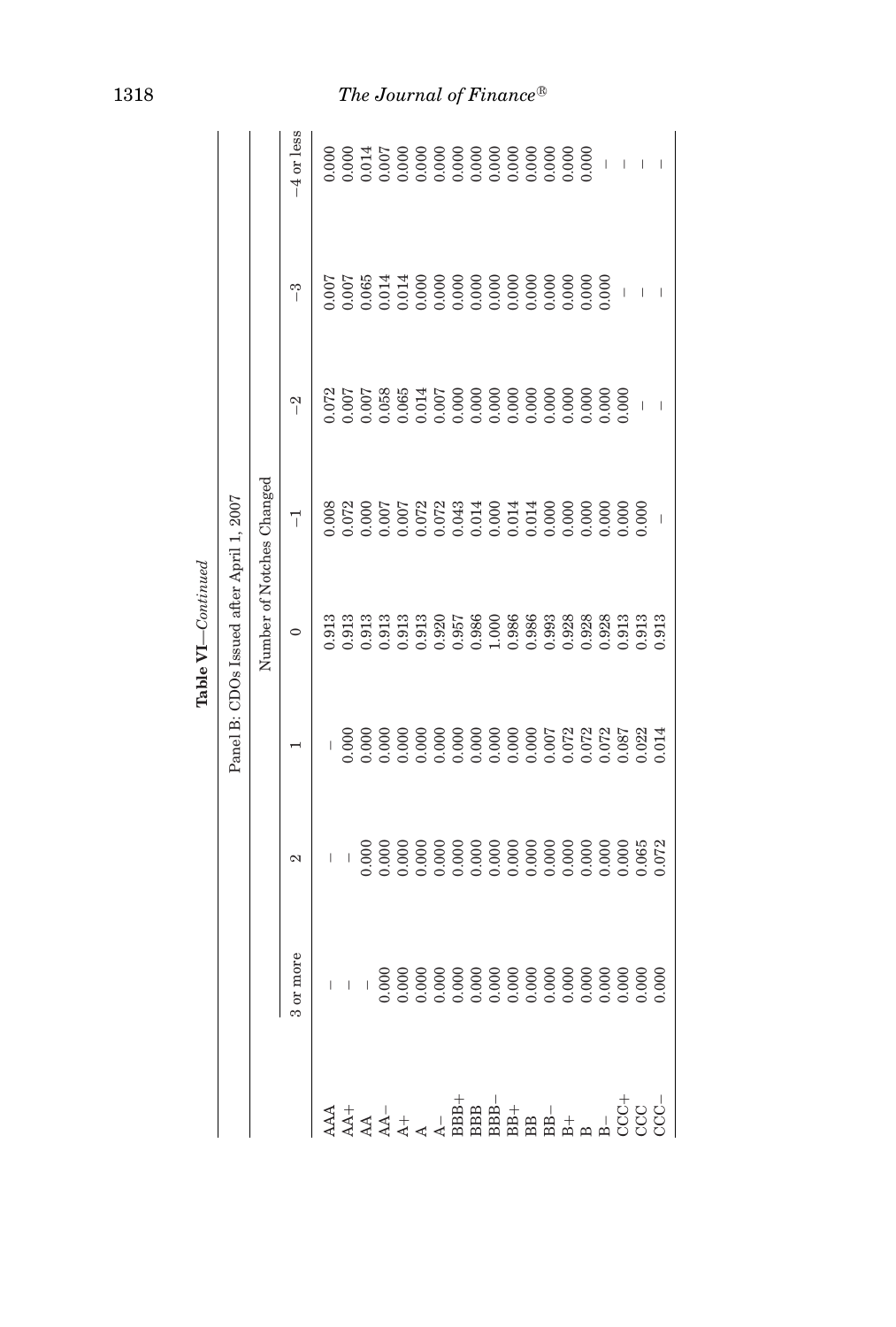<span id="page-26-2"></span>

**Figure 7. Actual and publicized default rate criterion for CDO AAA credit rating in all reports after April 1, 2007.** This figure graphs the actual default rate criterion for the CDO AAA credit rating (*y*-axis) against collateral asset average maturity (*x*-axis) using data from all CRA surveillance reports from April 1, 2007 to September 30, 2008, along with the CRA's publicized default rate criteria for AAA, AA+, and AA in rating software and manuals. The magnitude of the default rate criterion (*y*-axis) is not shown to keep the anonymity of the data source. The sample includes 916 CDOs issued between January 1997 and December 2007. CDOs issued before and after April 1, 2007 are plotted separately.

used a default probability criterion before 2007 but an expected loss criterion after 2007, which would appear consistent with Figure  $6.^{19}$  $6.^{19}$  $6.^{19}$  However, we verify from several CRA documents that the CRA used the exact same default criterion during and even more than a year after the end of our December 2007 sample period.

As our analysis so far is based on the first surveillance report after the CDO issuance, we now examine the criteria used by the CRA after April 1, 2007 in continuing surveillance reports. In [Figure 7,](#page-26-2) we label the CDOs by whether their date of issuance is before April 1, 2007 (triangles) or after April 1, 2007 (squares). During the 18 months from April 2007 to September 2008 (when these data stop), there are two main default probability criteria actually used by the CRA for AAA ratings. CDOs issued after April 1, 2007 (the squares) follow the publicized lower default probability criterion strictly. But all of the CDOs issued prior to April 2007 continue to use the same default probability criterion demonstrated at the time of issue (in [Figure 6\)](#page-22-0). It is not clear how a

<span id="page-26-1"></span><span id="page-26-0"></span><sup>19</sup> We thank the referee for this point.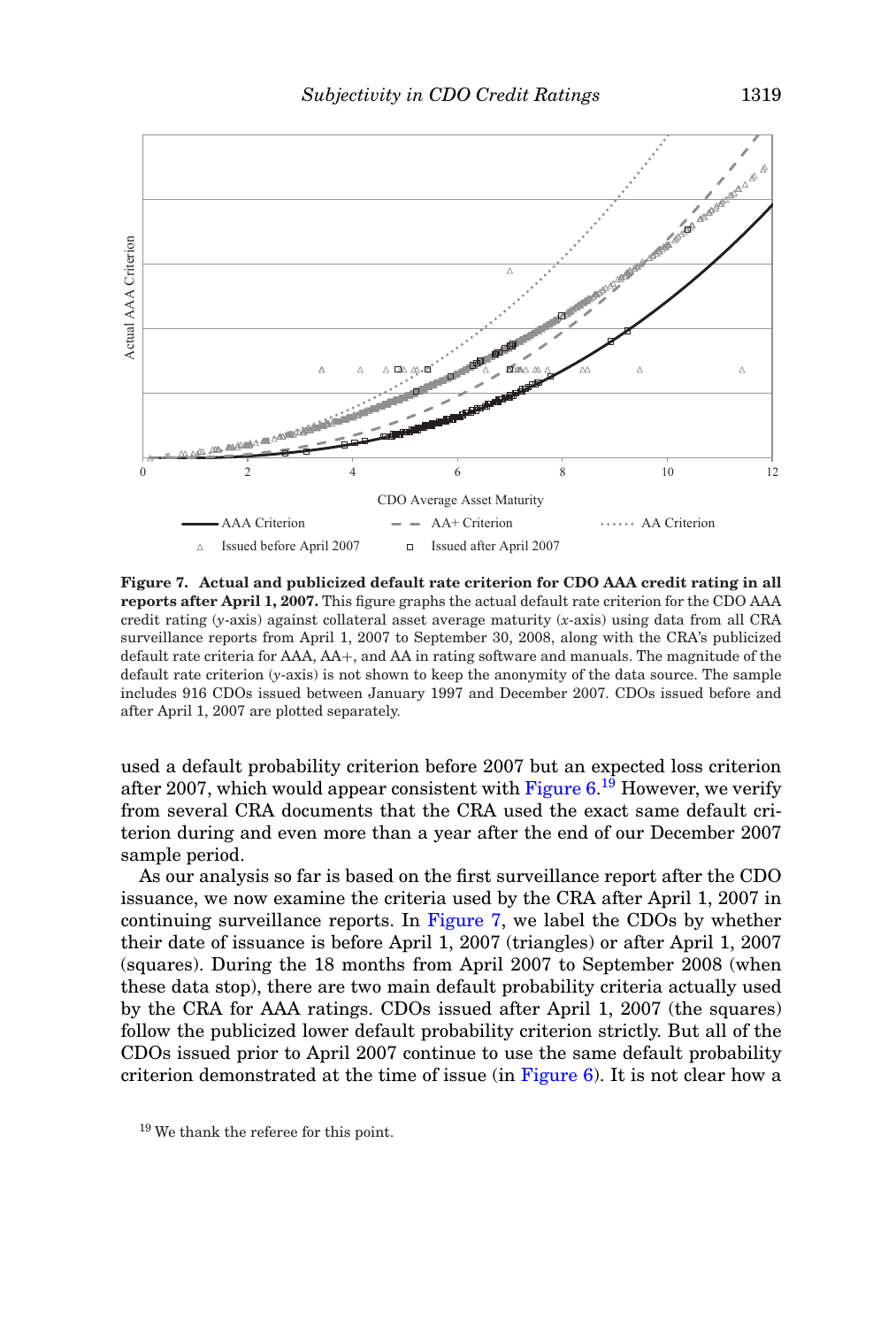CRA model can use two different CDO standards simultaneously. If the rating agency switched to the use of expected loss rates, then it would seem that this switch should apply to all of the continuing surveillance reports and not just those for CDOs issued after April 2007.

Importantly, there is no disclosure of changing CDO modeling methods or varying standards in any of the CRA websites regarding CDOs around April 2007 that we can locate in our extensive searches. We find that the same default probability tables are used prior to and after April 2007. However, there was some documented tightening of standards for MBS securities and a decline in ABX.HE (an index of CDOs backed by home equity loans) beginning in January 2007. A most notable quote on March 3, 2007 (Mitchell (2009)) states that, "the legs that power the CDO machine for the last three years have fallen off." On April 17, 2007, the managing director of S&P RMBS testified before a Senate banking subcommittee. More details on surrounding credit market conditions are provided in the Internet Appendix.

### **VI. Replicating CRA Modeling and Measuring Economic Value**

### *A. Simulation Approach to CDO Valuation*

How closely can we replicate the CRA model? There are several reasons why answering this question is useful. First, it helps us discover if the CDO modeling process is standard and if there are large structural shifts. Second, it allows us to semivalidate whether our interpretation of the CDO modeling process as documented by the CRA is consistent with the CRA's model outcome. Third, the replication is useful for examining valuation differences.

We use the Gaussian Copula Monte Carlo simulation model as it is the most widely used by professionals. Most of the average inputs are available in the CRA database. We estimate our simulation with average CDO characteristics (collateral rating and asset correlation) used by the CRA, rather than specific underlying collateral details. However, CRAs often (at least preliminarily) rate before detailed information is available.

We calculate the AAA fraction (1–SDR<sup>AAA</sup>) from our Monte Carlo simulation as compared to the output from the CRA and find that, cross-sectionally, the two models have a correlation of 0.82. The high correlations, despite the simplicity of our model, suggest that the CRA approach must be fairly standard. To shed light on the difference between our simple simulation model and the CRA model, we regress the AAA fraction difference (CRA model over our model) on CDO structural characteristics in [Table VII.](#page-28-0) In specification 1, we consider CDO features directly related to our simulation approach. The 0.452 adjusted  $R<sup>2</sup>$  from the CDO structural variables indicates that the models are indeed systematically different. Specifications 2 and 3 show that the differences between the model and the CRA fraction are not largely related to manager experience or credit enhancement features (overcollateralization, liquidity, and insurance). This indicates that these features are not critical considerations in the CRA model.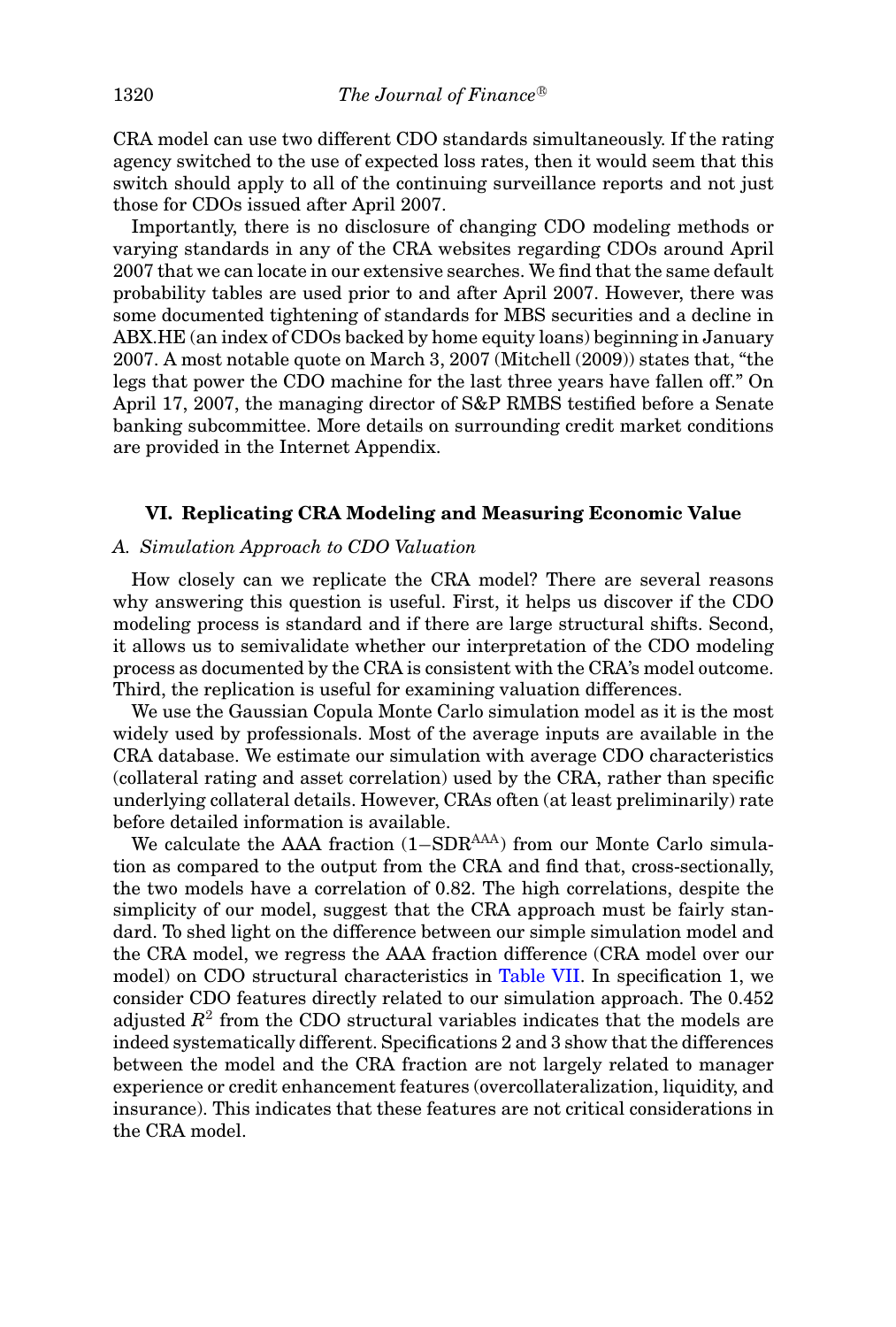### <span id="page-28-0"></span>**Table VII Rating Agency and Our Simulation AAA Fraction Difference Regressions**

This table reports coefficient estimates from OLS regressions. The dependent variables are the difference between the CDO AAA fraction from the CRA model and from a Monte Carlo model (CRA AAA – Monte Carlo AAA). The Monte Carlo simulation inputs are average collateral default rates, maturity, correlations, and number of assets reported by the CRA. The simulation approach is described in the Internet Appendix. The independent variables are described in Table I. *CLO*, *ABS CDO*, and *CDO<sup>2</sup>* are collateral asset type dummy variables. Closing year dummies for 2002 to 2007 are included with closing year 2001 and before as the comparison group. CDOs are issued over the January 1997 to December 2007 period. White (1980) heteroskedasticity-adjusted *t*-statistics are in parentheses.

| Variable               | (1)        | (2)    | (3)       | (4)       | (5)        | (6)       | (7)        | (8)        |
|------------------------|------------|--------|-----------|-----------|------------|-----------|------------|------------|
| Intercept              | 0.160      | 0.016  | 0.036     | $-0.006$  | 0.137      | 0.471     | 0.562      | 0.201      |
|                        | (1.68)     | (3.17) | (5.83)    | $(-0.63)$ | (1.37)     | (4.24)    | (6.07)     | (1.94)     |
| Col. Def. Prob.        | $-2.116$   |        |           |           | $-2.118$   |           | $-1.400$   | $-2.168$   |
|                        | $(-13.05)$ |        |           |           | $(-12.99)$ |           | $(-11.09)$ | $(-13.25)$ |
| Avg. Col. Rating       | 0.008      |        |           |           | 0.008      | $-0.002$  |            | 0.009      |
|                        | (7.28)     |        |           |           | (6.93)     | $(-2.00)$ |            | (7.11)     |
| Avg. Col. Maturity     | $-0.007$   |        |           |           | $-0.007$   | $-0.003$  | $-0.006$   | $-0.006$   |
|                        | $(-4.16)$  |        |           |           | $(-4.16)$  | $(-1.80)$ | $(-3.52)$  | $(-3.68)$  |
| Correlation            | $-0.003$   |        |           |           | $-0.005$   | $-0.026$  | $-0.019$   | $-0.036$   |
|                        | $(-0.18)$  |        |           |           | $(-0.27)$  | $(-1.18)$ | $(-0.93)$  | $(-1.77)$  |
| Log(CDO Size)          | $-0.011$   |        |           |           | $-0.011$   | $-0.027$  | $-0.029$   | $-0.015$   |
|                        | $(-2.44)$  |        |           |           | $(-2.35)$  | $(-4.94)$ | $(-6.11)$  | $(-3.00)$  |
| Number of Assets       | 0.000      |        |           |           | 0.000      | 0.000     | 0.000      | $-0.000$   |
|                        | (1.21)     |        |           |           | (0.11)     | (0.63)    | (0.44)     | $(-0.05)$  |
| Number of Obligors     | 0.001      |        |           |           | 0.001      | 0.001     | 0.001      | 0.001      |
|                        | (10.07)    |        |           |           | (10.32)    | (9.76)    | (10.10)    | (10.79)    |
| $Log(Mgr\ Deal\#)$     |            | 0.009  |           |           | $-0.003$   | $-0.004$  | $-0.004$   | $-0.004$   |
|                        |            | (3.13) |           |           | $(-1.42)$  | $(-1.69)$ | $(-1.52)$  | $(-1.65)$  |
| Overcollateralization  |            |        | $-0.002$  |           | 0.003      | 0.005     | 0.003      | 0.004      |
|                        |            |        | $(-0.30)$ |           | (0.81)     | (1.19)    | (0.81)     | (1.11)     |
| <b>Insurance Dummy</b> |            |        | $-0.033$  |           | 0.003      | $-0.011$  | 0.002      | 0.004      |
|                        |            |        | $(-2.69)$ |           | (0.27)     | $(-1.05)$ | (0.21)     | (0.45)     |
| <b>Liquidity Dummy</b> |            |        | $-0.016$  |           | 0.002      | 0.006     | 0.004      | 0.005      |
|                        |            |        | $(-2.31)$ |           | (0.40)     | (0.97)    | (0.70)     | (0.90)     |
| <b>CLO</b>             |            |        |           | 0.062     | 0.030      | 0.030     | 0.044      | 0.028      |
|                        |            |        |           | (6.32)    | (3.25)     | (2.51)    | (4.00)     | (2.54)     |
| ABS CDO                |            |        |           | 0.028     | 0.031      | 0.038     | 0.020      | 0.038      |
|                        |            |        |           | (2.85)    | (2.86)     | (2.95)    | (1.65)     | (3.20)     |
| CDO <sup>2</sup>       |            |        |           | $-0.027$  | 0.014      | 0.019     | 0.005      | 0.016      |
|                        |            |        |           | $(-1.88)$ | (0.99)     | (1.15)    | (0.32)     | (1.08)     |
| <b>Synthetic Dummy</b> |            |        |           | $-0.016$  | $-0.007$   | 0.001     | 0.002      | $-0.010$   |
|                        |            |        |           | $(-1.85)$ | $(-0.90)$  | (0.10)    | (0.27)     | $(-1.23)$  |
| Closing Year 2002      |            |        |           |           |            | 0.003     | $-0.013$   | $-0.009$   |
|                        |            |        |           |           |            | (0.17)    | $(-0.91)$  | $(-0.68)$  |
|                        |            |        |           |           |            |           |            |            |

(*continued*)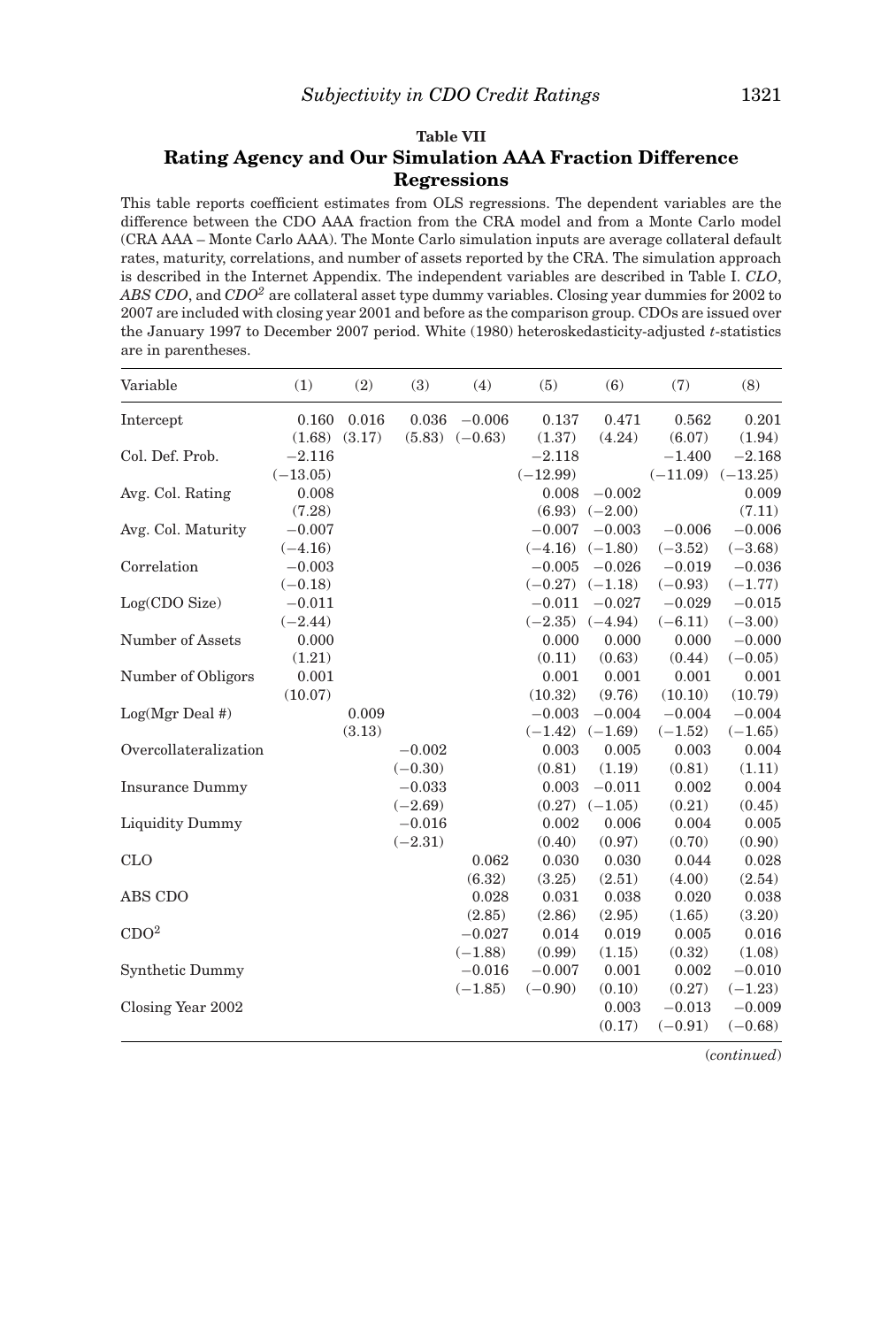<span id="page-29-0"></span>

| Variable          | (1)   | (2)   | (3)   | (4)   | (5)   | (6)       | (7)       | (8)    |
|-------------------|-------|-------|-------|-------|-------|-----------|-----------|--------|
| Closing Year 2003 |       |       |       |       |       | 0.020     | 0.006     | 0.014  |
|                   |       |       |       |       |       | (1.47)    | (0.43)    | (1.14) |
| Closing Year 2004 |       |       |       |       |       | 0.002     | $-0.007$  | 0.005  |
|                   |       |       |       |       |       | (0.14)    | $(-0.62)$ | (0.46) |
| Closing Year 2005 |       |       |       |       |       | 0.009     | $-0.001$  | 0.010  |
|                   |       |       |       |       |       | (0.73)    | $(-0.05)$ | (0.90) |
| Closing Year 2006 |       |       |       |       |       | $-0.004$  | $-0.010$  | 0.002  |
|                   |       |       |       |       |       | $(-0.36)$ | $(-0.91)$ | (0.19) |
| Closing Year 2007 |       |       |       |       |       | 0.019     | 0.017     | 0.029  |
|                   |       |       |       |       |       | (1.44)    | (1.37)    | (2.46) |
| $\boldsymbol{N}$  | 902   | 902   | 902   | 902   | 902   | 902       | 902       | 902    |
| Adjusted $R^2$    | 0.452 | 0.010 | 0.011 | 0.099 | 0.460 | 0.364     | 0.439     | 0.469  |

**Table VII**—*Continued*

Specifications 4 to 8 show that CDO type is somewhat important. Year dummies in specifications 6 to 8 are insignificant in most years but increase slightly in 2007. This indicates that the CRA model likely did not change much over the period with the possible exception of 2007.

In sum, the differences between our simulation and the CRA model could be due to our use of only average collateral characteristics and the simplicity of our modeling approach. Given these limitations, we are surprised that the simple Gaussian Copula Monte Carlo approach replicates the CRA model closely the cross-sectional correlation between our simulation AAA size and the CRA model is 0.82, whereas the CRA model and the observed AAA size have a correlation of 0.49 with the CRA model. Our results indicate that the CRA modeling approach is fairly conventional, but this analysis cannot rule out model error nor examine the validity of the assumptions.

### *B. Economic Magnitudes of the CRA Adjustments and the Criterion Deviation*

To gain a sense of the economic importance of the AAA CRA adjustment and the criterion deviation, we perform several suggestive valuation calculations. For most of our analysis, we focus only on the AAA class, which entails most of the valuation of the deal. We use two methods. The first method revalues the AAA tranches by asking what the adjusted AAA tranche would have been worth had the CRA assigned ratings strictly according to its credit risk model. If the CRA cut the AAA tranche above the level justified by the model (1–SDR), we re-rate only this additional portion of the tranche. Our second method takes the issued sizes of the AAA tranches as fixed (as they were sold) but assign ratings to them using our simple simulation model. If the CDO has multiple AAA tranches, we distinguish the senior (and super senior) AAA tranche from the junior AAA tranche so that cutting the CDO at the stated default levels (without an adjustment) may only affect the rating of the lowest AAA tranche. For each method, we calculate the effect of the adjustment with and without the criterion deviation.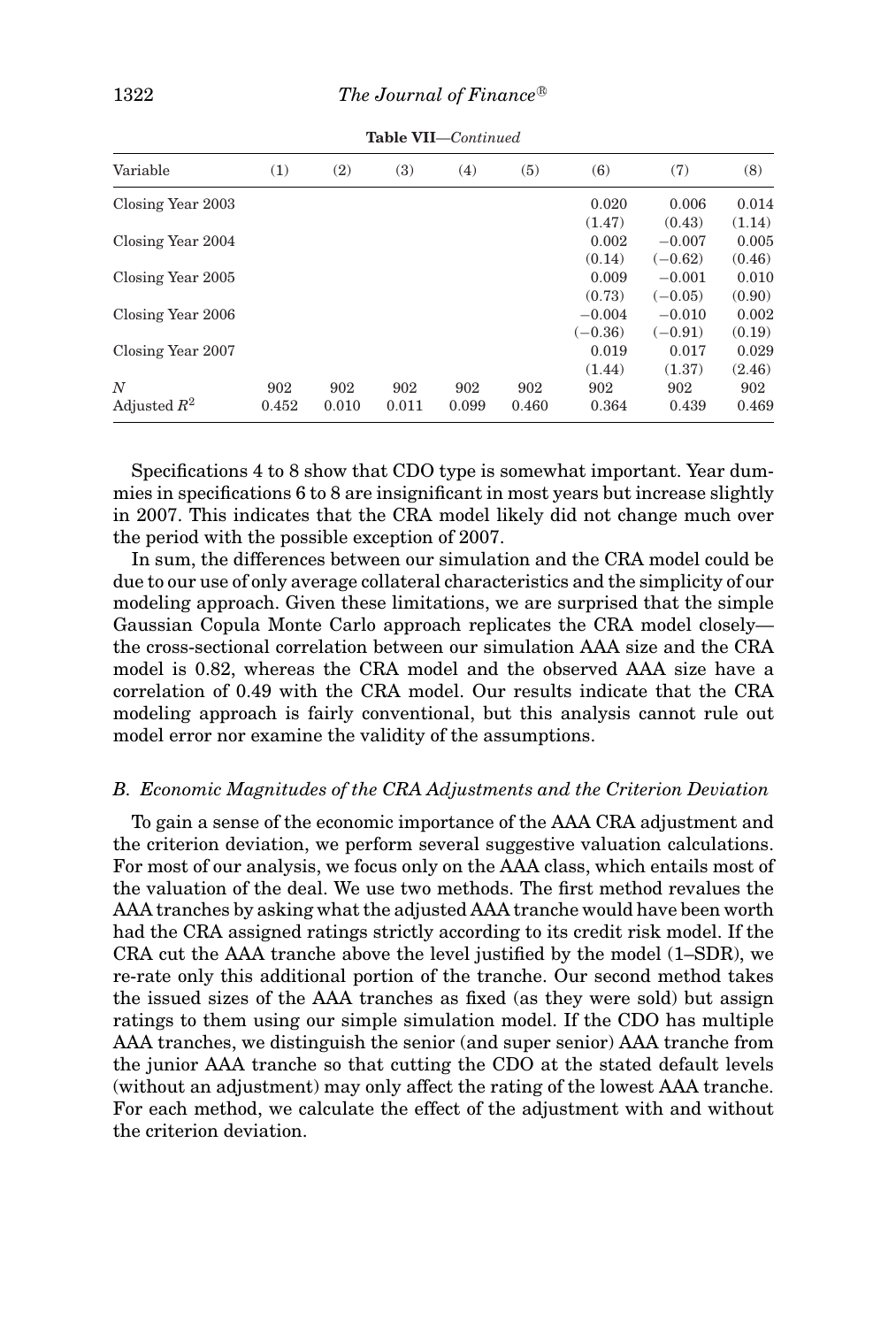To illustrate the first method, assume for a hypothetical deal that the actual AAA size is 80% but the model implied AAA size is only 70% (because of an  $SDR<sup>AAA</sup>$  of 30%). We then rerate the additional 10% by mapping the rating corresponding to the 20% SDR cutoff in the CRA model outputs, which contain the complete list of SDRs for all rating scales. If the SDR for a BBB rating is 20%, then the additional 10% (80% to 70%) is assigned a BBB rating. Subsequently, we revalue the additional 10% of capital by the spread difference between what it was rated at AAA and BBB.

For the first method, we find that if CRAs had cut the AAA rating at the model-implied level without the 12.1% adjustment, an average of \$87.7 million per CDO would need to be rerated. This \$87.7 million would demand a 2.2% higher than the AAA spread according to concurrent market information. We calculate the value difference of this \$87.7 million according to the simple duration approximation:<sup>[20](#page-30-0)</sup>

## *Value Dif* = *Col. Maturity* × (*AAA Spread* − *Altern. Rating Spread*)  $\times$  (\$ of Affected AAA Fraction).  $(1)$

Because the average maturity is 6.45, we find a total valuation difference of \$14.7 million dollars per CDO as displayed in [Table VIII.](#page-31-0) When we use the publicized AAA default criterion, this approach also lumps together the much smaller criterion deviation effect. Hence, we also value the deal using AAA default criteria used in practice and end up with a valuation of \$12.33 million that is solely attributable to AAA adjustments (implying that the criterion deviation inflates values by \$2.4 million per CDO).

For our second estimates, we use our Monte Carlo model; recall that it vielded close estimates.<sup>21</sup> We rerate each AAA tranche according to the given deal structure. For example, if the actual amount of AAA capital is 80%, then the subordination level is 20%. We use the Monte Carlo simulation to find the corresponding rating with SDR of 20%, say, BBB. But if the AAA tranche consists of an A-1 tranche of 55% and an A-2 tranche of 25%, only the A-2 tranche is rerated and revalued at BBB. Using this method, we find that bottom AAA tranches are cut to ratings that we estimate as being equivalent to BBB. [Table VIII](#page-31-0) shows that the valuation difference according to the Monte Carlo simulation amounts to \$42.20 million per CDO. For our sample of 916 CDOs, this amounts to \$38.7 billion. When the criterion deviations are ignored, the difference shrinks to \$35.02 million per CDO, indicating that most of the economic magnitude is driven by adjustments. As with the first method, the valuation differentials are largest among the ABS CDOs.

The above method assumes strict sequential priority structure across tranches. According to [Mason \(2010\),](#page-34-25) since 2005 an increasing proportion of CDOs have adopted pro-rata principal payment schedules. Pro-rata payments

<span id="page-30-1"></span><span id="page-30-0"></span> $^{20}$  Due to the lack of coupon information, we further approximate modified duration ("effective") maturity") with maturity. Note that we are using collateral asset maturity rather than CDO notes legal maturity.

<span id="page-30-3"></span><span id="page-30-2"></span> $^{21}$  On average, the CRA model gives 2.3% more AAA than our Monte Carlo simulation.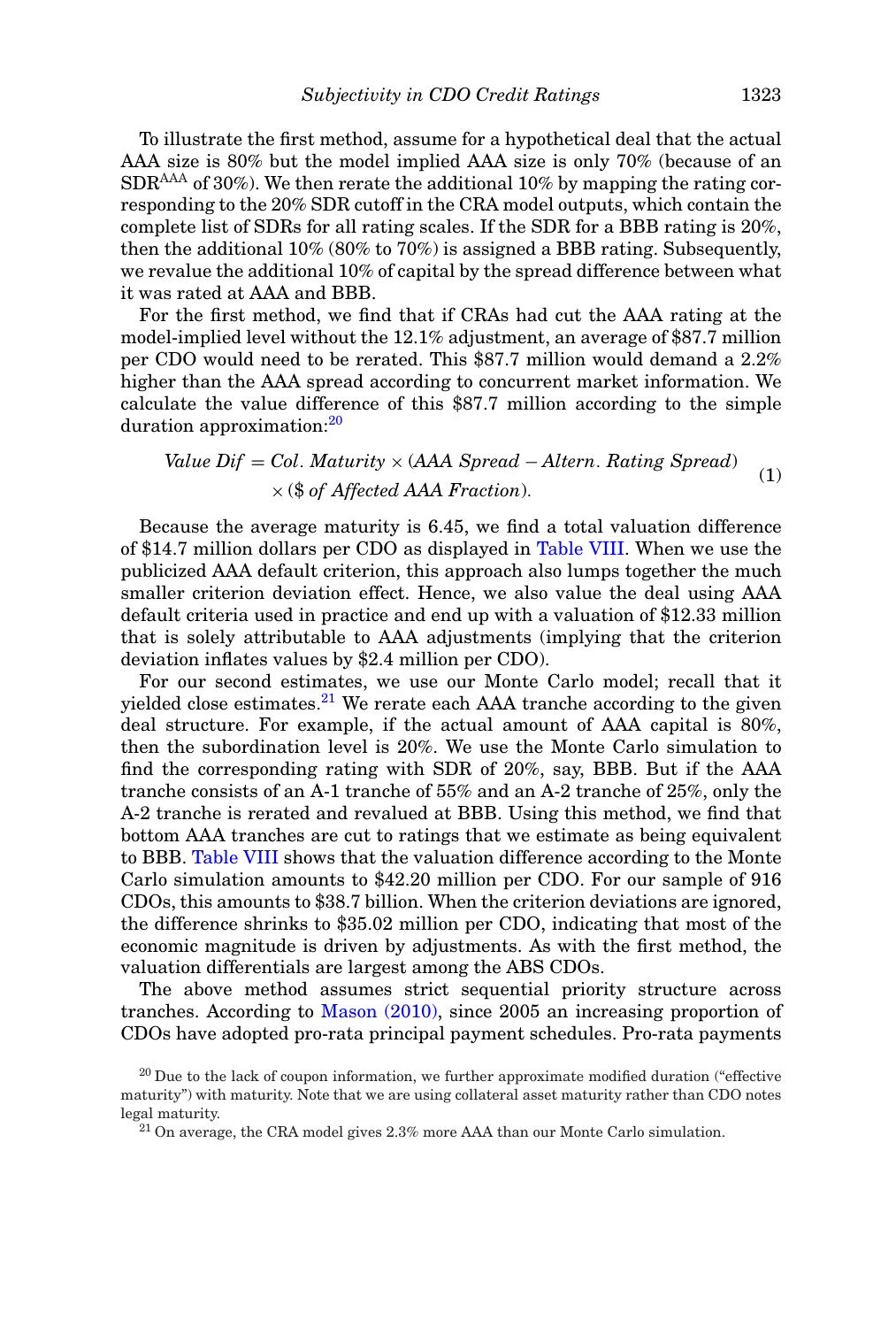### **Table VIII Valuation Effect of Subjectivity**

<span id="page-31-0"></span>This table reports the valuation consequence of adjustment and criterion deviation. The *Value Difference* per CDO is calculated as follows: *Value Difference* = *Collateral Average Maturity*  $\times$  *Size Affected*  $\times$  *Spread Difference*, where *Collateral Average Maturity* is the average maturity of collateral assets, *Size Affected* is the dollar value affected by subjectivity, and *Spread Difference* is the difference between the AAA spread of the affected part and a benchmark spread. The benchmark spread is calculated using three methods. The first method in Panel A takes CRA outputs across the entire rating spectrum and assigns ratings to the actual CDO structure. If the top tranche size is 75.5% and the rating agency model indicates 75.0% can obtain A rating, then this tranche is rated as BBB+. The second method in Panel B and its variant in Panel C use our Monte Carlo simulation to rate the tranches. Panel B evaluates each tranche separately. Panel C bundles all AAA tranches together. Two effects drive the difference between Panels B and C. First, on average, the junior AAA tranche has wider spread (46 bps) than the senior AAA tranche (35 bps). Second, junior AAA tranche size is on average smaller than the senior AAA tranche size. All methods are applied with and without the criterion deviation. Data are from the first CRA CDO surveillance reports and the CDO rating databases. Data are grouped by collateral asset type (*CBO* for collateralized bond obligations, *CLO* for collateralized loan obligations, *ABS CDO* for CDOs of asset-backed securities, and *CDO2* for CDOs of CDOs). The sample includes 916 CDOs issued over the January 1997 to December 2007 period.

|                                                                 | All        | <b>CBO</b> | CLO        | ABS CDO    | CDO <sup>2</sup> |
|-----------------------------------------------------------------|------------|------------|------------|------------|------------------|
| Number of CDOs                                                  | 916        | 96         | 393        | 373        | 54               |
| Collateral Average Maturity (years)                             | 6.45       | 5.30       | 5.74       | 7.23       | 8.31             |
| Panel A: Method #1 (Adjusted Portion with Model Implied Rating) |            |            |            |            |                  |
| Size Affected (\$ millions)                                     | 87.67      | 56.51      | 83.90      | 98.37      | 96.52            |
| Model Rating                                                    | $BBB+$     | <b>BBB</b> | $BBB -$    | $A -$      | $\mathsf{A}$     |
| Spread Difference Total (%)                                     | 2.24       | 2.27       | 2.52       | 2.04       | 1.50             |
| Value Difference Total (\$ millions)                            | 14.73      | 7.38       | 13.12      | 17.72      | 15.25            |
| Value Difference w/o Deviation (\$ millions)                    | 12.33      | 6.12       | 11.96      | 14.08      | 11.17            |
| Panel B: Method #2 (Multiple Tranches Impacted Differently)     |            |            |            |            |                  |
| Size Affected (\$ millions)                                     | 289.57     | 223.23     | 273.64     | 328.59     | 253.98           |
| Model Rating                                                    | <b>BBB</b> | <b>BBB</b> | <b>BBB</b> | <b>BBB</b> | $BBB+$           |
| Spread Difference Total (%)                                     | 2.40       | 2.51       | 2.49       | 2.41       | 1.57             |
| Value Difference Total (\$ millions)                            | 42.20      | 29.46      | 39.35      | 48.74      | 32.77            |
| Value Difference w/o Deviation (\$ millions)                    | 35.02      | 24.50      | 35.53      | 38.14      | 22.77            |
| Panel C: Variant of Method #2 (Bundling AAA Together)           |            |            |            |            |                  |
| Size Affected (\$ millions)                                     | 529.62     | 342.51     | 366.54     | 761.05     | 450.60           |
| Model Rating                                                    | <b>BBB</b> | <b>BBB</b> | <b>BBB</b> | <b>BBB</b> | $BBB+$           |
| Spread Difference Total (%)                                     | 2.56       | 2.54       | 2.53       | 2.66       | 2.14             |
| Value Difference Total (\$ millions)                            | 94.13      | 54.75      | 52.94      | 146.83     | 74.68            |
| Value Difference w/o Deviation (\$ millions)                    | 78.91      | 47.92      | 47.49      | 120.40     | 57.47            |

essentially give the same security to all AAA-rated tranches in the same class in terms of principal payments. We do not have data on what fraction of CDOs have a pro-rata payment schedule.<sup>[22](#page-31-1)</sup> If we group all rating classes

<span id="page-31-2"></span><span id="page-31-1"></span> $22$  Another rationale for grouping AAA tranches as a whole is that credit enhancement from overcollaterization and interest coverage tests are generally only implemented at the class level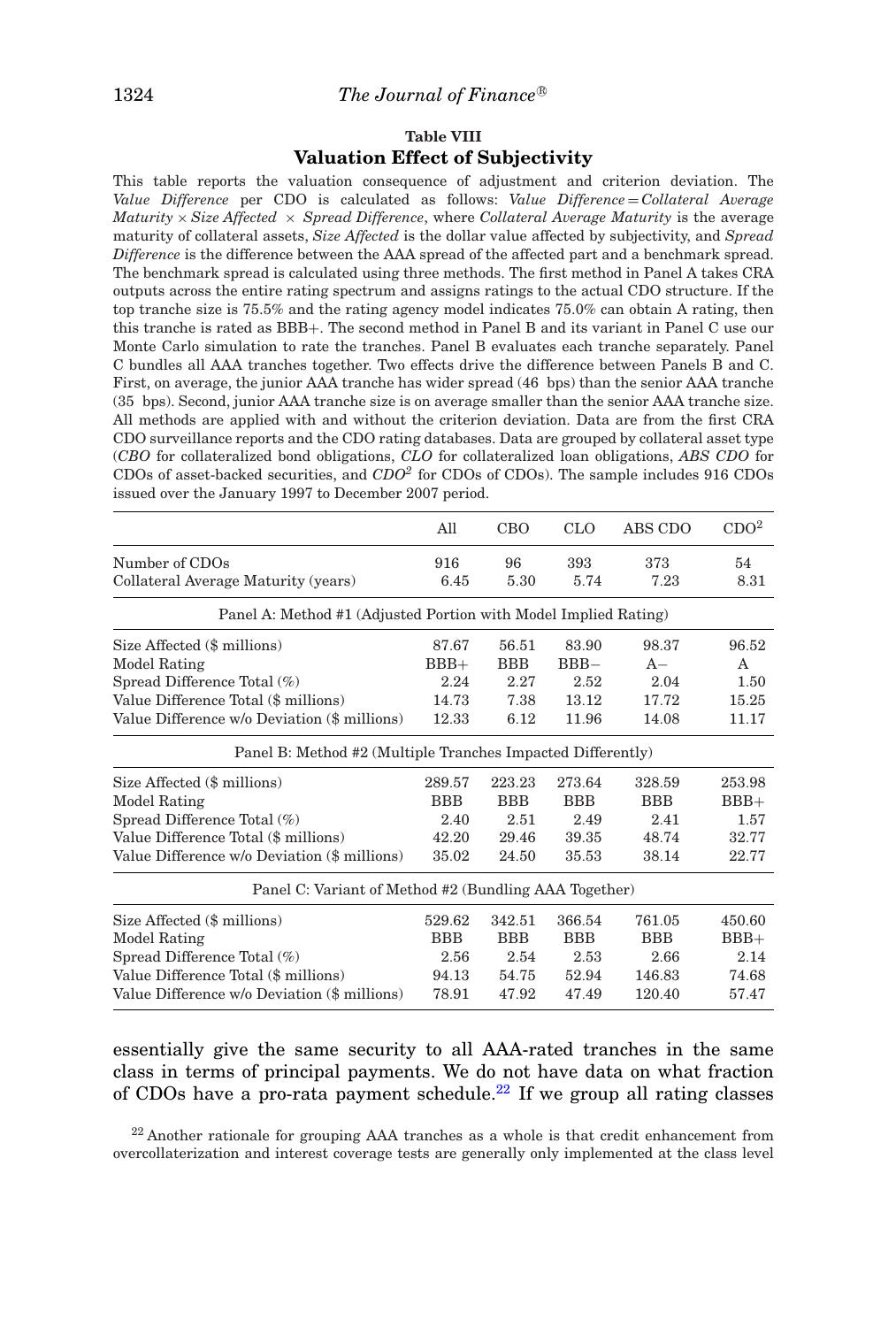together, then Panel C in [Table VIII](#page-31-0) shows that the valuation effect more than doubles.

Since valuations differ considerably, even between the first two methods, we briefly discuss their differences. The first method asks how much value the adjustment and criterion deviation added to the transaction from the perspective of the investment bank structuring the deal. The second method is similar to asking what the valuation impact would have been to investors who bought the AAA tranches (as they were sold) if they were in fact rated BBB. Interestingly, from the perspective of the investment bank, even the first method's estimate of \$14.7 million is quite important. If the underwriting fees are 1.25% to 1.5% of the asset size, then the fees would be \$7.9 to \$9.5 million per CDO for our sample (with average deal size of \$634 million). This rating inflation allows the structure to receive interest payments greater than their payouts, which is crucial for the economics of CDOs [\(Coval et al. \(2009b\)\)](#page-34-1).

Overall, these suggestive estimates, while substantial, are likely understatements. For example, moving massive amounts of capital to BBB would surely increase BBB spread differentials as the demand was primarily for AAA. Additionally, we do not consider the important effects of systematic default risk and parameter uncertainty as described in [Coval et al. \(2009a,](#page-34-2)[b\)](#page-34-1). Like [Coval et al.](#page-34-2) [\(2009a\),](#page-34-2) we provide another metric that indicates AAA tranches were massively overpriced. Our analysis can also shed light on the CDO market going forward. After controlling for other factors such as collateral characteristics, CDOs' AAA fractions would need to be much smaller, and deals will be considerably less profitable. Indeed, CDO issuance has shrunk from \$520.6 billion in 2006 and \$481.6 billion in 2007 to \$4.3 billion in 2009 and \$8.0 billion in 2010 according to SIFMA.

### **VII. Summary and Concluding Remarks**

This paper examines subjectivity in CDO credit ratings by focusing on what happens beyond a CRA's direct quantitative model. Using data on 916 CDOs issued from 1997 to 2007, we find that the actual size of the AAA tranche exhibits a correlation of only 0.49 with the size from the CRA credit risk model, indicating that this modeling process is roughly 25% of the picture. "Adjustments" to the CRA credit risk model are positive, amounting to an additional 12.1% AAA for the average CDO. Adjustments are not explained by likely candidates such as manager experience or credit enhancements. CDOs with lower proportions of AAA implied by the CRA model received higher adjustments. Adjustments are positive predictors of future downgrades—they were not helpful in practice.

Additionally, in examining default risk criteria, we document an empirical irregularity distinct from the adjustment. The AAA default risk criterion prior to April 2007 is typically a full rating lower than the stated default risk rating criterion. Thereafter, the CRA switched to the stated criteria for most of the newly issued CDOs. Nevertheless, even after April 2007, CDOs issued prior to

<sup>(</sup>instead of the tranche level). Hence, a senior AAA and a junior AAA can effectively have similar protection. More details are in the Internet Appendix.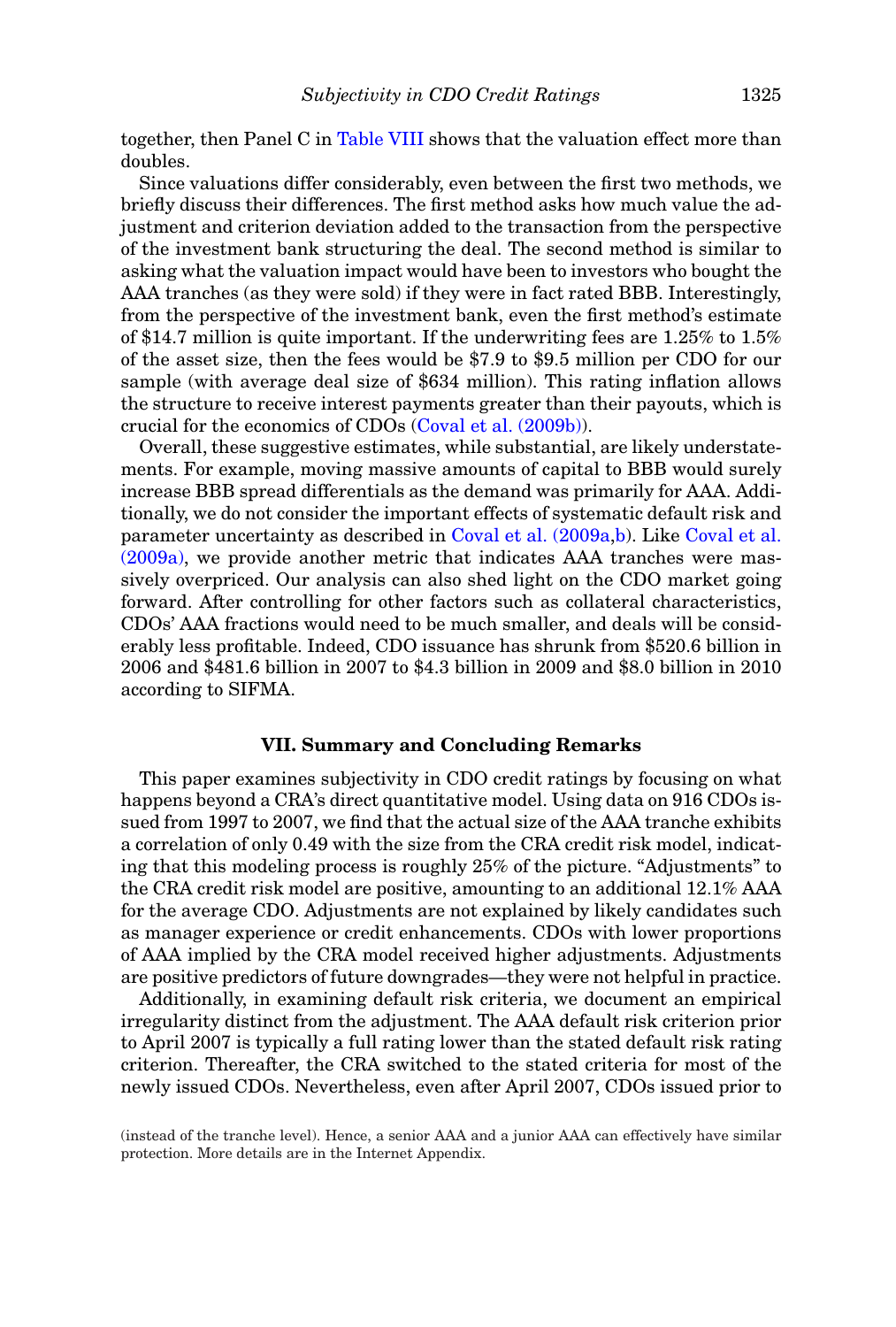April 2007 kept the old criterion, such that there were two default probability criteria in place simultaneously. Even using the most conservative calculations, the valuation impacts of adjustments and the criterion deviation were much greater than structuring and rating fees and hence would explain the push for underwriters to securitize \$1.7 trillion of CDOs between 2000 and 2007 (SIMFA).

Our results have important direct implications for investors and regulators in determining the proper role of CRAs.<sup>[23](#page-33-5)</sup> First, there has been a recent movement to blame modeling, and the top rating agencies have made their rating process more qualitative. $24$  Our findings suggest that this step is in the wrong direction. Second, even after the crisis, rating agencies are careful not to disclose all the details on how they rated past or current deals. Data on key inputs, outputs, and the rating modeling process should be made more, not less, transparent. The modeling box could then be opened and debated. Third, upward adjustments should not be allowed. If a model is flawed or incomplete, it should be formally corrected.

While we help answer part of the rating accuracy question, it is important to note that our study is not meant to be interpreted as a comprehensive analysis of what caused CDOs to fail so quickly. In addition to the factors in this paper, it is quite likely that other effects were jointly at work and we hope to see more research on structured finance credit ratings. Our findings also suggest that perhaps researchers should more carefully examine the claims of [Akerlof and Romer \(1993\)](#page-33-9) (emphasized recently by [Akerlof and Shiller \(2009\)\)](#page-33-10) regarding linkages between financial sophistry and financial crises. The causes for the failure of the shadow banking system may be deeper than an exogenous banking sunspot.

#### **REFERENCES**

- <span id="page-33-9"></span>Akerlof, George A., and Paul M. Romer, 1993, Looting: The economic underworld of bankruptcy for profit, *[Brookings Papers on Economic Activity](http://dx.doi.org/10.2307/2534564)* 2, 1–73.
- <span id="page-33-10"></span>Akerlof, George A., and Robert J. Shiller, 2009, *Animal Spirits* (Princeton University Press, Princeton, NJ).
- <span id="page-33-1"></span>An, Xudong, Yongheng Deng, and Anthony B. Sanders, 2008, Subordination levels in structured financing, in Anjan Thakor and Arnoud Boot, eds.: *Handbook of Financial Intermediation and Banking* (Elsevier, Amsterdam, the Netherlands).
- <span id="page-33-2"></span>Ashcraft, Adam B., Paul Goldsmith-Pinkham, and James Vickery, 2009, MBS ratings and the mortgage credit boom, Working paper, Federal Reserve Bank of New York.
- <span id="page-33-3"></span>Bar-Isaac, Heski, and Joel Shapiro, 2011, Ratings quality over the business cycle, Working paper, NYU and Oxford.
- <span id="page-33-0"></span>Barnett-Hart, Anna Katherine, 2009, The story of the CDO market meltdown: An empirical analysis, Harvard College: BA dissertation.
- <span id="page-33-4"></span>Becker, Bo, and Todd Milbourn, 2011, How did increased competition affect credit ratings? *[Journal](http://dx.doi.org/10.1016/j.jfineco.2011.03.012) [of Financial Economics](http://dx.doi.org/10.1016/j.jfineco.2011.03.012)* 101, 493–514.

<span id="page-33-8"></span><span id="page-33-6"></span><span id="page-33-5"></span><sup>23</sup> [Partnoy \(2009b\)](#page-35-17) and [Coffee \(2010\)](#page-34-26) discuss proposals for credit rating agency reform.

<span id="page-33-7"></span><sup>24</sup> Modeling method reforms by  $S\&P$  (2009) and [Moody's \(2009\)](#page-35-19) both emphasize a greater role for qualitative elements.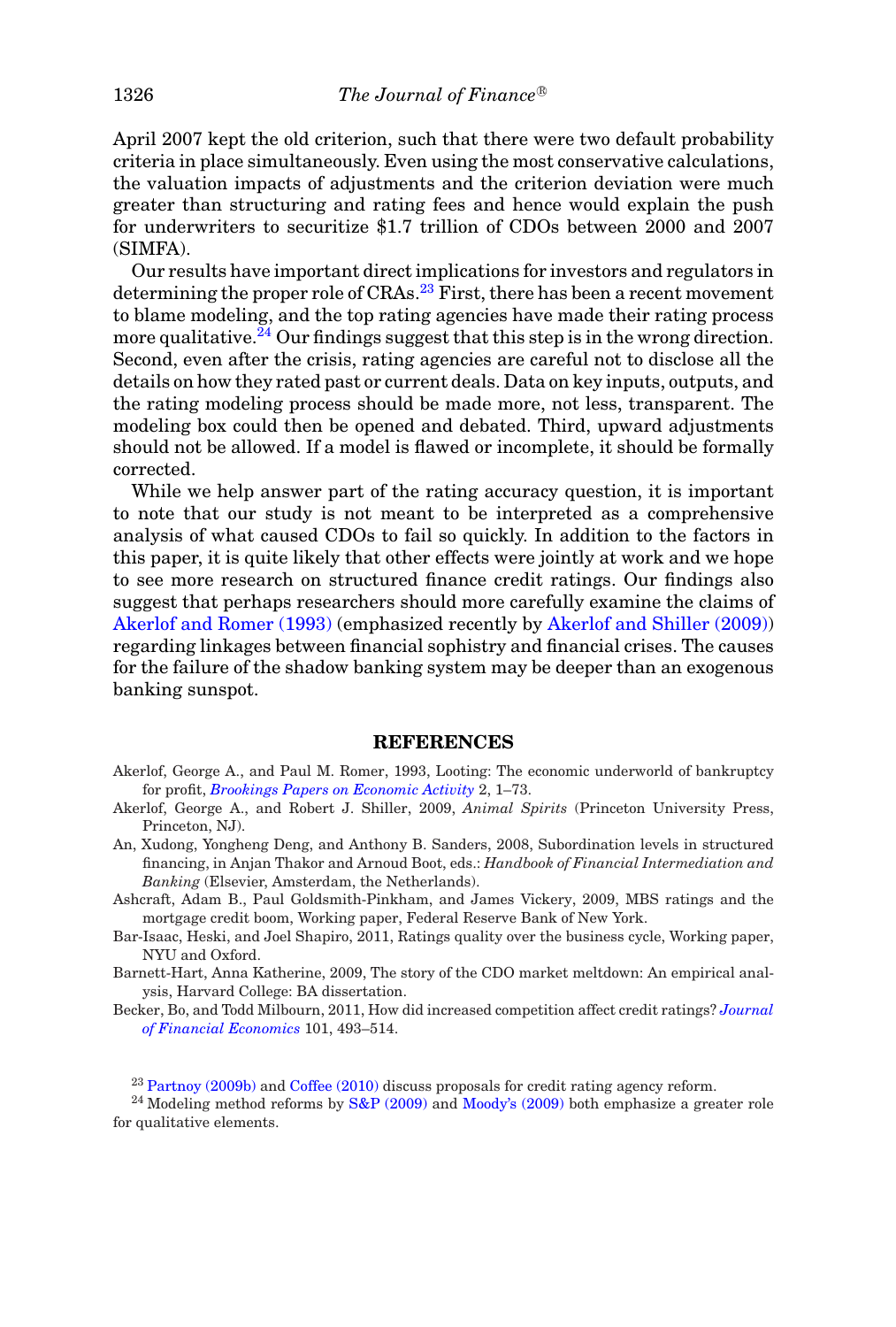- <span id="page-34-9"></span>Ben-David, Itzhak, 2009, Manipulation of collateral values by borrowers and intermediaries, Working paper, Ohio State University.
- <span id="page-34-21"></span>Benmelech, Efraim, and Jennifer Dlugosz, 2009a, The alchemy of CDO credit ratings, *[Journal of](http://dx.doi.org/10.1016/j.jmoneco.2009.04.007) [Monetary Economics](http://dx.doi.org/10.1016/j.jmoneco.2009.04.007)* 56, 617–634.
- <span id="page-34-10"></span>Benmelech, Efraim, and Jennifer Dlugosz, 2009b, The credit rating crisis, *NBER Macro Annual* 24, 161–207.
- <span id="page-34-24"></span>Bharath, Sreedhar, and Tyler Shumway, 2008, Forecasting default with the Merton distance-todefault model, *[Review of Financial Studies](http://dx.doi.org/10.1093/rfs/hhn044)* 21, 1339–1369.
- <span id="page-34-16"></span>Blume, Marshall E., Felix Lim, and Craig MacKinlay, 1998, The declining credit quality of U.S. corporate debt: Myth or reality? *[Journal of Finance](http://dx.doi.org/10.1111/0022-1082.00057)* 53, 1389–1413.
- <span id="page-34-12"></span>Bolton, Patrick, Xavier Freixas, and Joel D. Shapiro, 2009, The credit ratings game, NBER Working paper No. 14712.
- <span id="page-34-18"></span>Bongaerts, Dion, Martijn Cremers, and William N. Goetzmann, 2012, Tiebreaker: Certification and multiple ratings, *Journal of Finance* 67, 113–152.
- <span id="page-34-23"></span>Brennan, Michael J., Julia Hein, and Ser-Huang Poon, 2009, Tranching and rating, *[European](http://dx.doi.org/10.1111/j.1468-036X.2009.00515.x) [Financial Management](http://dx.doi.org/10.1111/j.1468-036X.2009.00515.x)* 15, 891–922.
- <span id="page-34-3"></span>Brunnermeier, Markus, 2009, Deciphering the liquidity and credit crunch of 2007-2008, *[Journal](http://dx.doi.org/10.1257/jep.23.1.77) [of Economic Perspectives](http://dx.doi.org/10.1257/jep.23.1.77)* 23, 77–100.
- <span id="page-34-15"></span>Cheng, Mei, and Monica Neamtiu, 2009, An empirical analysis of changes in credit rating properties: Timeliness, accuracy and volatility, *[Journal of Accounting and Economics](http://dx.doi.org/10.1016/j.jacceco.2008.11.001)* 47, 108–130.
- <span id="page-34-26"></span>Coffee, John C. Jr., 2010, Ratings reform: The good, the bad, and the ugly, Working paper, Columbia University Law School.
- <span id="page-34-2"></span>Coval, Joshua D., Jakub W. Jurek, and Erik Stafford, 2009a, Economic catastrophe bonds, *[American Economic Review](http://dx.doi.org/10.1257/aer.99.3.628)* 99, 628–666.
- <span id="page-34-1"></span>Coval, Joshua D., Jakub W. Jurek, and Erik Stafford, 2009b, The economics of structured finance, *[Journal of Economic Perspectives](http://dx.doi.org/10.1257/jep.23.1.3)* 23, 3–25.
- <span id="page-34-13"></span>Damiano, Ettore, Hao Li, and Wing Suen, 2008, Credible ratings, *Theoretical Economics* 3, 325–365.
- <span id="page-34-6"></span>Deng, Yongheng, Stuart A. Gabriel, and Anthony B. Sanders, 2009, CDO market implosion and the pricing of subprime mortgage-backed securities, Working paper, George Mason University.
- <span id="page-34-14"></span>Farhi, Emmanuel, Josh Lerner, and Jean Tirole, 2011, Fear of rejection? Tiered certification and transparency, NBER Working paper No. 14457.
- <span id="page-34-22"></span>Fitch Ratings, 2006, Global rating criteria for collateralized debt obligations.
- <span id="page-34-7"></span>Griffin, John M., and Dragon Yongjun Tang, 2011, Did credit ratings make unbiased assumptions on CDOs? *[American Economic Review](http://dx.doi.org/10.1257/aer.101.3.125)* 101, 125–130.
- <span id="page-34-11"></span>He, Jie, Jun Qian, and Philip E. Strahan, 2011, Credit ratings and the evolution of the mortgagebacked securities market, *[American Economic Review](http://dx.doi.org/10.1257/aer.101.3.131)* 101, 131–135.
- <span id="page-34-19"></span>John, Kose, S. Abraham Ravid, and Natalia Reisel, 2010, The notching rule for subordinated debt and the information content of debt rating, *[Financial Management](http://dx.doi.org/10.1111/j.1755-053X.2010.01081.x)* 39, 489–513.
- <span id="page-34-17"></span>Jorion, Philippe, Charles Shi, and Sanjian Zhang, 2009, Tightening credit standards: The role of accounting quality, *[Review of Accounting Studies](http://dx.doi.org/10.1007/s11142-007-9054-z)* 14, 123–160.
- <span id="page-34-8"></span>Keys, Benjamin J., Tanmoy Mukherjee, Amit Seru, and Vikrant Vig, 2010, Did securitization lead to lax screening? Evidence from subprime loans 2001–2006, *[Quarterly Journal of Economics](http://dx.doi.org/10.1162/qjec.2010.125.1.307)* 125, 307–362.
- <span id="page-34-20"></span>Kraft, Pepa, 2011, The impact of the contractual use of ratings on the rating process—Evidence from rating agency adjustments, Working paper, University of Chicago.
- <span id="page-34-4"></span>Longstaff, Francis A., 2010, The subprime credit crisis and contagion in financial markets, *[Journal](http://dx.doi.org/10.1016/j.jfineco.2010.01.002) [of Financial Economics](http://dx.doi.org/10.1016/j.jfineco.2010.01.002)* 97, 436–450.
- <span id="page-34-5"></span>Longstaff, Francis A., and Brett Myers, 2009, How does the market value toxic assets? Working paper, University of California, Los Angeles.
- <span id="page-34-0"></span>Longstaff, Francis A., and Arvind Rajan, 2008, An empirical analysis of the pricing of collateralized debt obligations, *[Journal of Finance](http://dx.doi.org/10.1111/j.1540-6261.2008.01330.x)* 63, 529–563.
- <span id="page-34-25"></span>Mason, Joseph R., 2010, Discussion at the 2010 Atlanta Fed Financial Markets Conference.